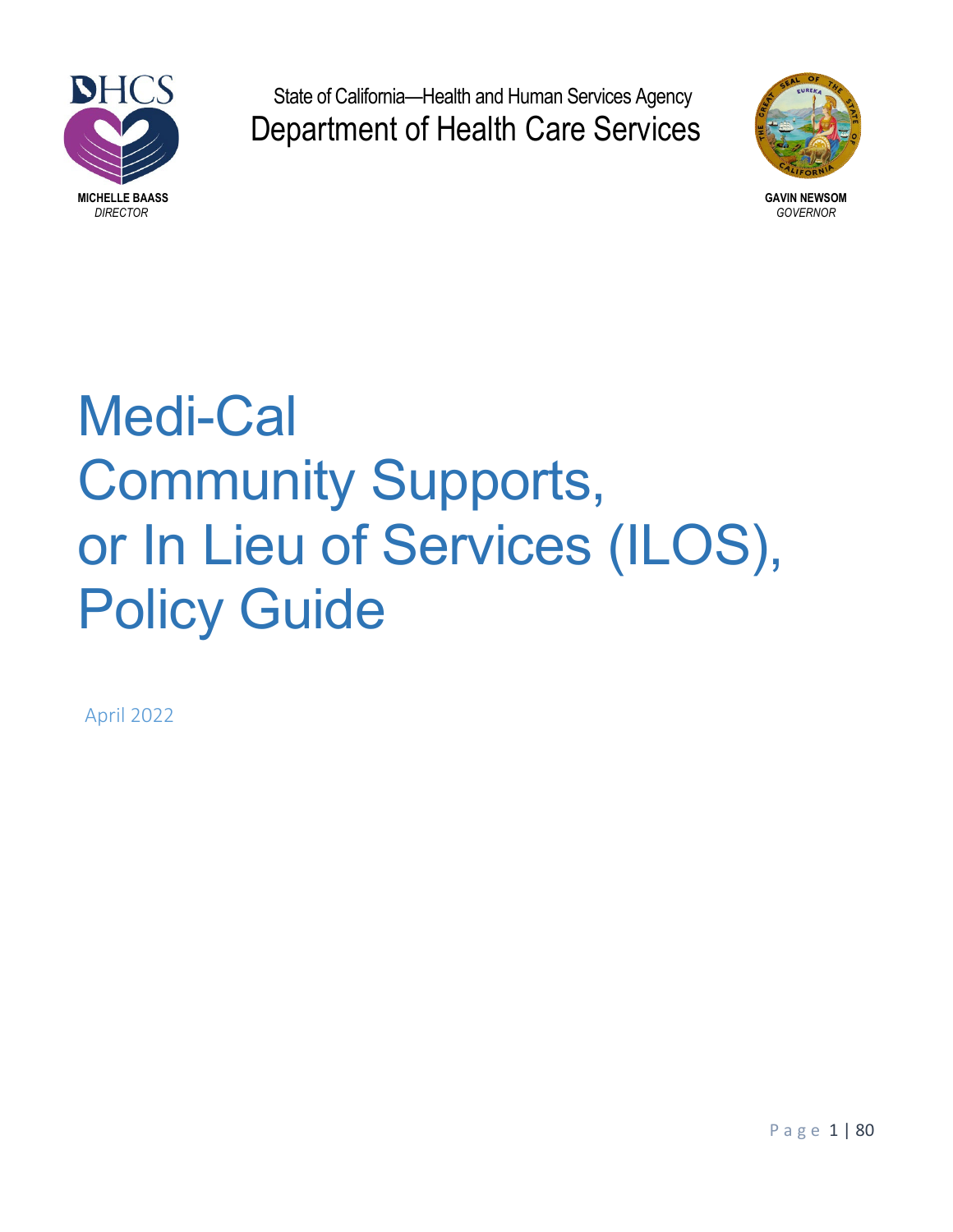# Table of Contents

| I.   |                                                                                                                                                             |  |
|------|-------------------------------------------------------------------------------------------------------------------------------------------------------------|--|
| II.  |                                                                                                                                                             |  |
| III. |                                                                                                                                                             |  |
|      |                                                                                                                                                             |  |
|      |                                                                                                                                                             |  |
|      |                                                                                                                                                             |  |
|      |                                                                                                                                                             |  |
|      |                                                                                                                                                             |  |
|      |                                                                                                                                                             |  |
|      |                                                                                                                                                             |  |
|      | Nursing Facility Transition/Diversion to Assisted Living Facilities, such as<br>Residential Care Facilities for Elderly and Adult Residential Facilities 37 |  |
|      | Community Transition Services/Nursing Facility Transition to a Home  40                                                                                     |  |
|      |                                                                                                                                                             |  |
|      |                                                                                                                                                             |  |
|      |                                                                                                                                                             |  |
|      |                                                                                                                                                             |  |
|      |                                                                                                                                                             |  |
| IV.  |                                                                                                                                                             |  |
| V.   |                                                                                                                                                             |  |
| VI.  |                                                                                                                                                             |  |
| VII. |                                                                                                                                                             |  |
|      |                                                                                                                                                             |  |
| IX.  |                                                                                                                                                             |  |
| Х.   |                                                                                                                                                             |  |
| XI.  |                                                                                                                                                             |  |
| XII. |                                                                                                                                                             |  |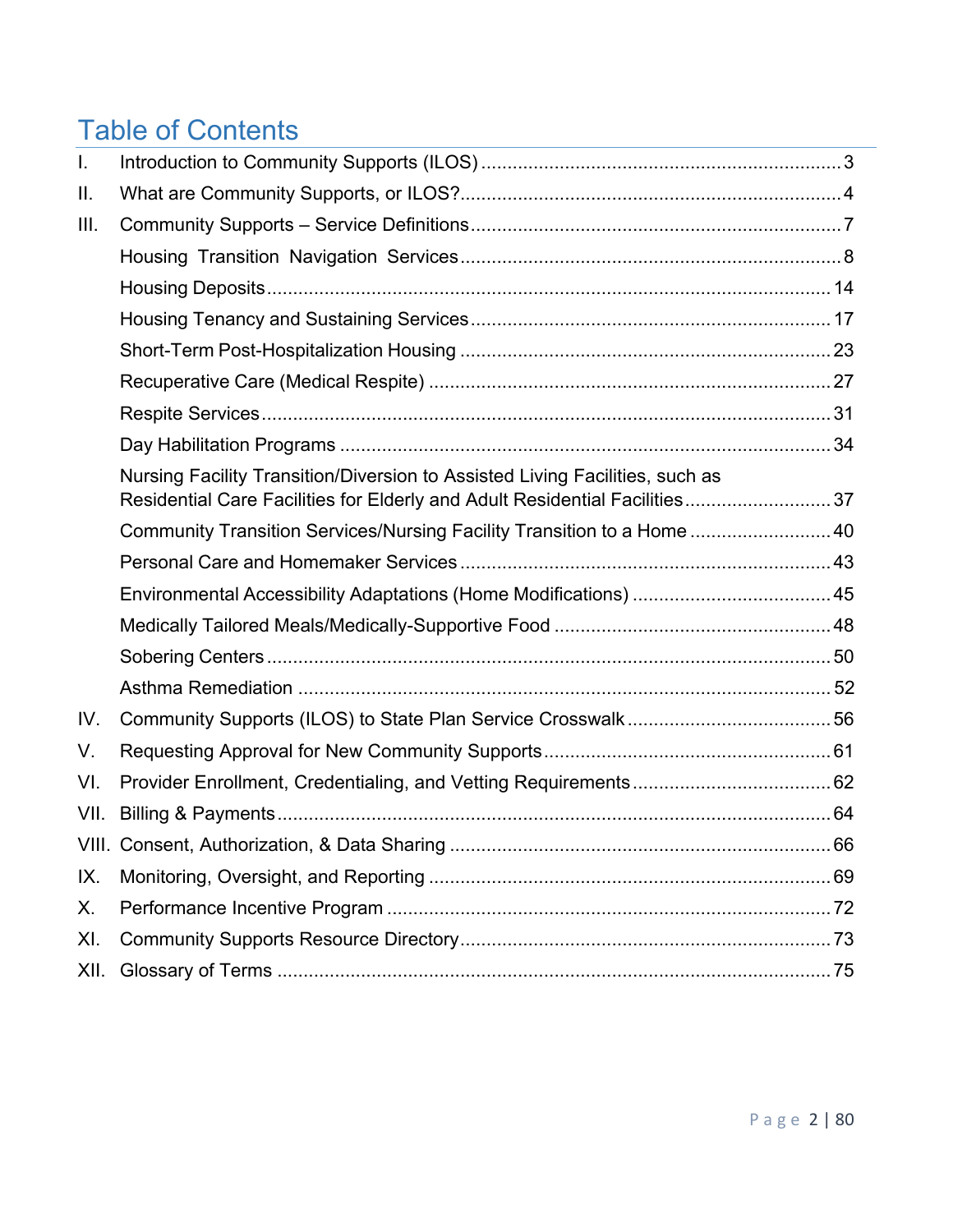# I. Introduction to Community Supports (ILOS)

California Advancing and Innovating Medi-Cal (CalAIM), establishes the framework to address social determinants of health and improve health equity statewide. A key feature of CalAIM is the introduction of a menu of Community Supports, or in lieu of services (ILOS), in managed care.

#### **What are Community Supports?**

Community Supports are services or settings that MCPs may offer in place of services or settings covered under the California Medicaid State Plan and that are a medically appropriate, costeffective alternative to a State Plan Covered Service. Community Supports are optional for MCPs to offer and for Members to utilize. MCPs may not require Members to use a Community Support instead of a service or setting listed in the Medicaid State Plan.

#### **This Program Guide**

Community Supports are a significant change and a high priority for DHCS. DHCS recognizes the work California MCPs and communities will be doing to operationalize these new initiatives under CalAIM and transition smoothly services provided under the Whole Person Care Pilots and Health Home Program even as they continue to address the COVID-19 Public Health Emergency.

Throughout 2021, DHCS is offering a range of technical assistance and support including detailed implementation requirements and guidance presented in this Program Guide. In addition, DHCS is making available materials posted on the DHCS CalAIM ECM and Community Supports website, webinars, non-binding Community Supports pricing information, and other opportunities for discussion to support the implementation of these initiatives. All information provided in this fact sheet is preliminary and subject to change. This Program Guide is for informational purposes and is not intended to replace future guidance and state and/or federal requirements.

For specific questions about Community Supports, please submit to: CalAIMECMILOS@dhcs.ca.gov. Questions about CalAIM generally should be submitted to: CalAIM@dhcs.ca.gov.

An FAQ which provides up-to-date information about the Community Supports implementation and will be updated regularly and is available from the Community Supports Resource Directory.

#### **Requirements for Providing Community Supports**

Pursuant to 42 CFR 438.3, MCPs may not provide Community Supports without first applying to the State and obtaining State approval to offer the Community Support by demonstrating all the requirements will be met. MCPs may voluntarily agree to provide any service to a Member outside of an approved Community Supports construct; however, the cost of any such voluntary services may not be included in determining MCP rates.

Once approved by DHCS, the Community Support will be added to the MCP's contract and posted on the DHCS website as a State-Approved ILOS.

Community Supports may be offered by MCPs beginning January 1, 2022. Additional Community Supports may be added thereafter on a 6-month cadence.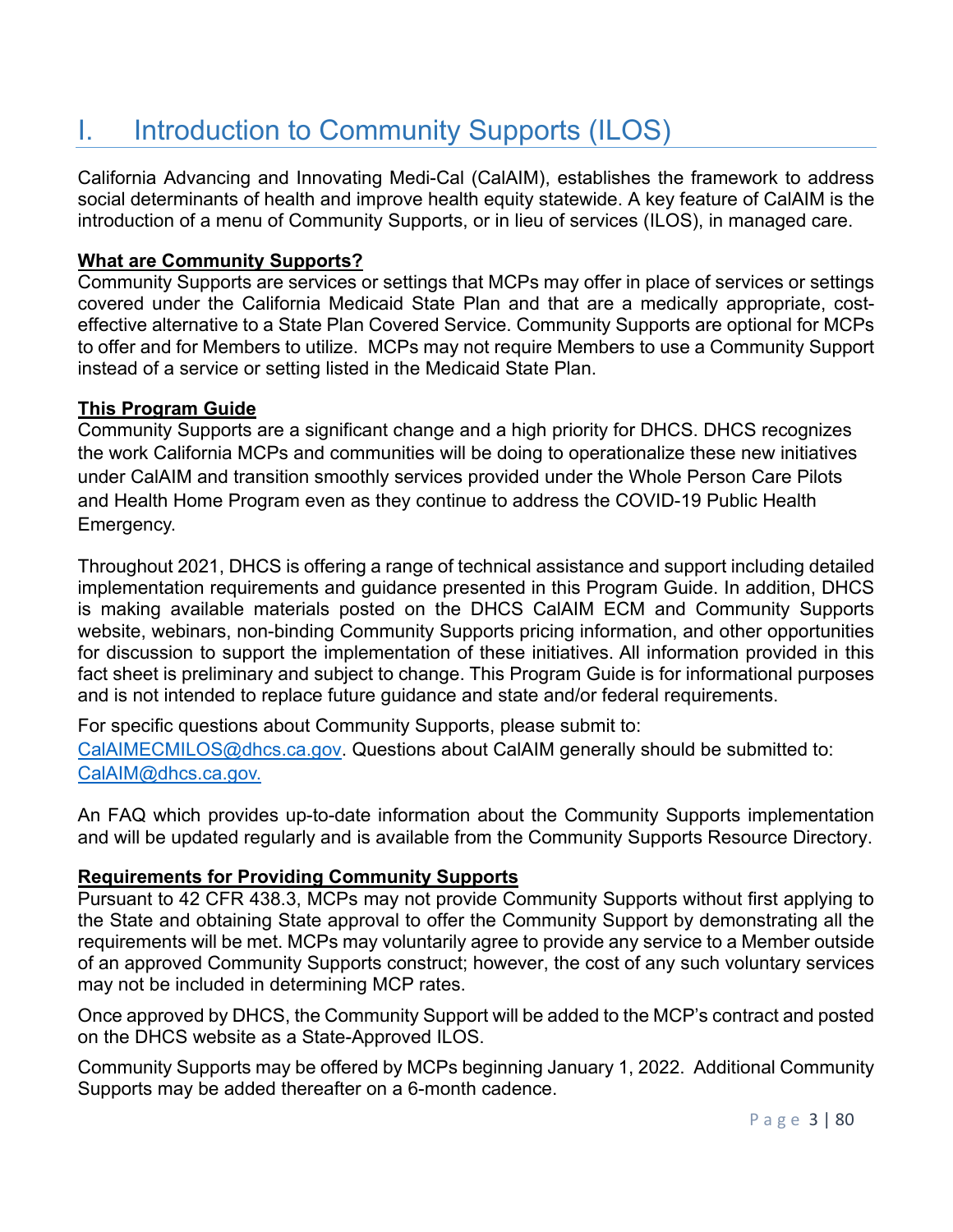# II. What are Community Supports, or ILOS?

#### **Introduction**

CalAIM is a new initiative by the Department of Health Care Services (DHCS) to improve the quality of life and health outcomes of Medi-Cal beneficiaries by implementing broad delivery system, programmatic, and payment system reforms. A key feature of CalAIM is the introduction of a new menu of in lieu of services (ILOS), or Community Supports, which, at the option of a Medi-Cal managed care health plan (MCP) and a Member, can substitute for covered Medi-Cal services as cost-effective alternatives. MCPs will be responsible for administering Community Supports. For more information about CalAIM, see DHCS' Revised CalAIM Proposal released on 1/8/21.1

#### **Overview of Community Supports**

Community Supports are medically appropriate and cost-effective alternatives to services covered under the State Plan. Federal regulation allows states permit Medicaid managed care organizations to offer Community Supports as an option to Members. <sup>2</sup> Community Supports can substitute for and potentially decrease utilization of a range of covered Medi-Cal benefits, such as hospital care, nursing facility care, and emergency department (ED) use.

Community Supports are an important part of care delivery for Members enrolled in Enhanced Care Management (ECM), another CalAIM initiative that will address the clinical and non-clinical needs of high-need, high-cost Medi-Cal Members through systematic coordination of services and comprehensive care management. $^3$  As such, DHCS encourages MCPs to offer a robust menu of 14 pre-approved Community Supports to comprehensively address the needs of Members—including those with the most complex challenges affecting health such as homelessness, unstable and unsafe housing, food insecurity, and/or other social needs.

By design, the list of pre-approved Community Supports is drawn in part from the foundational work done as part of the Whole Person Care (WPC) Pilots and Health Homes Program (HHP). A key goal of Community Supports is to allow Members to obtain care in the least restrictive setting possible and to keep them in the community as medically appropriate. Community Supports will build on WPC and HHP efforts and activities and expand access to services that were previously available only through home and community-based services initiatives while addressing healthrelated social needs.

MCPs will have the opportunity to provide details on their elected Community Supports to DHCS as part of their Model of Care (MOC) responses to DHCS. MCPs in all Counties are encouraged to offer one or more of the following Community Supports starting on January 1, 2022:4

• Housing Transition Navigation Services;

<sup>1</sup> Revised CalAIM Proposal, January 2021.

 $2\sqrt{42}$  CFR 438.3(e)(2).

<sup>3</sup> ECM Fact Sheet

<sup>&</sup>lt;sup>4</sup> See the "Community Supports Service Descriptions" for more detail about each Community Support option.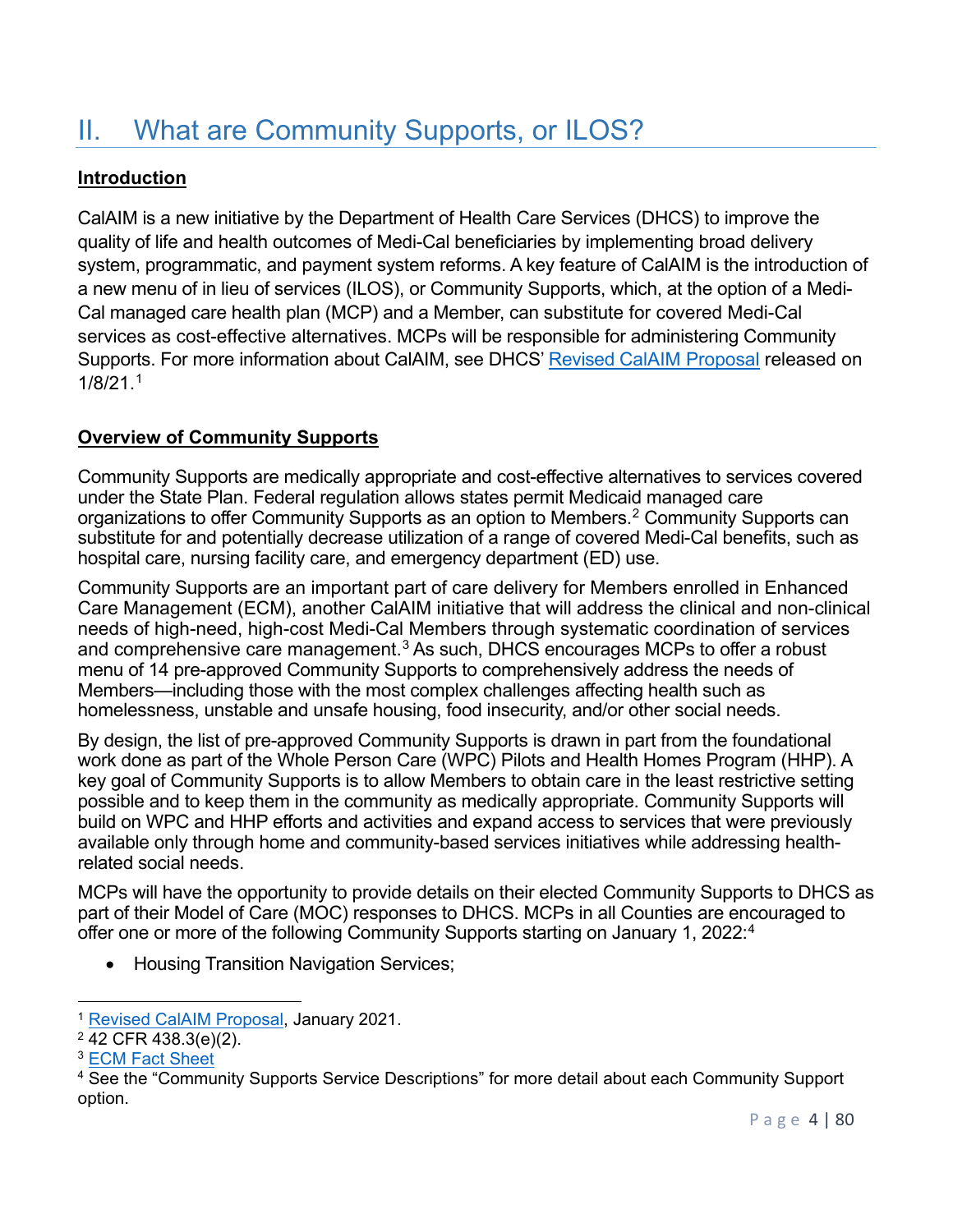- Housing Deposits;
- Housing Tenancy and Sustaining Services;
- Short-Term Post-Hospitalization Housing;
- Recuperative Care (Medical Respite);
- Respite Services;
- Day Habilitation Programs:
- Nursing Facility Transition/Diversion to Assisted Living Facilities, such as Residential Care Facilities for the Elderly (RCFE) and Adult Residential Facilities (ARF);
- Community Transition Services/Nursing Facility Transition to a Home;
- Personal Care and Homemaker Services;
- Environmental Accessibility Adaptations (Home Modifications);
- Medically-Supportive Food/Meals/Medically Tailored Meals;
- Sobering Centers; and
- Asthma Remediation.

#### **Community Supports are Optional, but Strongly Encouraged**

MCPs are strongly encouraged to elect to offer some or all of these pre-approved Community Supports and are expected to detail their Community Supports offerings in their MOC. As part of the MOC response, MCPs will describe which Community Supports they will offer, the date each elected Community Support is expected to launch, and the MCP's plans for operationalizing the Community Support including the Community Support provider network. DHCS expects that MCPs in WPC and HHP counties will offer the pre-approved Community Supports that correspond to the services previously offered through those programs to ensure a seamless transition for those Members. MCPs may propose additional Community Supports to DHCS for review and approval. MCPs may choose to offer different Community Supports in different Counties. MCPs may add or remove Community Supports at defined intervals: every six (6) months for an addition and annually for removal of a previously offered Community Support.

#### **Community Supports Implementation Timeline**

MCPs in all Counties may launch pre-approved Community Supports beginning January 1, 2022. DHCS strongly encourages all MCPs to begin offering Community Supports at this time. The timely offering of Community Supports will help to improve care for Members, support the goals of CalAIM, and contribute to the smooth transition of Members receiving services through WPC Pilots into Medi-Cal managed care.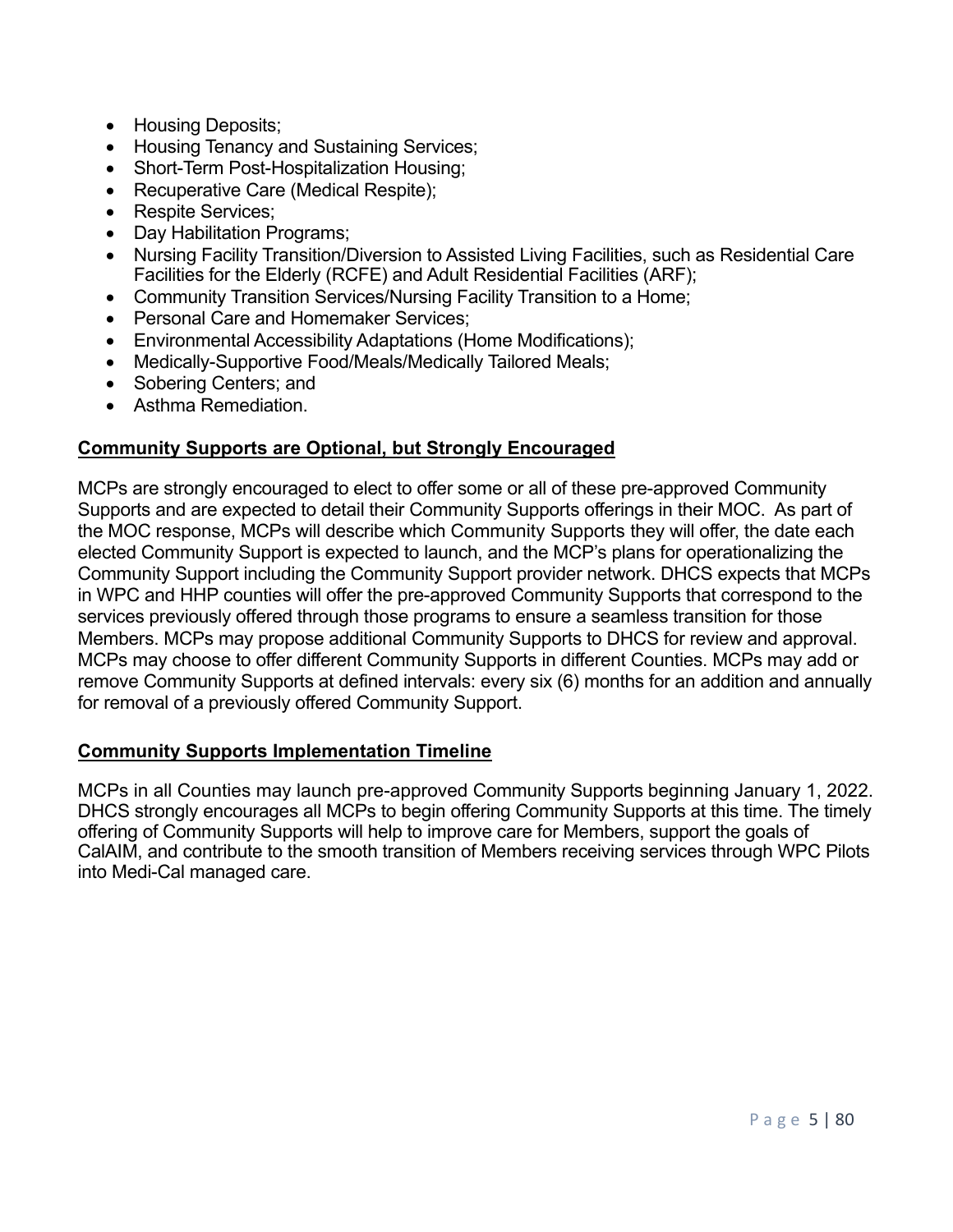#### **Enhanced Care Management (ECM) and Community Supports Website Requirements**

Managed Care Plan websites must be updated to include the following for Enhanced Care Management (ECM) and Community Supports:

- Up to date Member and provider facing information about ECM and how to request access to ECM.
- As required in A.B. 133 14184.206(e), Cal Assembly, 2021 Reg. Sess. (CA 2021) https://leginfo.legislature.ca.gov/faces/billTextClient.xhtml?bill\_id=202120220AB133: Up to date information about all the Community Supports being offered by the MCP, including, at minimum:
	- $\circ$  A short description of each available service that is consistent with the service definitions listed in the DHCS Community Supports Policy Guide. Terminology should not differ from DHCS' terminology.
	- o The eligible population(s) for each service, inclusive of any **DHCS approved** approach to narrow or limit the eligible populations (Reminder: any such limitation must meet the requirements in the CalAIM Waiver Special Terms and Conditions, pp. 7-8 and be approved by DHCS). Any such limitations must also be included in Member Handbooks.
	- o Member and provider facing information about how to access the Community Supports offered by the MCP.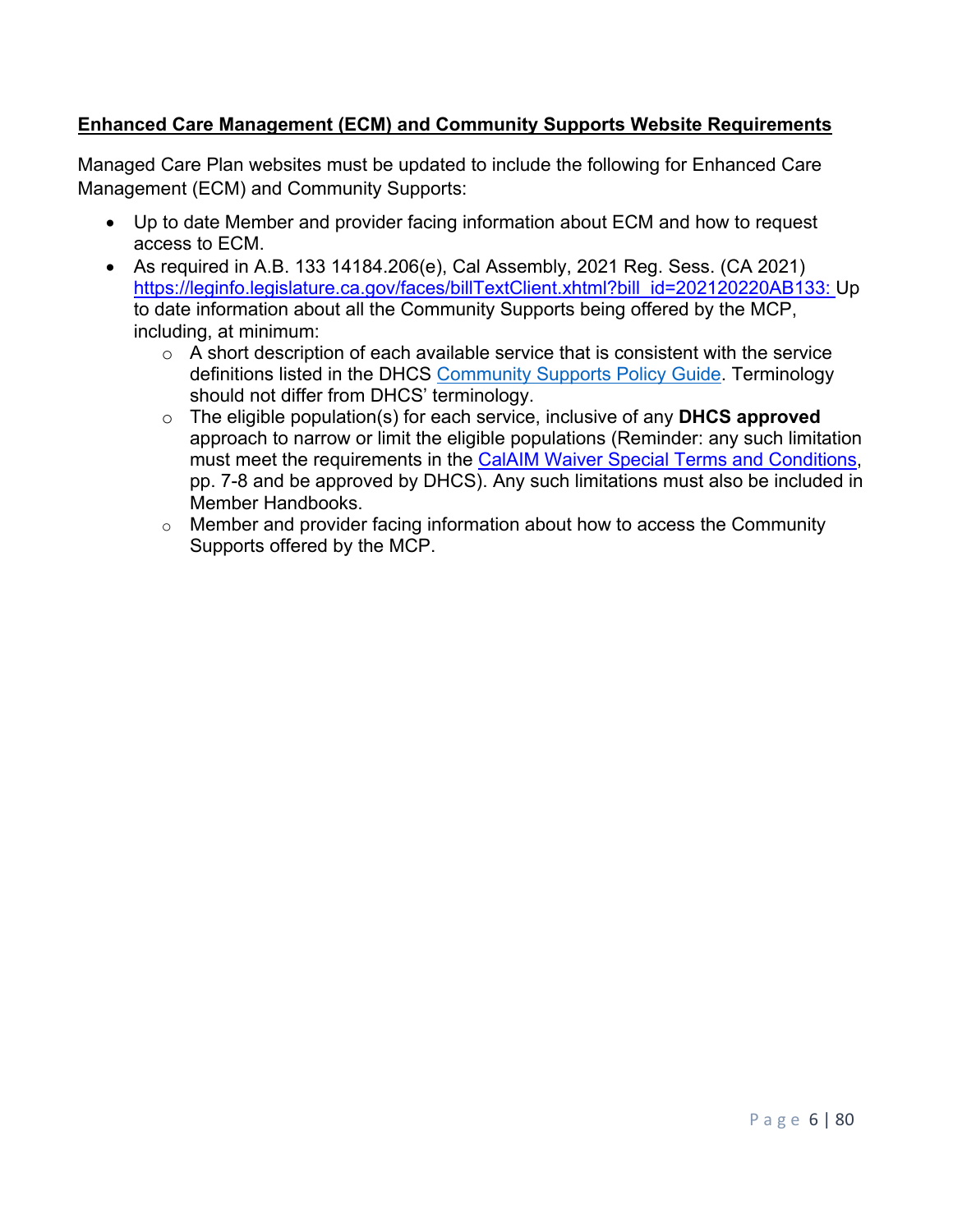# III. Community Supports – Service Definitions

Community Supports are alternative services covered under the Medi-Cal State Plan but are delivered by a different provider or in a different setting than is described in the State Plan. Community Supports can only be covered if: 1) the State determines they are medicallyappropriate and cost-effective substitutes or settings for the State Plan service, 2) Members are not required to use the Community Supports and 3) the Community Supports are authorized and identified in the managed care plan contracts.

Each set of pre-approved services is described in detail below:

- Housing Transition Navigation Services
- Housing Deposits
- Housing Tenancy and Sustaining Services
- Short-Term Post-Hospitalization Housing
- Recuperative Care (Medical Respite)
- Respite Services
- Day Habilitation Programs
- Nursing Facility Transition/Diversion to Assisted Living Facilities, such as Residential Care Facilities for Elderly (RCFE) and Adult Residential Facilities (ARF)
- Community Transition Services/Nursing Facility Transition to a Home
- Personal Care and Homemaker Services
- Environmental Accessibility Adaptations (Home Modifications)
- Medically-Supportive Food/Meals/Medically Tailored Meals
- Sobering Centers
- Asthma Remediation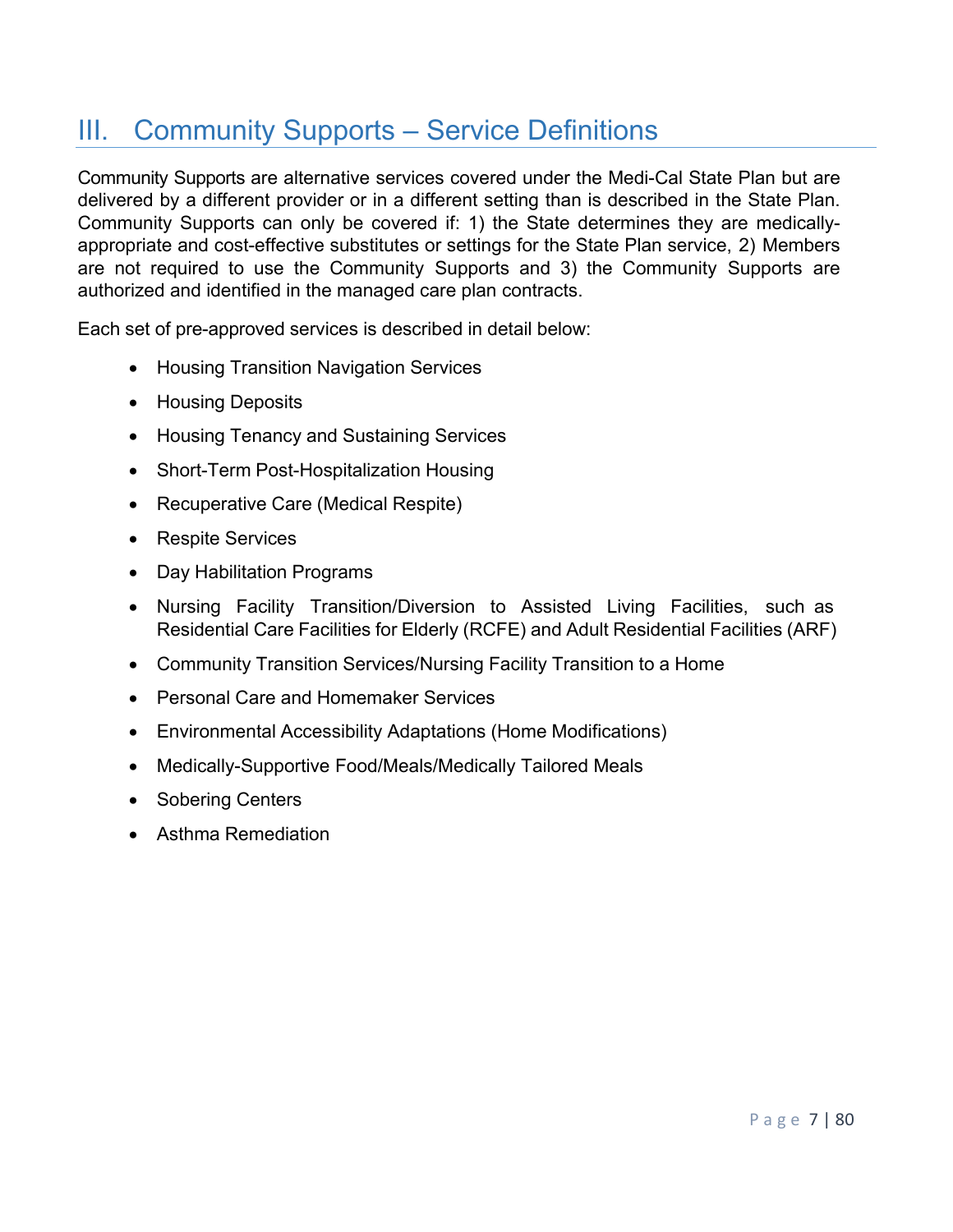### Housing Transition Navigation Services

#### Description/Overview

Housing transition services assist Members with obtaining housing and include:

- 1. Conducting a tenant screening and housing assessment that identifies the member's preferences and barriers related to successful tenancy. The assessment may include collecting information on the member's housing needs, potential housing transition barriers, and identification of housing retention barriers.
- 2. Developing an individualized housing support plan based upon the housing assessment that addresses identified barriers, includes short- and long-term measurable goals for each issue, establishes the member's approach to meeting the goal, and identifies when other providers or services, both reimbursed and not reimbursed by Medi-Cal, may be required to meet the goal.
- 3. Searching for housing and presenting options.
- 4. Assisting in securing housing, including the completion of housing applications and securing required documentation (e.g., Social Security card, birth certificate, prior rental history).
- 5. Assisting with benefits advocacy, including assistance with obtaining identification and documentation for SSI eligibility and supporting the SSI application process. Such service can be subcontracted out to retain needed specialized skillset.
- 6. Identifying and securing available resources to assist with subsidizing rent (such as HUD's Housing Choice Voucher Program (Section 8), or state and local assistance programs) and matching available rental subsidy resources to Members.
- 7. Identifying and securing resources to cover expenses, such as security deposit, moving costs, adaptive aids, environmental modifications, moving costs, and other one-time expenses. 5
- 8.  $\,$  Assisting with requests for reasonable accommodation, if necessary. $^6$
- 9. Landlord education and engagement
- 10.Ensuring that the living environment is safe and ready for move-in.
- 11.Communicating and advocating on behalf of the Member with landlords.

<sup>5</sup> Actual payment of these housing deposits and move-in expenses is a separate in-lieu service under Housing Deposits.

<sup>&</sup>lt;sup>6</sup> Related to expenses incurred by the housing navigator supporting the member moving into the home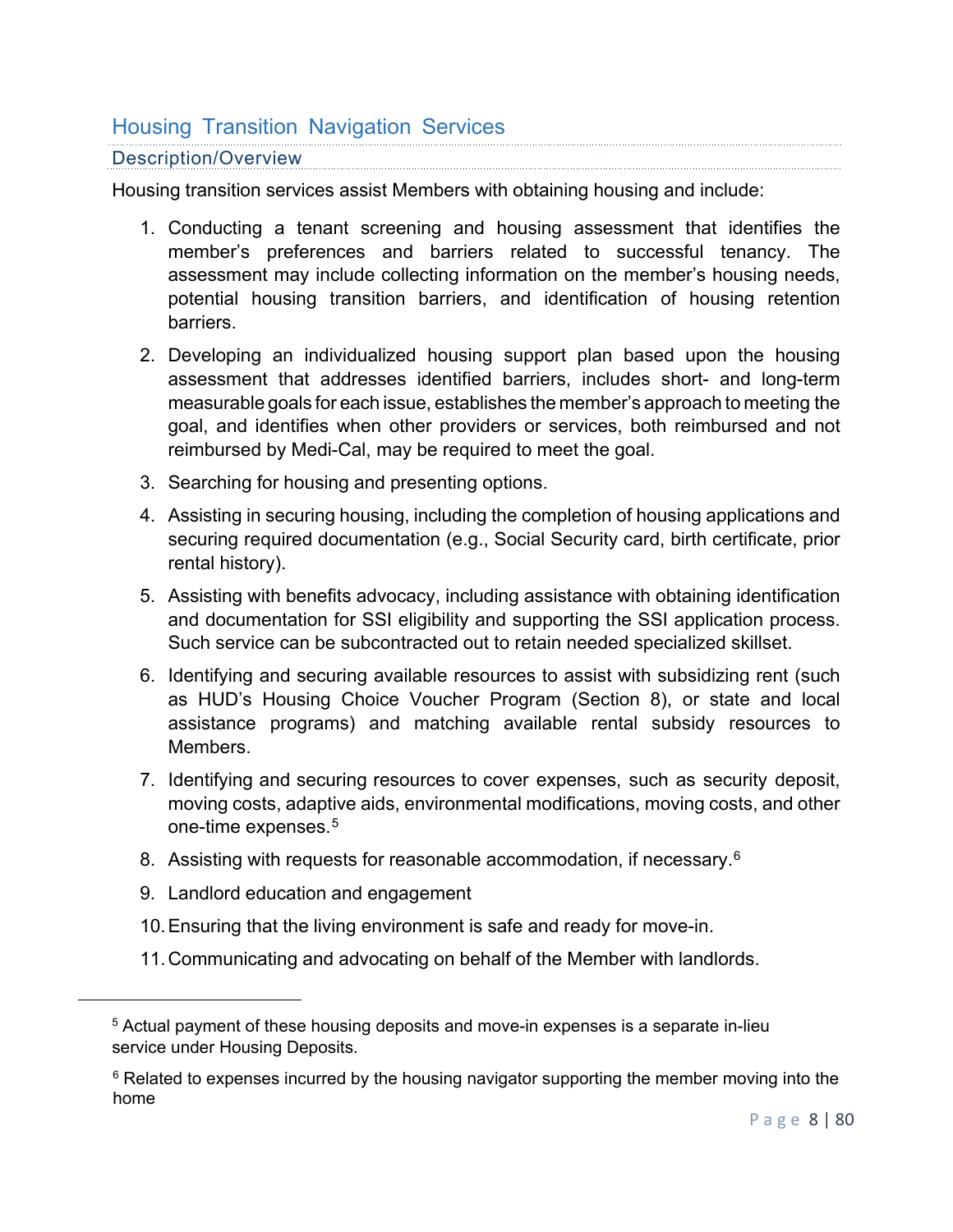- 12.Assisting in arranging for and supporting the details of the move.
- 13.Establishing procedures and contacts to retain housing, including developing a housing support crisis plan that includes prevention and early intervention services when housing is jeopardized.<sup>7</sup>
- 14.Identifying, coordinating, securing, or funding non-emergency, non-medical transportation to assist Members' mobility to ensure reasonable accommodations and access to housing options prior to transition and on move in day.
- 15.Identifying, coordinating, securing, or funding environmental modifications to install necessary accommodations for accessibility (see Environmental Accessibility Adaptations Community Support).

The services provided should be based on individualized assessment of needs and documented in the individualized housing support plan. Members may require and access only a subset of the services listed above.

The services provided should utilize best practices for Members who are experiencing homelessness and who have complex health, disability, and/or behavioral health conditions. Examples of best practices include Housing First Harm Reduction, Progressive Engagement, Motivational Interviewing, and Trauma-Informed Care.

The services may involve additional coordination with other entities to ensure the individual has access to supports needed for successful tenancy. These entities may include County Health, Public Health, Substance Use, Mental Health and Social Services Departments; County and City Housing Authorities; Continuums of Care and Coordinated Entry System; Sheriff's Department and Probation Officers, as applicable and to the extent possible; local legal service programs, community-based organizations housing providers, local housing agencies, and housing development agencies. For Members who will need rental subsidy support to secure permanent housing, the services will require close coordination with local Coordinated Entry Systems, homeless services authorities, public housing authorities, and other operators of local rental subsidies. Some housing assistance (including recovery residences and emergency assistance or rental subsidies for Full-Service Partnership Members) is also funded by county behavioral health agencies, and Medi-Cal managed care plans and their contracted Community Supports providers should expect to coordinate access to these housing resources through county behavioral health when appropriate.

Final program guidelines should adopt, as a standard, the demonstrated need to ensure seamless service to Members experiencing homelessness entering the Housing Transition Navigation Services Community Support.

 $7$  The services associated with the crisis plan are a separate in-lieu service under Housing Tenancy and Sustaining Services.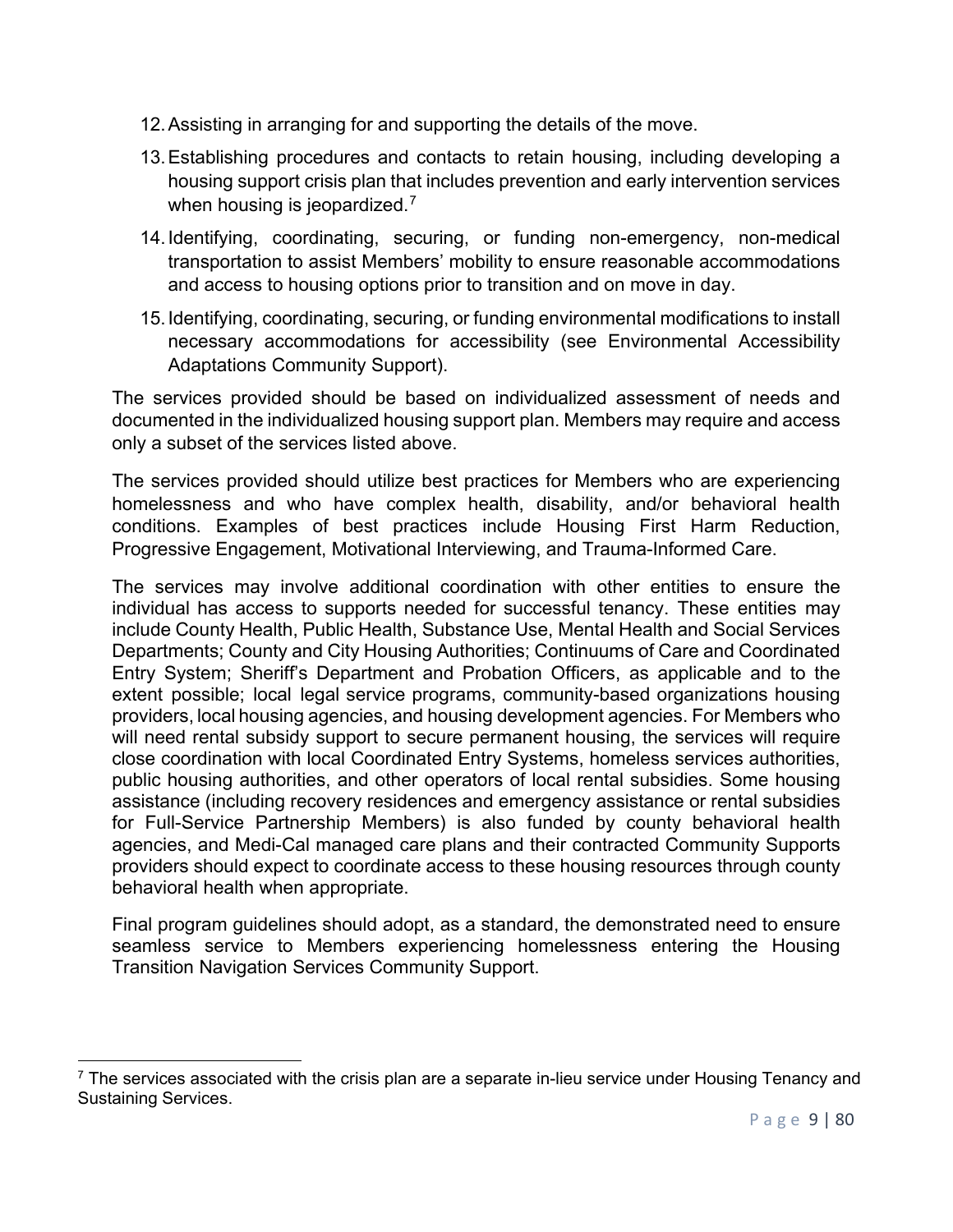Services do not include the provision of room and board or payment of rental costs. Coordination with local entities is crucial to ensure that available options for room and board or rental payments are also coordinated with housing services and supports.

#### Eligibility (Population Subset)

- Individuals who are prioritized for a permanent supportive housing unit or rental subsidy resource through the local homeless Coordinated Entry System or similar system designed to use information to identify highly vulnerable individuals with disabilities and/or one or more serious chronic conditions and/or serious mental illness, institutionalization or requiring residential services because of a substance use disorder and/or is exiting incarceration; or
- Individuals who meet the Housing and Urban Development (HUD) definition of homeless as defined in Section 91.5 of Title 24 of the Code of Federal Regulations (including those exiting institutions but not including any limits on the number of days in the institution) and who are receiving enhanced care management, or who have one or more serious chronic conditions and/or serious mental illness and/or is at risk of institutionalization or requiring residential services as a result of a substance use disorder. For this service, qualifying institutions include hospitals, correctional facilities, mental health residential treatment facility,substance use disorder residential treatment facility, recovery residences, Institutions for Mental Disease, and State Hospitals; or
- Individuals who meet the HUD definition of at risk of homelessness as defined in Section 91.5 of Title 24 of the Code of Federal Regulations as:
	- $\circ$  (1) An individual or family who:
		- Has an annual income below 30 percent of median family income for the area, as determined by HUD;
		- Does not have sufficient resources or support networks, e.g., family, friends, faith-based or other social networks, immediately available to prevent them from moving to an emergency shelter or another place described in paragraph (1) of the "Homeless" definition in this section; and
			- Meets one of the following conditions:
				- o Has moved because of economic reasons two or more times during the 60 days immediately preceding the application for homelessness prevention assistance;
				- o Is living in the home of another because of economic hardship;
				- $\circ$  Has been notified in writing that their right to occupy their current housing or living situation will be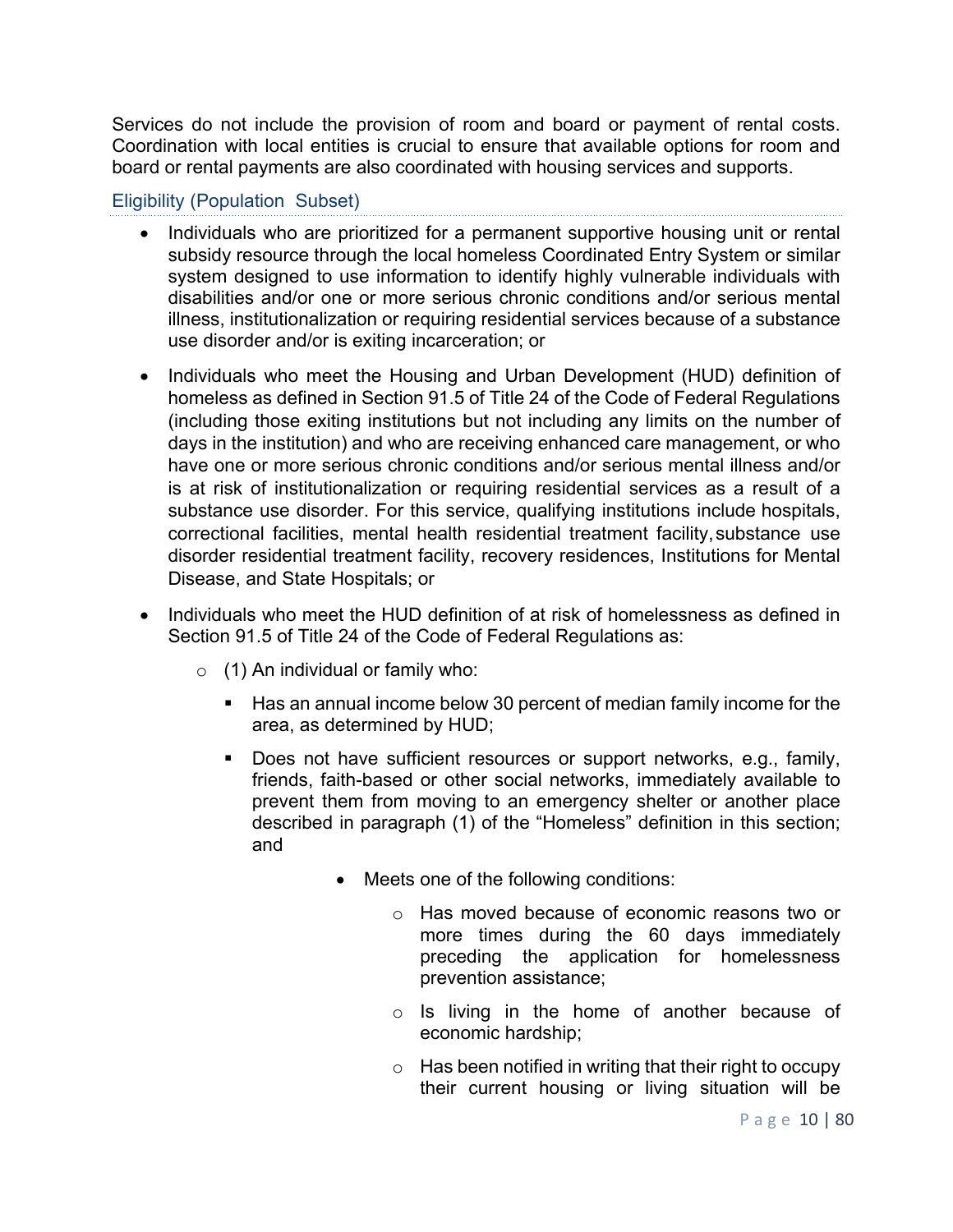terminated within 21 days after the date of application for assistance;

- Lives in a hotel or motel and the cost of the hotel or motel stay is not paid by charitable organizations or by federal, State, or local government programs for low-income individuals;
- Lives in a single-room occupancy or efficiency apartment unit in which there reside more than two persons or lives in a larger housing unit in which there reside more than 1.5 people per room, as defined by the U.S. Census Bureau;
- Is exiting a publicly funded institution, or system of care (such as a health-care facility, a mental health facility, foster care or other youth facility, or correction program or institution); or
- Otherwise lives in housing that has characteristics associated with instability and an increased risk of homelessness, as identified in the recipient's approved consolidated plan;
- $\circ$  (2) A child or youth who does not qualify as "homeless" under this section, but qualifies as "homeless" under section 387(3) of the Runaway and Homeless Youth Act (42 U.S.C. 5732a(3)), section 637(11) of the Head Start Act (42 U.S.C. 9832(11)), section 41403(6) of the Violence Against Women Act of 1994 (42 U.S.C. 14043e-2(6)), section 330(h)(5)(A) of the Public Health Service Act (42 U.S.C. 254b(h)(5)(A)), section 3(m) of the Food and Nutrition Act of 2008 (7 U.S.C. 2012(m)), or section 17(b)(15) of the Child Nutrition Act of 1966 (42 U.S.C. 1786(b)(15)); or
- $\circ$  (3) A child or youth who does not qualify as "homeless" under this section but qualifies as "homeless" under section 725(2) of the McKinney-Vento Homeless Assistance Act (42 U.S.C. 11434a(2)), and the parent(s) or guardian(s) of that child or youth if living with her or him.

Individuals who are determined to be at risk of experiencing homelessness are eligible to receive Housing Transition Navigation services if they have significant barriers to housing stability and meet at least one of the following:

- o Have one or more serious chronic conditions;
- o Have a Serious Mental Illness;
- $\circ$  Are at risk of institutionalization or overdose or are requiring residential services because of a substance use disorder or have a Serious Emotional Disturbance (children and adolescents);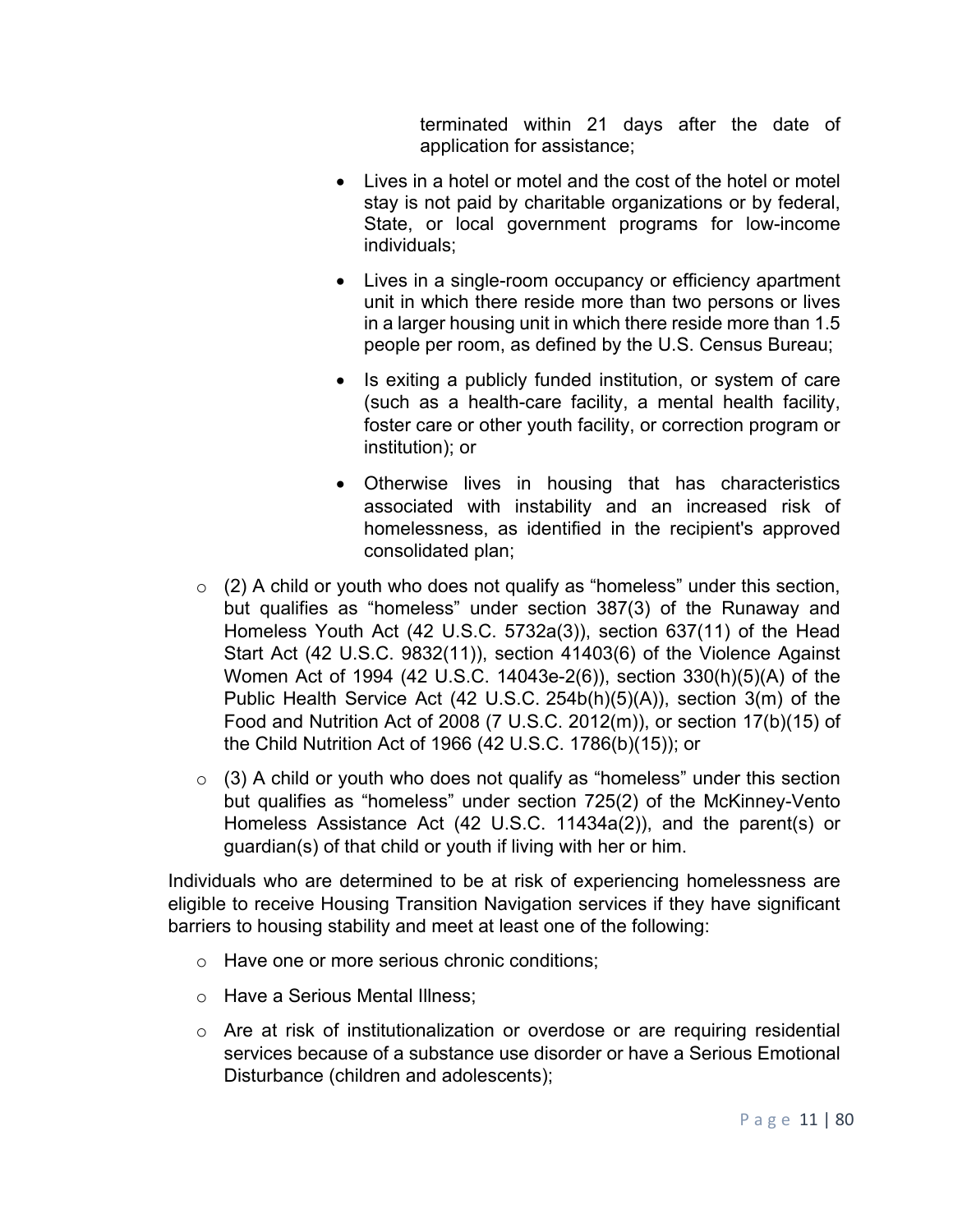- o Are receiving Enhanced Care Management; or
- $\circ$  Are a Transition-Age Youth with significant barriers to housing stability, such as one or more convictions, a history of foster care, involvement with the juvenile justice or criminal justice system, and/or have a serious mental illness and/or a child or adolescent with serious emotional disturbance and/or who have been victims of trafficking or domestic violence.

#### Restrictions and Limitations

Housing Transition/Navigation services must be identified as reasonable and necessary in the individual's individualized housing support plan. Service duration can be as long as necessary.

Community supports shall supplement and not supplant services received by the Medi-Cal beneficiary through other State, local, or federally-funded programs, in accordance with the CalAIM STCs and federal and DHCS guidance.

#### Licensing/Allowable Providers

Providers must have experience and expertise with providing these unique services in a culturally and linguistically appropriate manner. This list is provided as an example of the types of providers Medi-Cal managed care plans may choose to contract with, but it is not an exhaustive list of providers who may offer the services.

Providers must have demonstrated experience with providing housing-related services and supports and may include providers such as:

- Vocational services agencies;
- Providers of services for individuals experiencing homelessness;
- Life skills training and education providers;
- County agencies;
- Public hospital systems;
- Mental health or substance use disorder treatment providers, including county behavioral health agencies;
- Social services agencies;
- Affordable housing providers;
- Supportive housing providers; and
- Federally qualified health centers and rural health clinics.

Medi-Cal managed care plan network providers that have a state-level enrollment pathway must enroll in the Medi-Cal program, pursuant to relevant DHCS APLs including Provider Credentialing/Recredentialing and Screening/Enrollment APL 19-004. If there is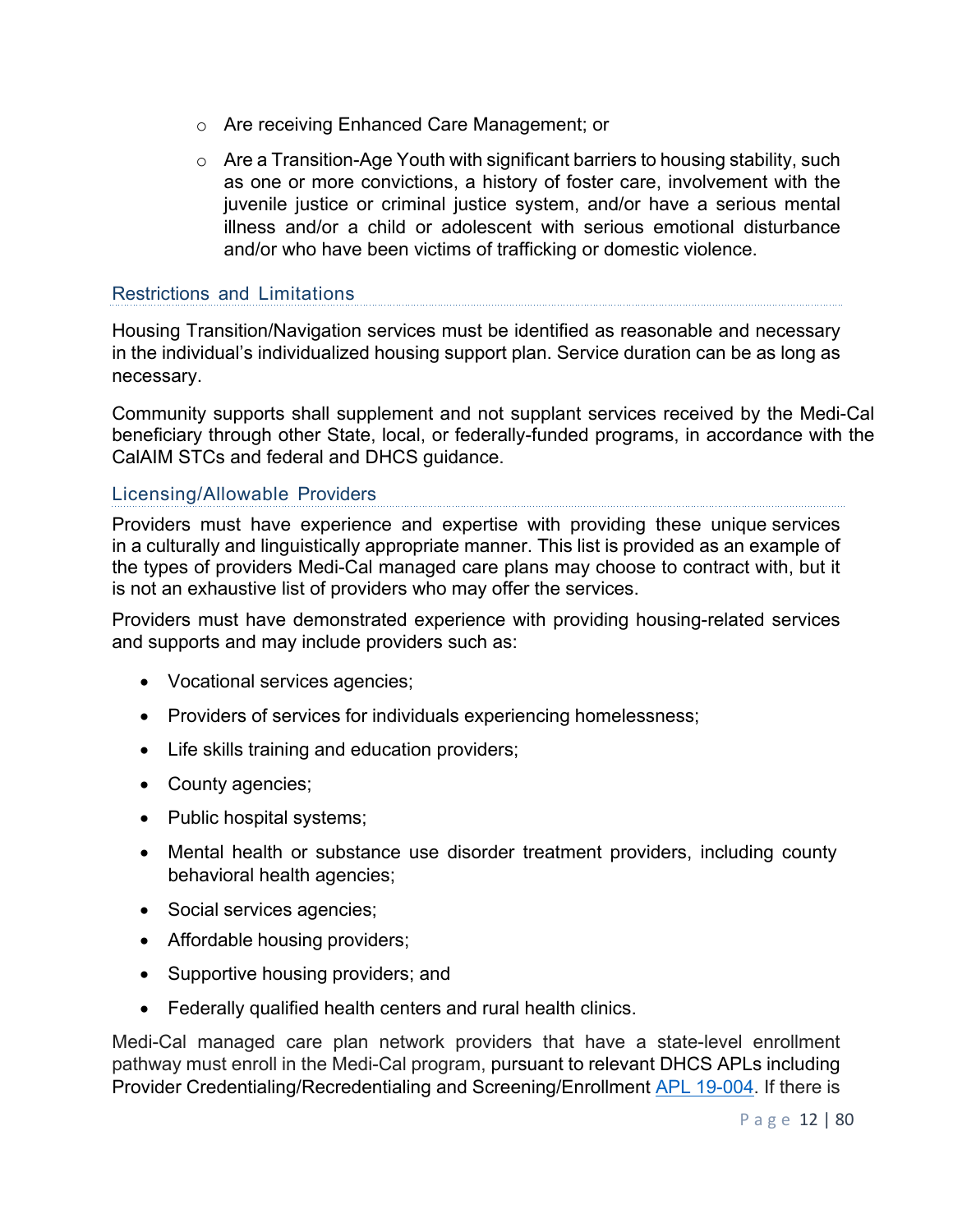no state-level enrollment pathway, managed care plans must have a process for vetting the Community Supports Provider, which may extend to individuals employed by or delivering services on behalf of the Community Supports Provider, to ensure it can meet the capabilities and standards required to be a Community Supports Provider. Members who meet the eligibility requirements for Housing Transition/Navigation services should also be assessed for enhanced care management and Housing and Tenancy Support Services (if provided in their county). When enrolled in enhanced care management, Community Supports should be managed in coordination with enhanced care management providers. When members receive more than one of these services, the managed care plan should ensure it is coordinated by an enhanced care management provider whenever possible to minimize the number of care/case management transitions experienced by members and to improve overall care coordination and management. $^8$ 

If the Medi-Cal managed care plan case manager, care coordinator or housing navigator is providing the service, that individual must have demonstrated experience working with individuals experiencing homelessness or with the provision of housing-related services and supports to vulnerable populations.

<sup>&</sup>lt;sup>8</sup> One exception to this is for benefits advocacy, which may require providers with a specialized skill set.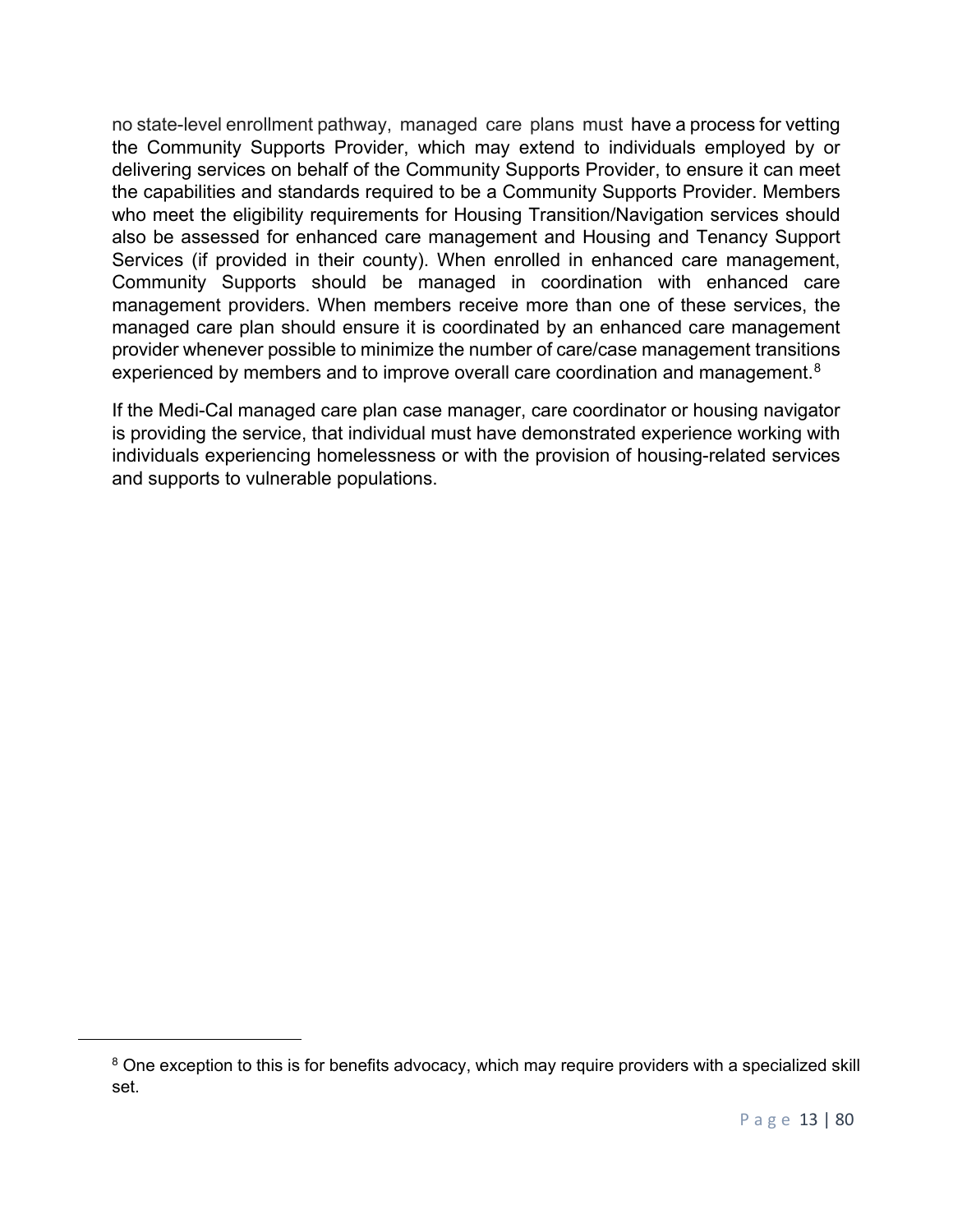### Housing Deposits

#### Description/Overview

Housing Deposits assist with identifying, coordinating, securing, or funding one-time services and modifications necessary to enable a person to establish a basic household that do not constitute room and board, such as:

- 1. Security deposits required to obtain a lease on an apartment or home.
- 2. Set-up fees/deposits for utilities or service access and utility arrearages.
- 3. First month coverage of utilities, including but not limited to telephone, gas, electricity, heating, and water.
- 4. First month's and last month's rent as required by landlord for occupancy.
- 5. Services necessary for the individual's health and safety, such as pest eradication and one-time cleaning prior to occupancy.
- 6. Goods such as an air conditioner or heater, and other medically-necessary adaptive aids and services, designed to preserve an individuals' health and safety in the home such as hospital beds, Hoyer lifts, air filters, specialized cleaning or pest control supplies etc., that are necessary to ensure access and safety for the individual upon move-in to the home.

The services provided should be based on individualized assessment of needs and documented in the individualized housing support plan. Individuals may require, and access only a subset of the services listed above.

The services provided should utilize best practices for Members who are experiencing homelessness and who have complex health, disability, and/or behavioral health conditions including Housing First, Harm Reduction, Progressive Engagement, Motivational Interviewing, and Trauma-Informed Care.

Services do not include the provision of room and board or payment of ongoing rental costs beyond the first and last month's coverage as noted above.

Eligibility (Population Subset)

- Any individual who received Housing Transition/Navigation Services Community Support in counties that offer Housing Transition/Navigation Services.
- Individuals who are prioritized for a permanent supportive housing unit or rental subsidy resource through the local homeless Coordinated Entry System or similar system designed to use information to identify highly vulnerable individuals with disabilities and/or one or more serious chronic conditions and/or serious mental illness, institutionalization or requiring residential services because of a substance use disorder and/or is exiting incarceration; or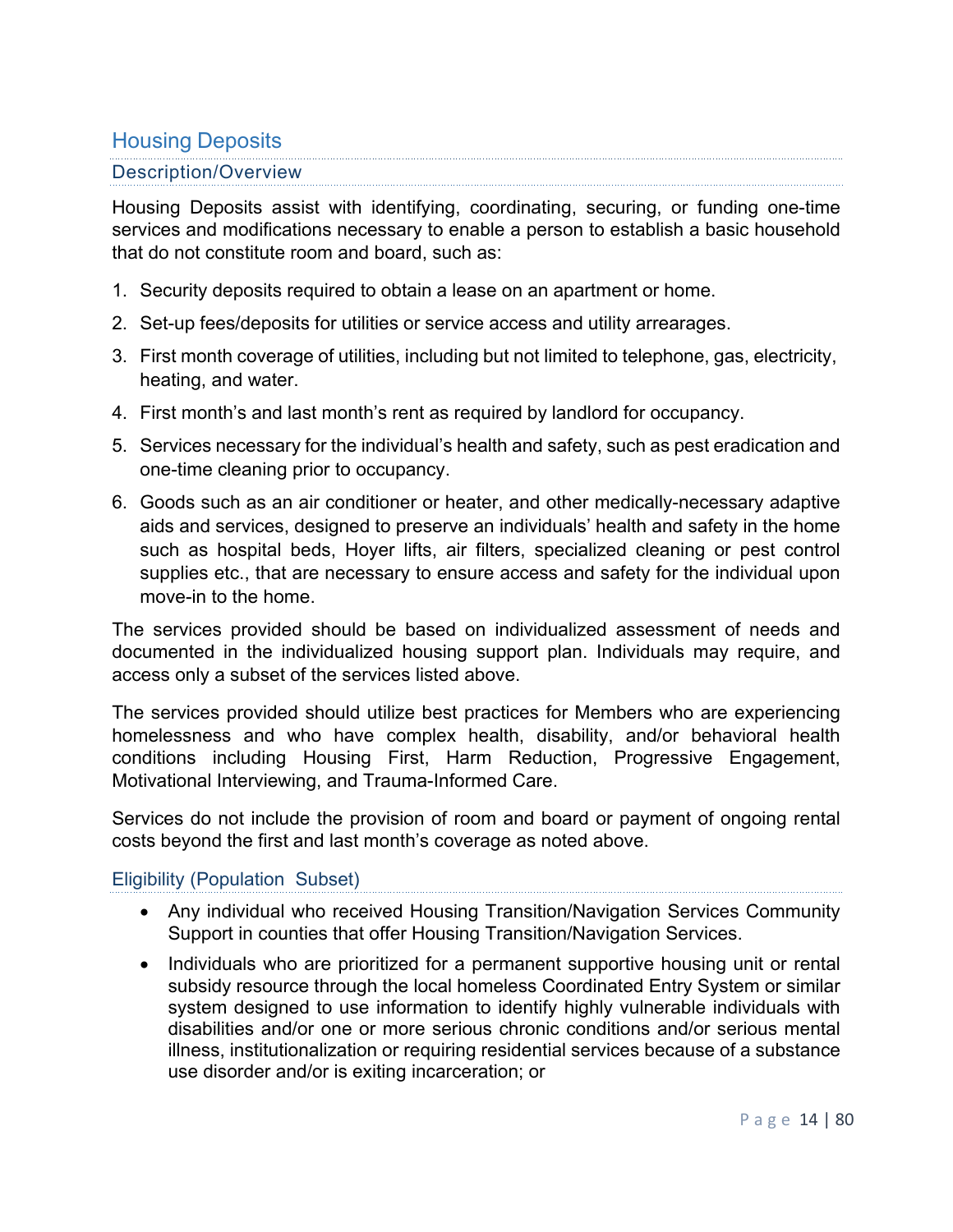• Individuals who meet the Housing and Urban Development (HUD) definition of homeless as defined in Section 91.5 of Title 24 of the Code of Federal Regulations (including those exiting institutions but not including any limits on the number of days in the institution) and who are receiving enhanced care management, or who have one or more serious chronic conditions and/or serious mental illness and/or is at risk of institutionalization or requiring residential services as a result of a substance use disorder. For this service, qualifying institutions include hospitals, correctional facilities, mental health residential treatment facility,substance use disorder residential treatment facility, recovery residences, Institution for Mental Disease and State Hospitals.

#### Restrictions and Limitations

Housing Deposits are available once in an individual's lifetime. Housing Deposits can only be approved one additional time with documentation as to what conditions have changed to demonstrate why providing Housing Deposits would be more successful on the second attempt. Plans are expected to make a good faith effort to review information available to them to determine if individual has previously received services.

These services must be identified as reasonable and necessary in the individual's individualized housing support plan and are available only when the Member is unable to meet such expense.

Individuals must also receive Housing Transition/Navigation services (at a minimum, the associated tenant screening, housing assessment and individualized housing support plan) in conjunction with this service.

Community supports shall supplement and not supplant services received by the Medi-Cal beneficiary through other State, local, or federally-funded programs, in accordance with the CalAIM STCs and federal and DHCS guidance.

#### Licensing and Allowable Providers

Providers must have experience and expertise with providing these unique services in a culturally and linguistically appropriate manner. This list is provided as an example of the types of providers Medi-Cal managed care plans may choose to contract with, but it is not an exhaustive list of providers who may offer the services.

The entity that is coordinating an individual's Housing Transition Navigation Services, or the Medi-Cal managed care plan case manager, care coordinator, or housing navigator may coordinate these services and pay for them directly (e.g., to the landlord, utility company, pest control company, etc.) or subcontract the services.

Providers must have demonstrated or verifiable experience and expertise with providing these unique services.

Medi-Cal managed care plan network providers that have a state-level enrollment pathway must enroll in the Medi-Cal program, pursuant to relevant DHCS APLs including Provider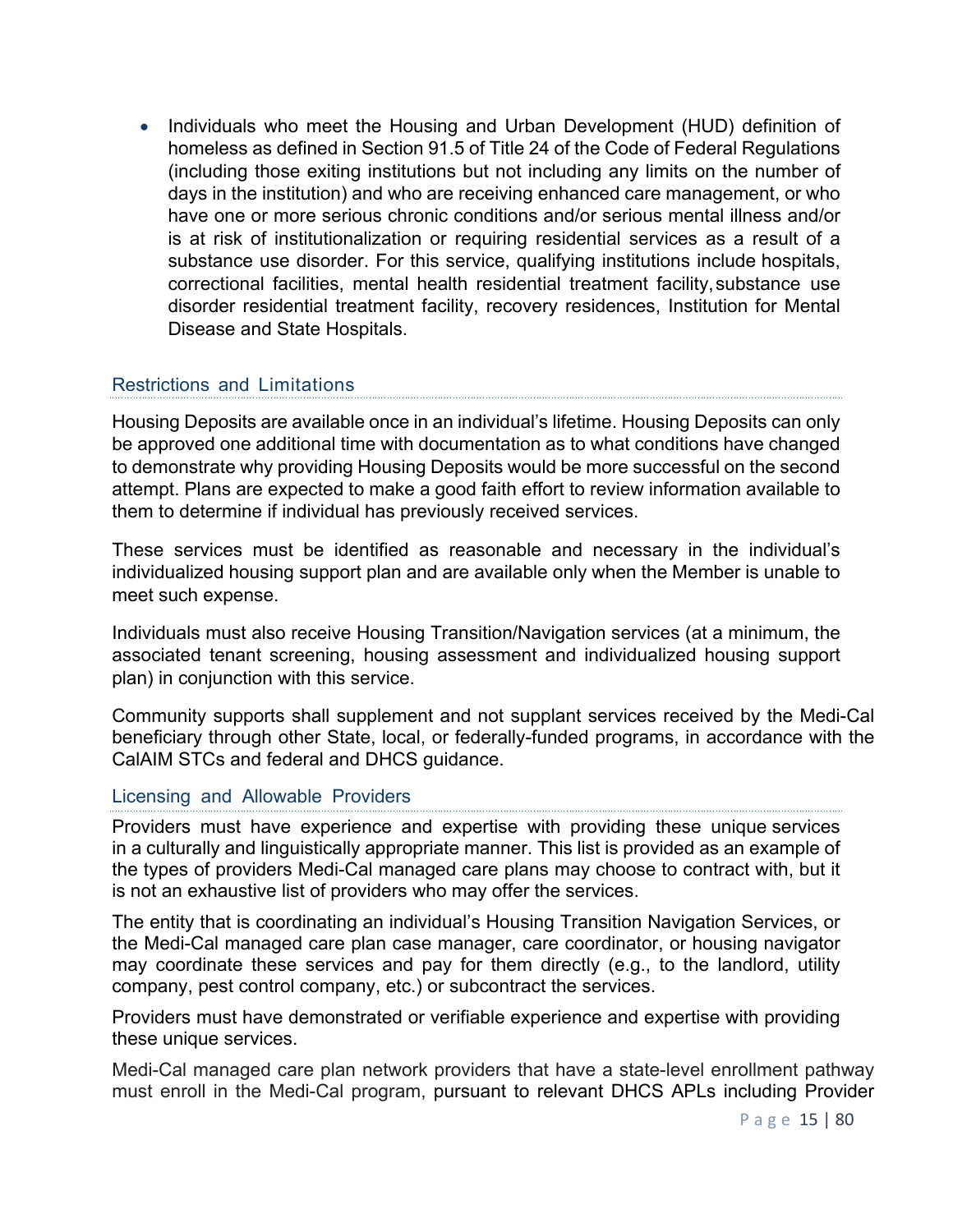Credentialing/Recredentialing and Screening/Enrollment APL 19-004. If there is no state-level enrollment pathway, managed care plans must have a process for vetting the Community Supports Provider, which may extend to individuals employed by or delivering services on behalf of the Community Supports Provider, to ensure it can meet the capabilities and standards required to be a Community Supports Provider.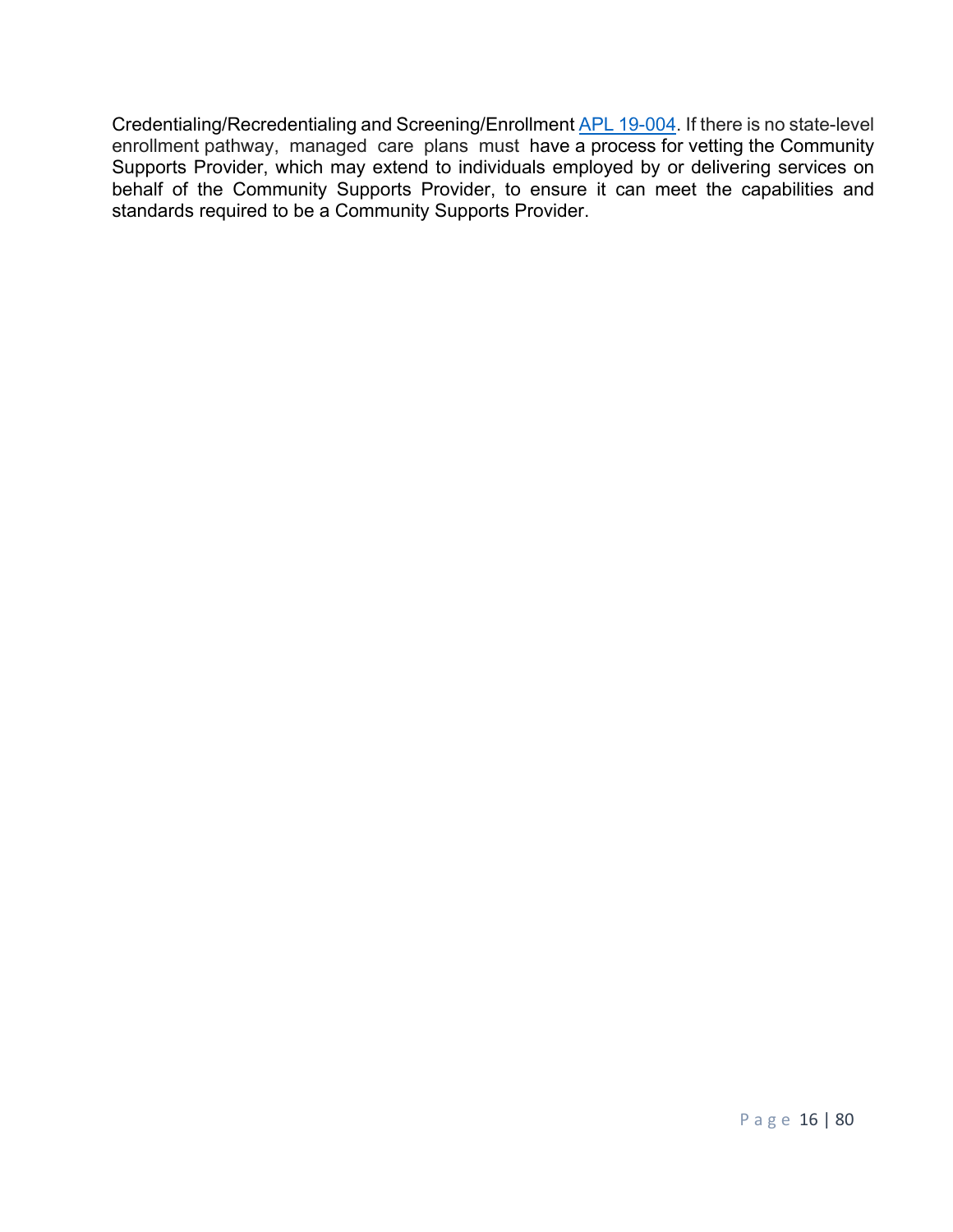## Housing Tenancy and Sustaining Services

#### Description/Overview

This service provides tenancy and sustaining services, with a goal of maintaining safe and stable tenancy once housing is secured.

Services include:

- 1. Providing early identification and intervention for behaviors that may jeopardize housing, such as late rental payment, hoarding, substance use, and other lease violations.
- 2. Education and training on the role, rights, and responsibilities of the tenant and landlord.
- 3. Coaching on developing and maintaining key relationships with landlords/property managers with a goal of fostering successful tenancy.
- 4. Coordination with the landlord and case management provider to address identified issues that could impact housing stability.
- 5. Assistance in resolving disputes with landlords and/or neighbors to reduce risk of eviction or other adverse action including developing a repayment plan or identifying funding in situations in which the Member owes back rent or payment for damage to the unit.
- 6. Advocacy and linkage with community resources to prevent eviction when housing is or may potentially become jeopardized.
- 7. Assisting with benefits advocacy, including assistance with obtaining identification and documentation for SSI eligibility and supporting the SSI application process. Such service can be subcontracted out to retain needed specialized skillset.
- 8. Assistance with the annual housing recertification process.
- 9. Coordinating with the tenant to review, update and modify their housing support and crisis plan on a regular basis to reflect current needs and address existing or recurring housing retention barriers.
- 10.Continuing assistance with lease compliance, including ongoing support with activities related to household management.
- 11. Health and safety visits, including unit habitability inspections<sup>9</sup>.
- 12.Other prevention and early intervention services identified in the crisis plan that are activated when housing is jeopardized (e.g., assisting with reasonable accommodation requests that were not initially required upon move-in).

<sup>&</sup>lt;sup>9</sup> Does not include housing quality inspections.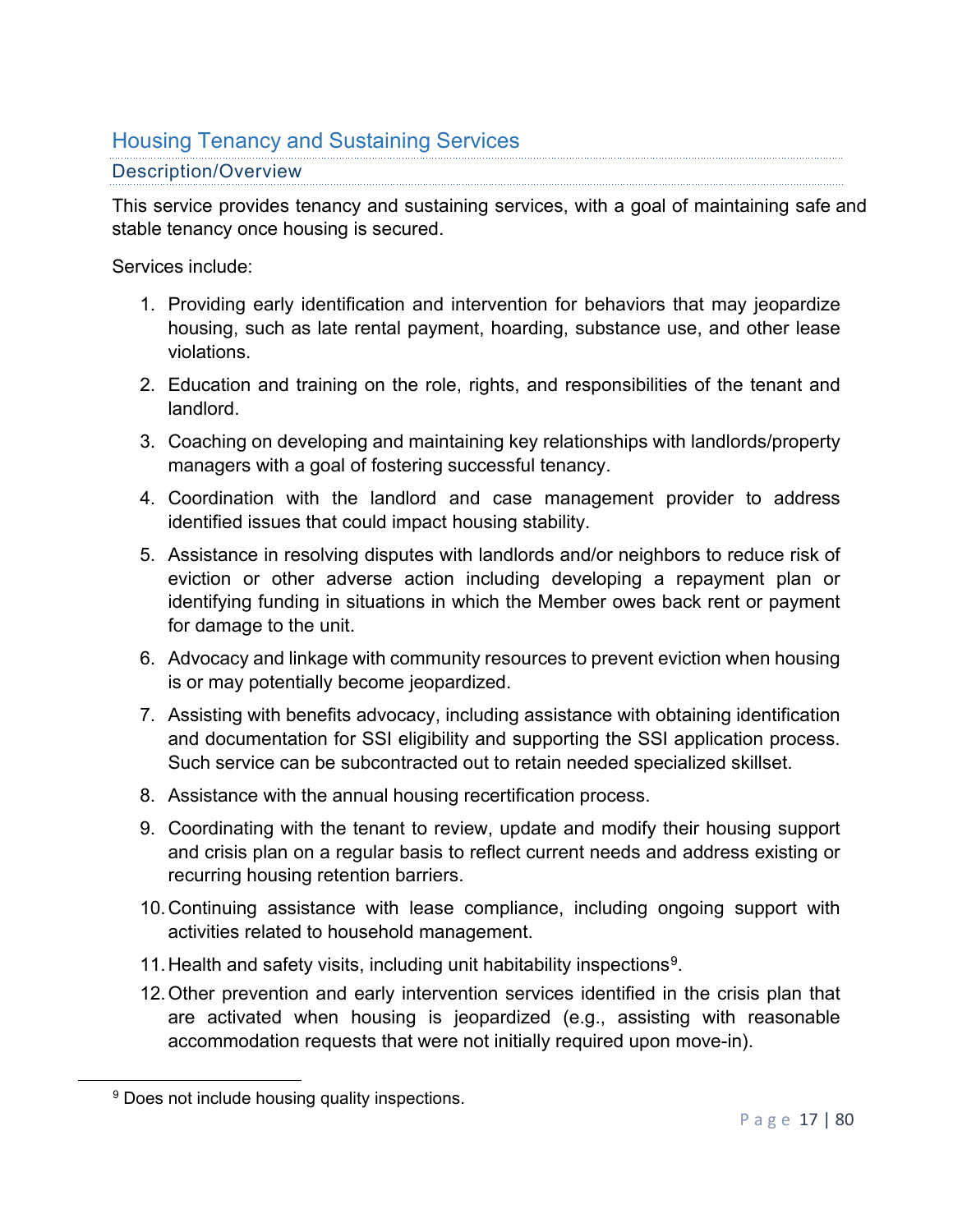13.Providing independent living and life skills including assistance with and training on budgeting, including financial literacy and connection to community resources.

The services provided should be based on individualized assessment of needs and documented in the individualized housing support plan. Individuals may require and access only a subset of the services listed above.

The services provided should utilize best practices for Members who are experiencing homelessness and who have complex health, disability, and/or behavioral health conditions including Housing First, Harm Reduction, Progressive Engagement, Motivational Interviewing, and Trauma-Informed Care.

The services may involve coordination with other entities to ensure the individual has access to supports needed to maintain successful tenancy. Final program guidelines should adopt, as a standard, the demonstrated need to ensure seamless serving to Members experiencing homelessness entering the Housing Tenancy and Sustaining Services Community Support.

Services do not include the provision of room and board or payment of rental costs.

Eligibility (Population Subset)

- Any individual who received Housing Transition/Navigation Services Community Support in counties that offer Housing Transition/Navigation Services.
- Individuals who are prioritized for a permanent supportive housing unit or rental subsidy resource through the local homeless Coordinated Entry System or similar system designed to use information to identify highly vulnerable individuals with disabilities and/or one or more serious chronic conditions and/or serious mental illness, institutionalization or requiring residential services because of a substance use disorder and/or is exiting incarceration; or
- Individuals who meet the Housing and Urban Development (HUD) definition of homeless as defined in Section 91.5 of Title 24 of the Code of Federal Regulations (including those exiting institutions but not including any limits on the number of days in the institution) and who are receiving enhanced care management, or who have one or more serious chronic conditions and/or serious mental illness and/or is at risk of institutionalization or requiring residential services as a result of a substance use disorder. For this service, qualifying institutions include hospitals, correctional facilities, mental health residential treatment facility,substance use disorder residential treatment facility, recovery residences, Institution for Mental Disease and State Hospitals; or
- Individuals who meet the HUD definition of at risk of homelessness as defined in Section 91.5 of Title 24 of the Code of Federal Regulations as:
	- $\circ$  (1) An individual or family who:
		- Has an annual income below 30 percent of median family income for the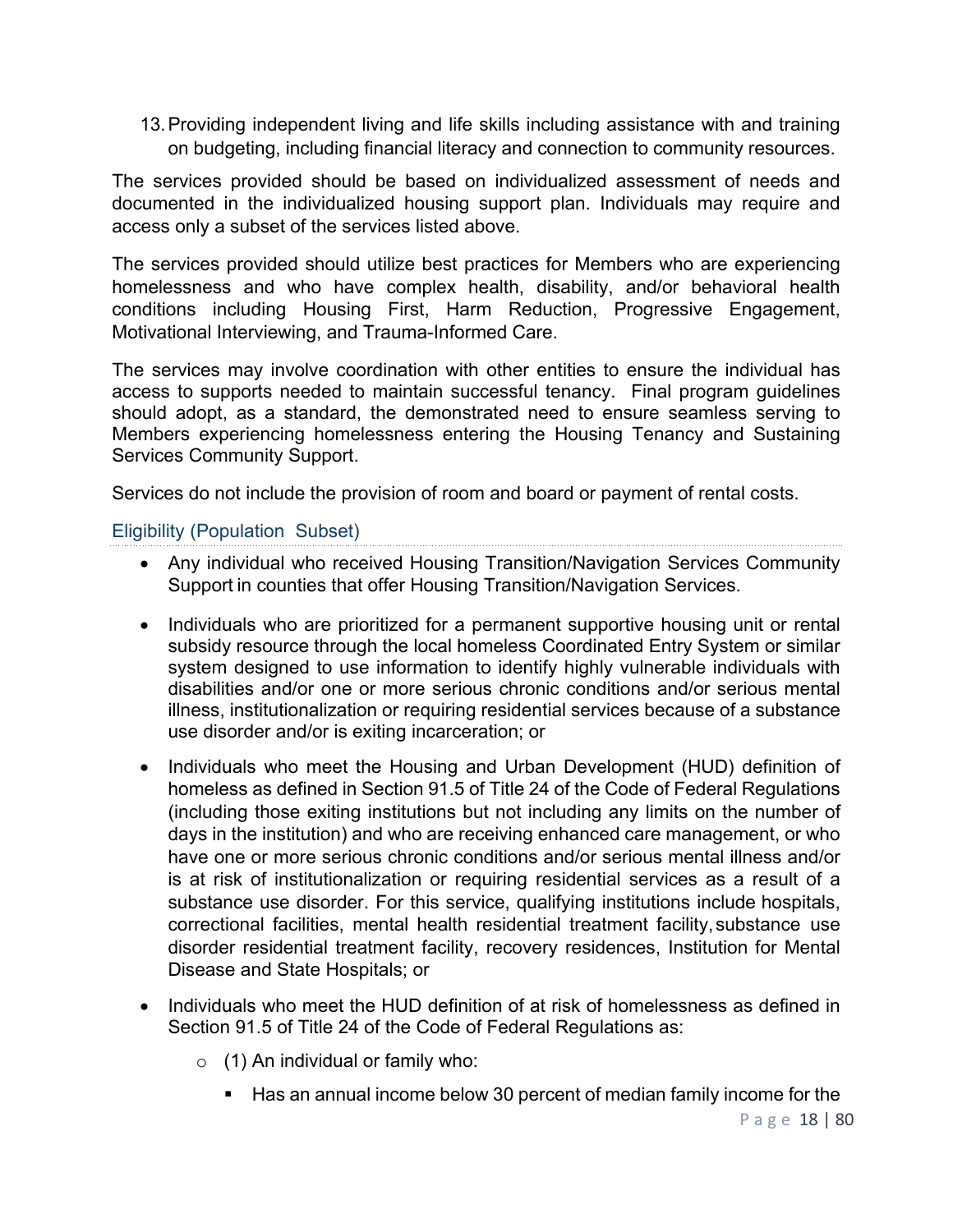area, as determined by HUD;

- Does not have sufficient resources or support networks, e.g., family, friends, faith-based or other social networks, immediately available to prevent them from moving to an emergency shelter or another place described in paragraph (1) of the "Homeless" definition in this section; and
	- Meets one of the following conditions:
		- o Has moved because of economic reasons two or more times during the 60 days immediately preceding the application for homelessness prevention assistance;
		- o Is living in the home of another because of economic hardship;
		- o Has been notified in writing that their right to occupy their current housing or living situation will be terminated within 21 days after the date of application for assistance;
	- Lives in a hotel or motel and the cost of the hotel or motel stay is not paid by charitable organizations or by federal, State, or local government programs for low-income individuals;
	- Lives in a single-room occupancy or efficiency apartment unit in which there reside more than two persons or lives in a larger housing unit in which there reside more than 1.5 people per room, as defined by the U.S. Census Bureau;
	- Is exiting a publicly funded institution, or system of care (such as a health-care facility, a mental health facility, foster care or other youth facility, or correction program or institution); or
	- Otherwise lives in housing that has characteristics associated with instability and an increased risk of homelessness, as identified in the recipient's approved consolidated plan;
- $\circ$  (2) A child or youth who does not qualify as "homeless" under this section, but qualifies as "homeless" under section 387(3) of the Runaway and Homeless Youth Act (42 U.S.C. 5732a(3)), section 637(11) of the Head Start Act (42 U.S.C. 9832(11)), section 41403(6) of the Violence Against Women Act of 1994 (42 U.S.C. 14043e-2(6)), section 330(h)(5)(A) of the Public Health Service Act (42 U.S.C. 254b(h)(5)(A)), section 3(m) of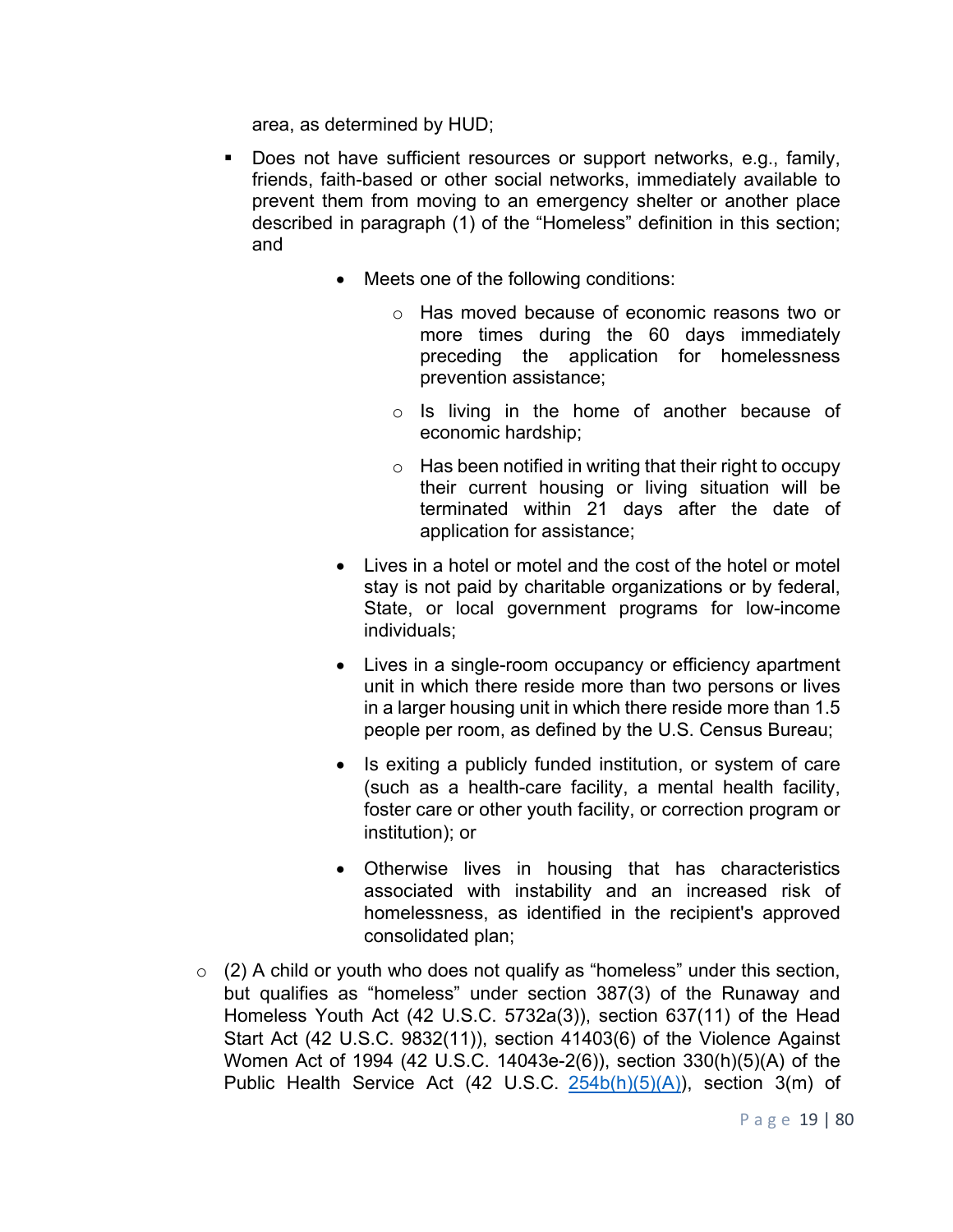the Food and Nutrition Act of 2008 (7 U.S.C. 2012(m)), or section 17(b)(15) of the Child Nutrition Act of 1966 (42 U.S.C. 1786(b)(15)); or

 $\circ$  (3) A child or youth who does not qualify as "homeless" under this section but qualifies as "homeless" under section 725(2) of the McKinney-Vento Homeless Assistance Act (42 U.S.C. 11434a(2)), and the parent(s) or guardian(s) of that child or youth if living with her or him.

Individuals who are determined to be at risk of experiencing homelessness are eligible to receive Housing Tenancy and Sustaining services if they have significant barriers to housing stability and meet at least one of the following:

- o Have one or more serious chronic conditions;
- o Have a Serious Mental Illness;
- o Are at risk of institutionalization or overdose or are requiring residential services because of a substance use disorder o Have a Serious Emotional Disturbance (children and adolescents);
- o Are receiving Enhanced Care Management; or
- $\circ$  Are a Transition-Age Youth with significant barriers to housing stability, such as one or more convictions, a history of foster care, involvement with the juvenile justice or criminal justice system, and/or have a serious mental illness and/or a child or adolescent with serious emotional disturbance and/or who have been victims of trafficking or domestic violence.

#### Restrictions/Limitations

These services are available from the initiation of services through the time when the individual's housing support plan determines they are no longer needed. They are only available for a single duration in the individual's lifetime. Housing Tenancy and Sustaining Services can be approved one additional time with documentation as to what conditions have changed to demonstrate why providing Housing Tenancy and Sustaining Services would be more successful on the second attempt. Plans are expected to make a good faith effort to review information available to them to determine if individual has previously received services. Service duration can be as long as necessary.

These services must be identified as reasonable and necessary in the individual's individualized housing support plan and are available only when the enrollee is unable to successfully maintain longer-term housing without such assistance.

Many individuals will have also received Housing Transition/Navigation services (at a minimum, the associated tenant screening, housing assessment, and individualized housing support plan) in conjunction with this service, but it is not a prerequisite for eligibility.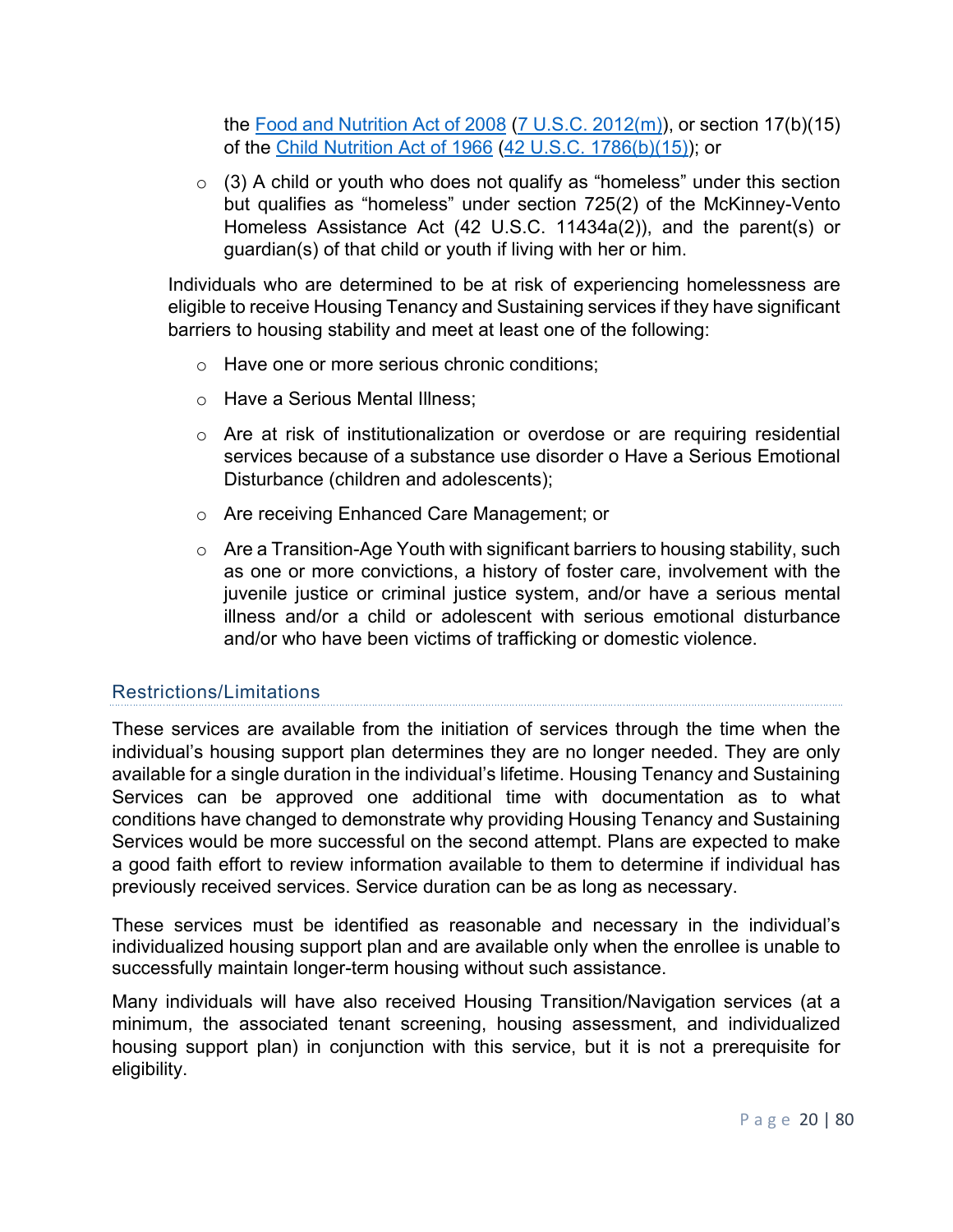Community supports shall supplement and not supplant services received by the Medi-Cal beneficiary through other State, local, or federally-funded programs, in accordance with the CalAIM STCs and federal and DHCS guidance.

#### Licensing/Allowable Providers

Providers must have experience and expertise with providing these unique services in a culturally and linguistically appropriate manner. This list is provided as an example of the types of providers Medi-Cal managed care plans may choose to contract with, but it is not an exhaustive list of providers who may offer the services.

Providers must have demonstrated or verifiable experience or expertise with providing housing-related services and supports and may include providers such as:

- Vocational services agencies
- Providers of services for individuals experiencing homelessness
- Life skills training and education providers
- County agencies
- Public hospital systems
- Mental health or substance use disorder treatment providers, including county behavioral health agencies
- Supportive housing providers
- Federally qualified health centers and rural health clinics

Medi-Cal managed care plan network providers that have a state-level enrollment pathway must enroll in the Medi-Cal program, pursuant to relevant DHCS APLs including Provider Credentialing/Recredentialing and Screening/Enrollment APL 19-004. If there is no state-level enrollment pathway, managed care plans must have a process for vetting the Community Supports Provider, which may extend to individuals employed by or delivering services on behalf of the Community Supports Provider, to ensure it can meet the capabilities and standards required to be a Community Supports Provider.

If the Medi-Cal managed care plan case manager, care coordinator or housing navigator is providing the service, that individual must have demonstrated experiencing working with individuals experiencing homelessness or with the provision of housing-related services and supports to vulnerable populations. Medi-Cal managed care plans should coordinate with county homelessness entities to provide these services.

Members who meet the eligibility requirements for Housing and Tenancy Support Services should also be assessed for enhanced care management and may have received Housing Transition/Navigation services (if provided in their county). When enrolled in enhanced care management, Community Supports should be managed in coordination with enhanced care management providers. When Members receive more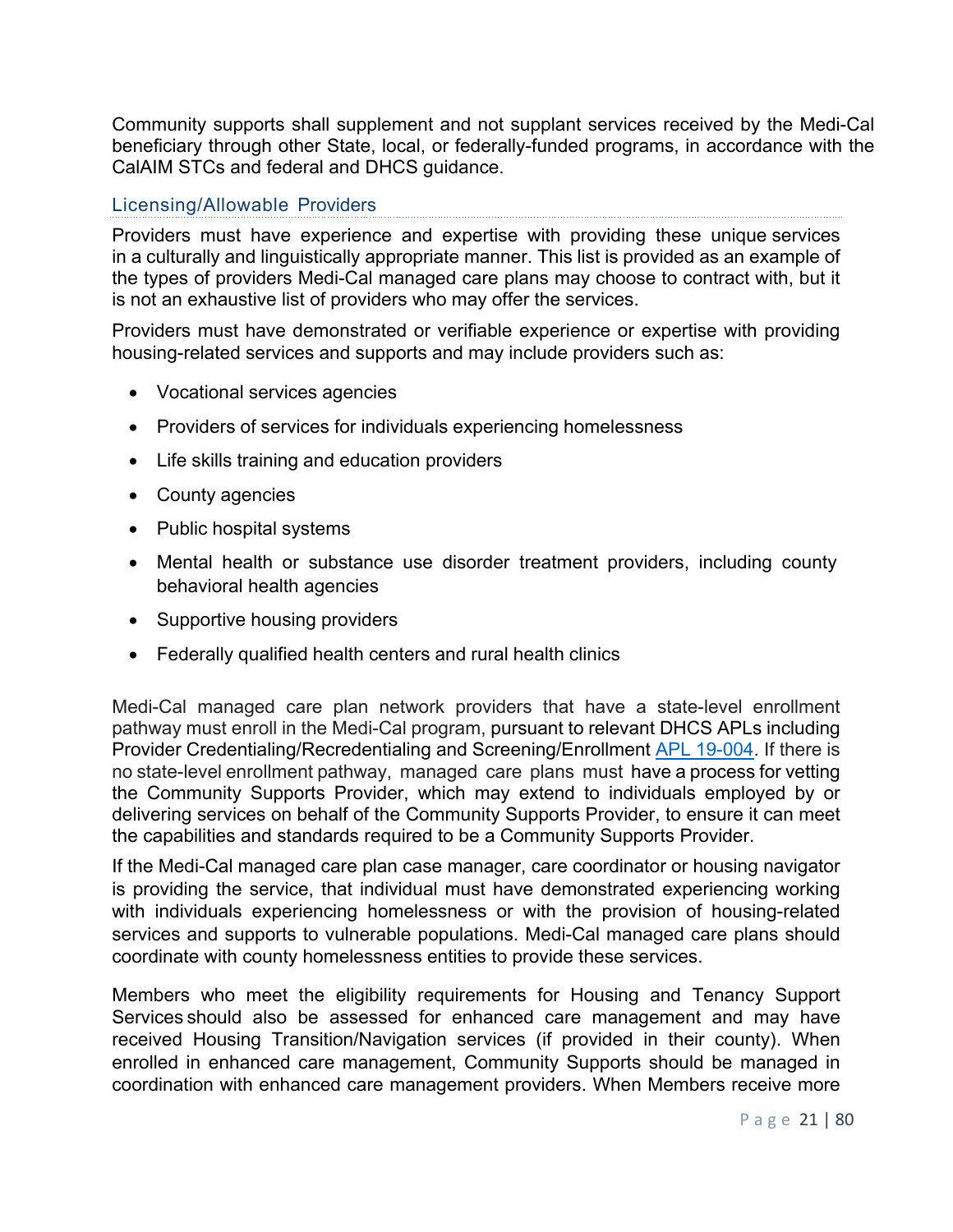than one of these services, the managed care plan should ensure coordination by an enhanced care management provider whenever possible to minimize the number of care/case management transitions experienced by Members and to improve overall care coordination and management.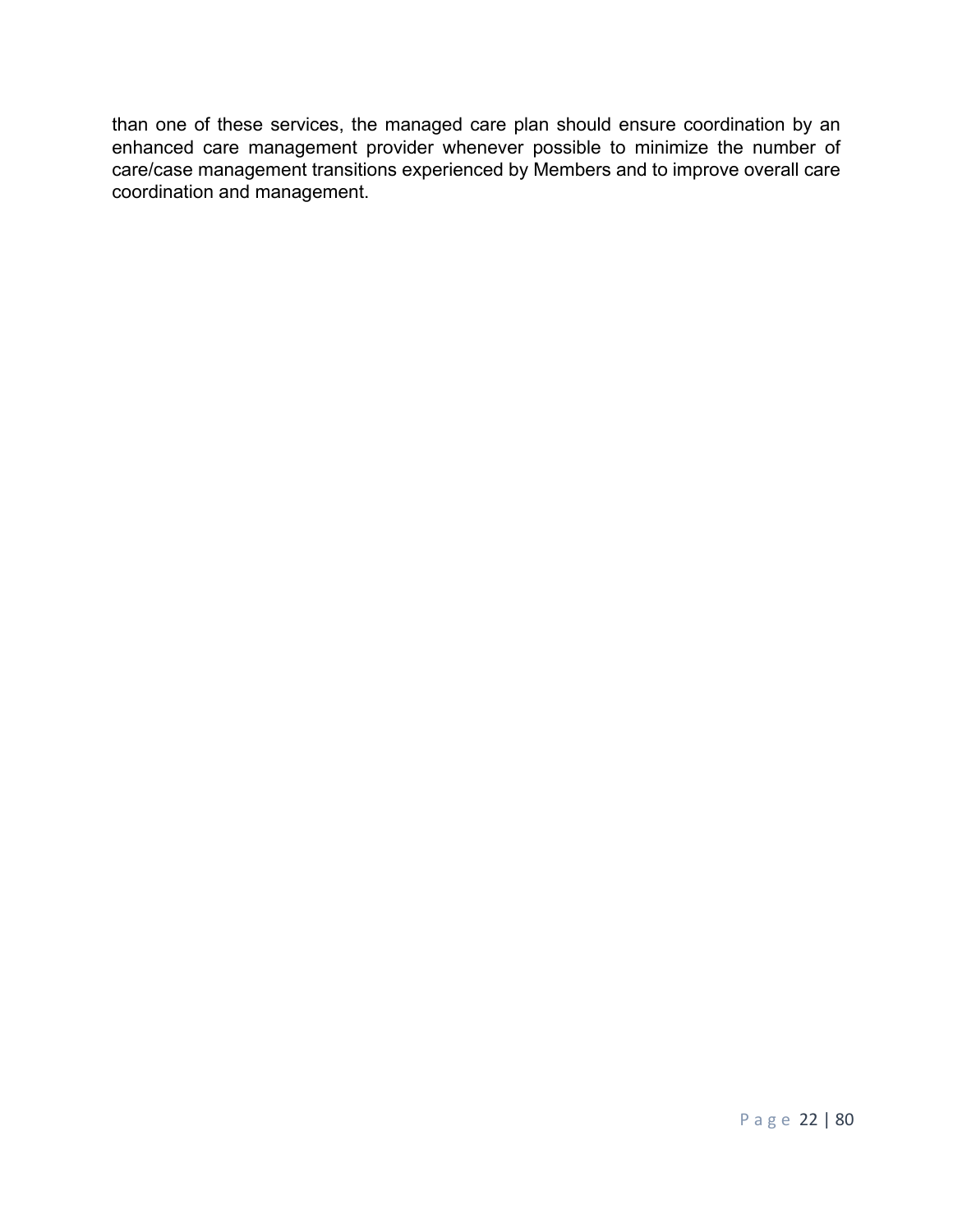### Short-Term Post-Hospitalization Housing

#### Description/Overview

Short-Term Post-Hospitalization Housing provides Members who do not have a residence and who have high medical or behavioral health needs with the opportunity to continue their medical/psychiatric/substance use disorder recovery immediately after exiting an inpatient hospital (either acute or psychiatric or Chemical Dependency and Recovery hospital), residential substance use disorder treatment or recovery facility, residential mental health treatment facility, correctional facility, nursing facility, or recuperative care and avoid further utilization of State plan services. $^{\rm 10}$ 

This setting must provide individuals with ongoing supports necessary for recuperation and recovery such as gaining (or regaining) the ability to perform activities of daily living, receiving necessary medical/psychiatric/substance use disorder care, case management, and beginning to access other housing supports such as Housing Transition Navigation.<sup>11</sup>

This setting may include an individual or shared interim housing setting, where residents receive the services described above.

Members must be offered Housing Transition Navigation supports during the period of Short-Term Post-Hospitalization housing to prepare them for transition from this setting. These services should include a housing assessment and the development of individualized housing support plan to identify preferences and barriers related to successful housing tenancy after Short-Term Post-Hospitalization Housing.<sup>12</sup>

The services provided should utilize best practices for Members who are experiencing homelessness and who have complex health, disability, and/or behavioral health conditions including Housing First, Harm Reduction, Progressive Engagement, Motivational Interviewing, and Trauma-Informed Care.

Eligibility (Population Subset)

- Individuals exiting recuperative care.
- Individuals exiting an inpatient hospital stay (either acute or psychiatric or Chemical Dependency and Recovery hospital), residential substance use disorder treatment or recovery facility, residential mental health treatment facility, correctional facility, or nursing facility and who meet any of the following criteria:
- Individuals who meet the Housing and Urban Development (HUD) definition of homeless as defined in Section 91.5 of Title 24 of the Code of Federal Regulations (including those exiting institutions but not including any limits on the number of

 $10$  Up to 90 days of recuperative care is available under specified circumstances as a separate Community Support.

<sup>11</sup> Housing Transition/Navigation is a separate Community Support.

<sup>&</sup>lt;sup>12</sup> The development of a housing assessment and individualized support plan are covered as a separate Community Support under Housing Transition/Navigation Services.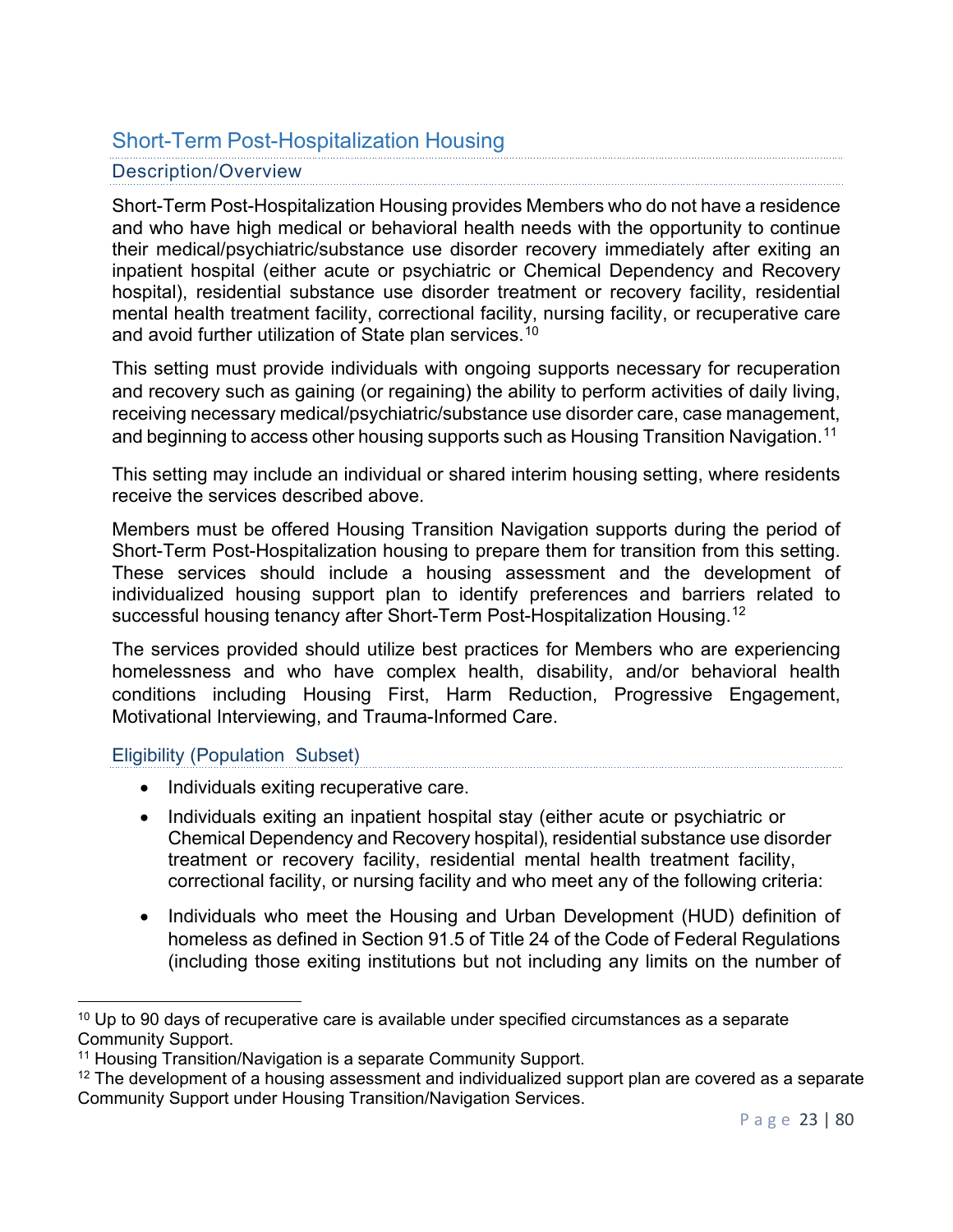days in the institution) and who are receiving enhanced care management, or who have one or more serious chronic conditions and/or serious mental illness and/or is at risk of institutionalization or requiring residential services as a result of a substance use disorder. For the purpose of this service, qualifying institutions include hospitals, correctional facilities, mental health residential treatment facility, substance use disorder residential treatment facility, recovery residences, Institution for Mental Disease and State Hospitals;

- Individuals who meet the HUD definition of at risk of homelessness as defined in Section 91.5 of Title 24 of the Code of Federal Regulations as:
	- $\circ$  (1) An individual or family who:
		- Has an annual income below 30 percent of median family income for the area, as determined by HUD;
		- Does not have sufficient resources or support networks, e.g., family, friends, faith-based or other social networks, immediately available to prevent them from moving to an emergency shelter or another place described in paragraph (1) of the "Homeless" definition in this section; and
			- Meets one of the following conditions:
				- o Has moved because of economic reasons two or more times during the 60 days immediately preceding the application for homelessness prevention assistance;
				- o Is living in the home of another because of economic hardship;
				- $\circ$  Has been notified in writing that their right to occupy their current housing or living situation will be terminated within 21 days after the date of application for assistance;
			- Lives in a hotel or motel and the cost of the hotel or motel stay is not paid by charitable organizations or by federal, State, or local government programs for low-income individuals;
			- Lives in a single-room occupancy or efficiency apartment unit in which there reside more than two persons or lives in a larger housing unit in which there reside more than 1.5 people per room, as defined by the U.S. Census Bureau;
			- Is exiting a publicly funded institution, or system of care (such as a health-care facility, a mental health facility, foster care or other youth facility, or correction program or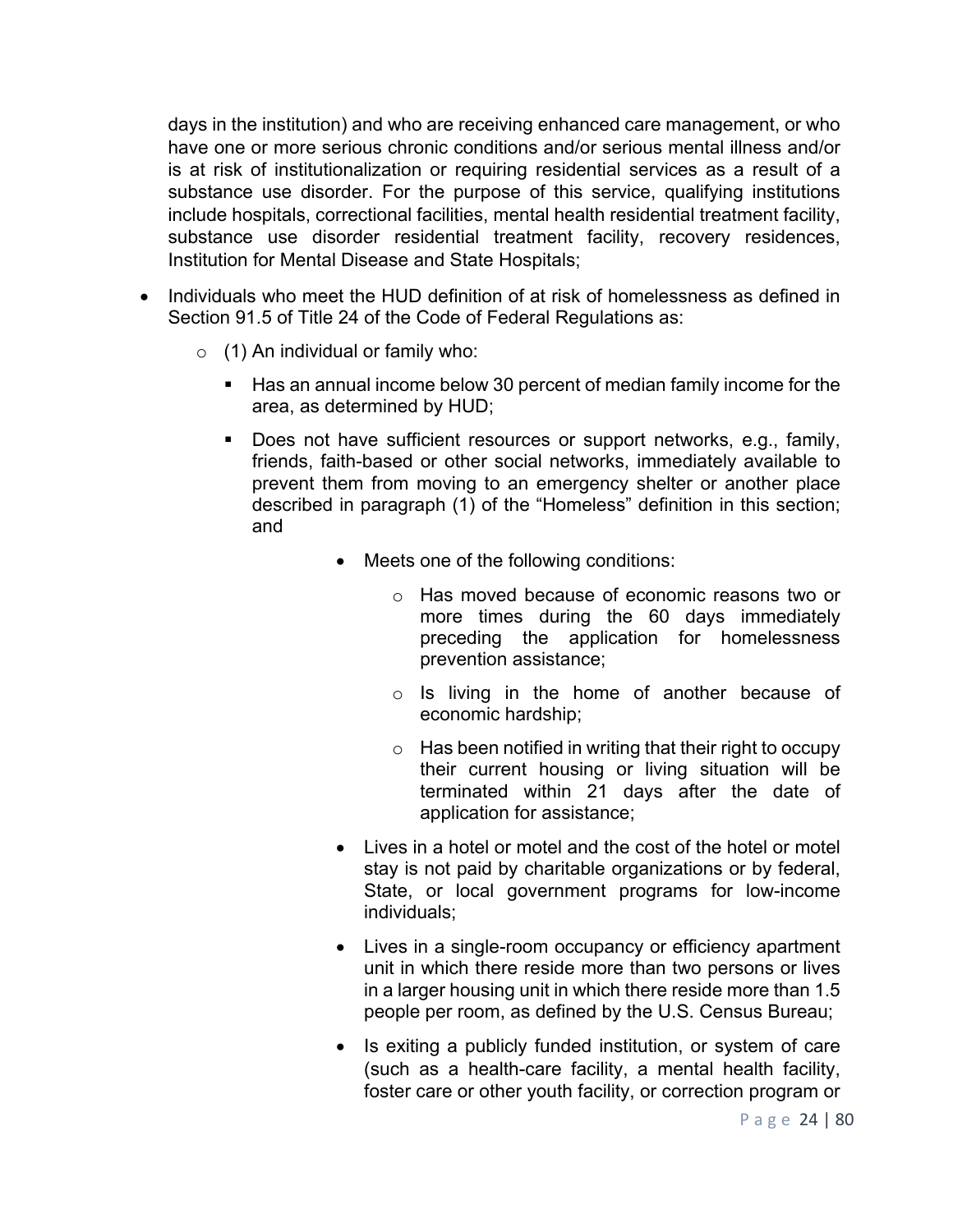institution); or

- Otherwise lives in housing that has characteristics associated with instability and an increased risk of homelessness, as identified in the recipient's approved consolidated plan;
- $\circ$  (2) A child or youth who does not qualify as "homeless" under this section, but qualifies as "homeless" under section 387(3) of the Runaway and Homeless Youth Act (42 U.S.C. 5732a(3)), section 637(11) of the Head Start Act (42 U.S.C. 9832(11)), section 41403(6) of the Violence Against Women Act of 1994 (42 U.S.C. 14043e-2(6)), section 330(h)(5)(A) of the Public Health Service Act (42 U.S.C.  $254b(h)(5)(A)$ ), section 3(m) of the Food and Nutrition Act of 2008 (7 U.S.C. 2012(m)), or section 17(b)(15) of the Child Nutrition Act of 1966 (42 U.S.C. 1786(b)(15)); or
- $\circ$  (3) A child or youth who does not qualify as "homeless" under this section but qualifies as "homeless" under section 725(2) of the McKinney-Vento Homeless Assistance Act (42 U.S.C. 11434a(2)), and the parent(s) or guardian(s) of that child or youth if living with her or him.

Individuals who are determined to be at risk of experiencing homelessness are eligible to receive Short-Term Post-Hospitalization Housing services if they have significant barriers to housing stability and meet at least one of the following:

- o Have one or more serious chronic conditions;
- o Have a Serious Mental Illness;
- $\circ$  Are at risk of institutionalization or overdose or are requiring residential services because of a substance use disorder o Have a Serious Emotional Disturbance (children and adolescents);
- o Are receiving Enhanced Care Management; or
- $\circ$  Are a Transition-Age Youth with significant barriers to housing stability, such as one or more convictions, a history of foster care, involvement with the juvenile justice or criminal justice system, and/or have a serious mental illness and/or a child or adolescent with serious emotional disturbance and/or who have been victims of trafficking or domestic violence.

In addition to meeting one of these criteria at a minimum, individuals must have medical/behavioral health needs such that experiencing homelessness upon discharge from the hospital, substance use or mental health treatment facility, correctional facility, nursing facility, or recuperative care would likely result in hospitalization, rehospitalization, or institutional readmission.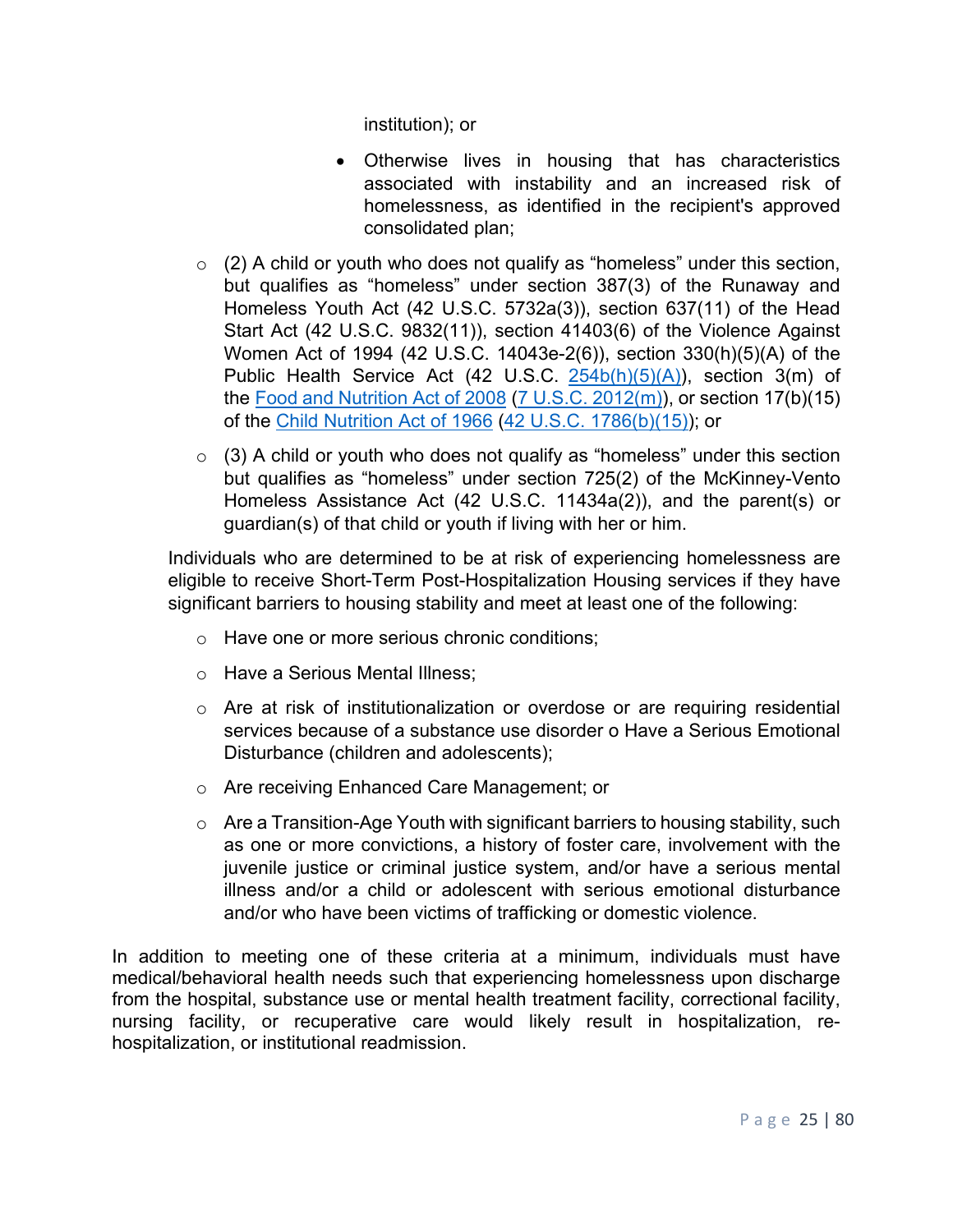#### Restrictions/Limitations

Short-Term Post-Hospitalization services are available once in an individual's lifetime and are not to exceed a duration of six (6) months (but may be authorized for a shorter period based on individual needs). Plans are expected to make a good faith effort to review information available to them to determine if individual has previously received services.

The service is only available if enrollee is unable to meet such an expense.

Community supports shall supplement and not supplant services received by the Medi-Cal beneficiary through other State, local, or federally-funded programs, in accordance with the CalAIM STCs and federal and DHCS guidance.

#### Licensing/Allowable Providers

Providers must have experience and expertise with providing these unique services. The below list is provided as an example of the types of providers Medi-Cal managed care plans may choose to contract with but is not an exhaustive list of providers who may offer the services.

- Interim housing facilities with additional on-site support
- Shelter beds with additional on-site support
- Converted homes with additional on-site support
- County directly operated or contracted recuperative care facilities
- Supportive Housing providers
- County agencies
- Public Hospital Systems
- Social service agencies
- Providers of services for individuals experiencing homelessness

Facilities may be unlicensed. Medi-Cal managed care plans must apply minimum standards to ensure adequate experience and acceptable quality of care standards are maintained. Managed care plans can adopt or adapt local or national standards for shortterm post-hospitalization housing. Medi-Cal managed care plans shall monitor the provision of all the services included above.

Medi-Cal managed care plan network providers that have a state-level enrollment pathway must enroll in the Medi-Cal program, pursuant to relevant DHCS APLs including Provider Credentialing/Recredentialing and Screening/Enrollment APL 19-004. If there is no state-level enrollment pathway, managed care plans must have a process for vetting the Community Supports Provider, which may extend to individuals employed by or delivering services on behalf of the Community Supports Provider, to ensure it can meet the capabilities and standards required to be a Community Supports Provider.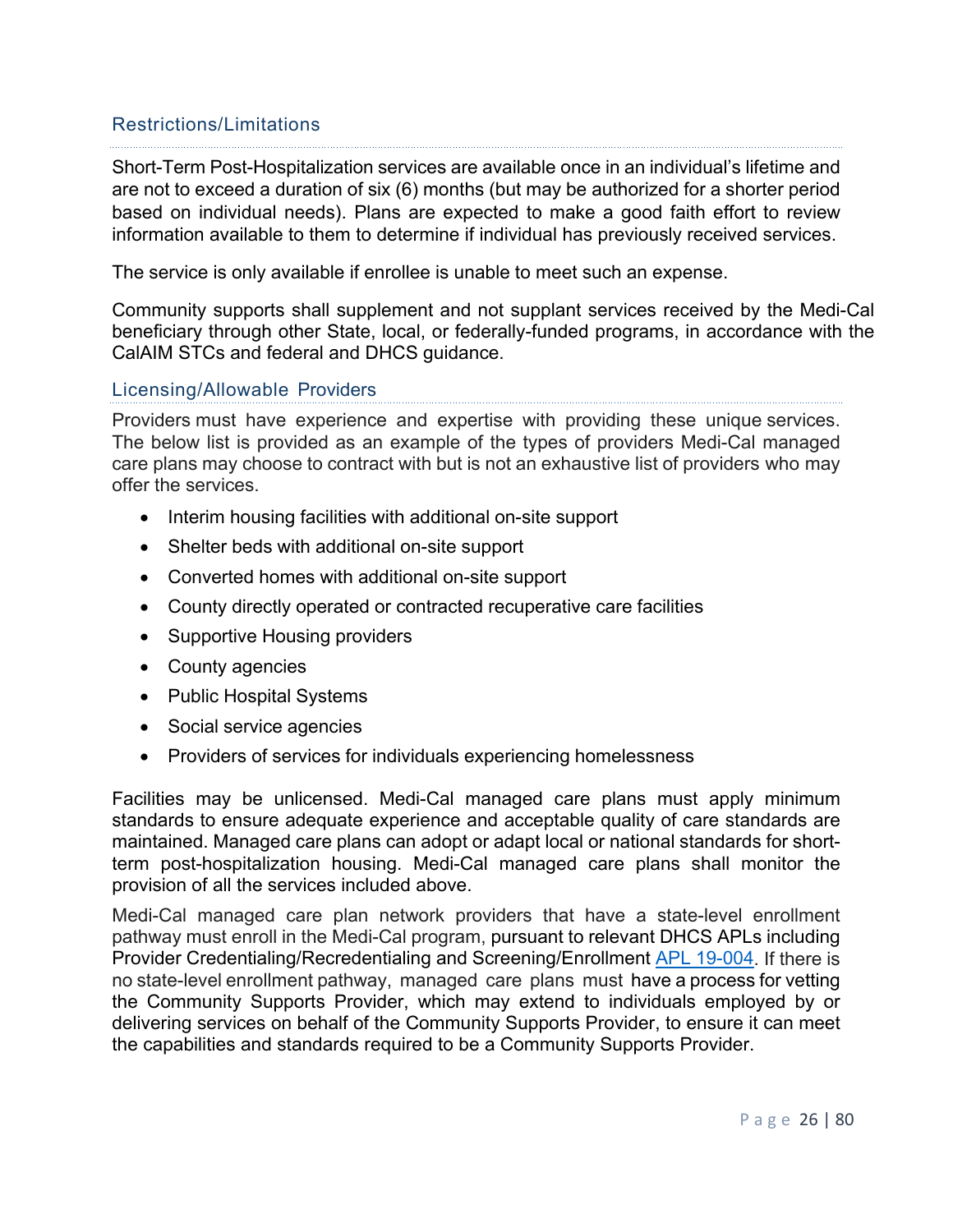# Recuperative Care (Medical Respite)

#### Description/Overview

Recuperative Care, also referred to as medical respite care, is short-term residential care for individuals who no longer require hospitalization, but still need to heal from an injury or illness (including behavioral health conditions) and whose condition would be exacerbated by an unstable living environment. An extended stay in a recovery care setting allows individuals to continue their recovery and receive post-discharge treatment while obtaining access to primary care, behavioral health services, case management and other supportive social services, suchas transportation, food, and housing.

At a minimum, the service will include interim housing with a bed and meals and ongoing monitoring of the individual's ongoing medical or behavioral health condition (e.g., monitoring of vital signs, assessments, wound care, medication monitoring). Based on individual needs, the service may also include:

- 1. Limited or short-term assistance with Instrumental Activities of Daily Living &/or ADLs
- 2. Coordination of transportation to post-discharge appointments
- 3. Connection to any other on-going services an individual may require including mental health and substance use disorder services
- 4. Support in accessing benefits and housing
- 5. Gaining stability with case management relationships and programs

Recuperative Care is primarily used for those individuals who are experiencing homelessness or those with unstable living situations who are too ill or frail to recover from an illness (physical or behavioral health) or injury in their usual living environment; but are not otherwise ill enough to be in a hospital.

The services provided to an individual while in recuperative care should not replace or be duplicative of the services provided to members utilizing the enhanced care management program. Recuperative Care may be utilized in conjunction with other housing Community Supports. Whenever possible, other available housing Community Supports should be provided to Members onsite in the recuperative care facility. When enrolled in enhanced care management, Community Supports should be managed in coordination with enhanced care management providers.

The services provided should utilize best practices for Members who are experiencing homelessness and who have complex health, disability, and/or behavioral health conditions including Housing First, Harm Reduction, Progressive Engagement, Motivational Interviewing, and Trauma-Informed Care.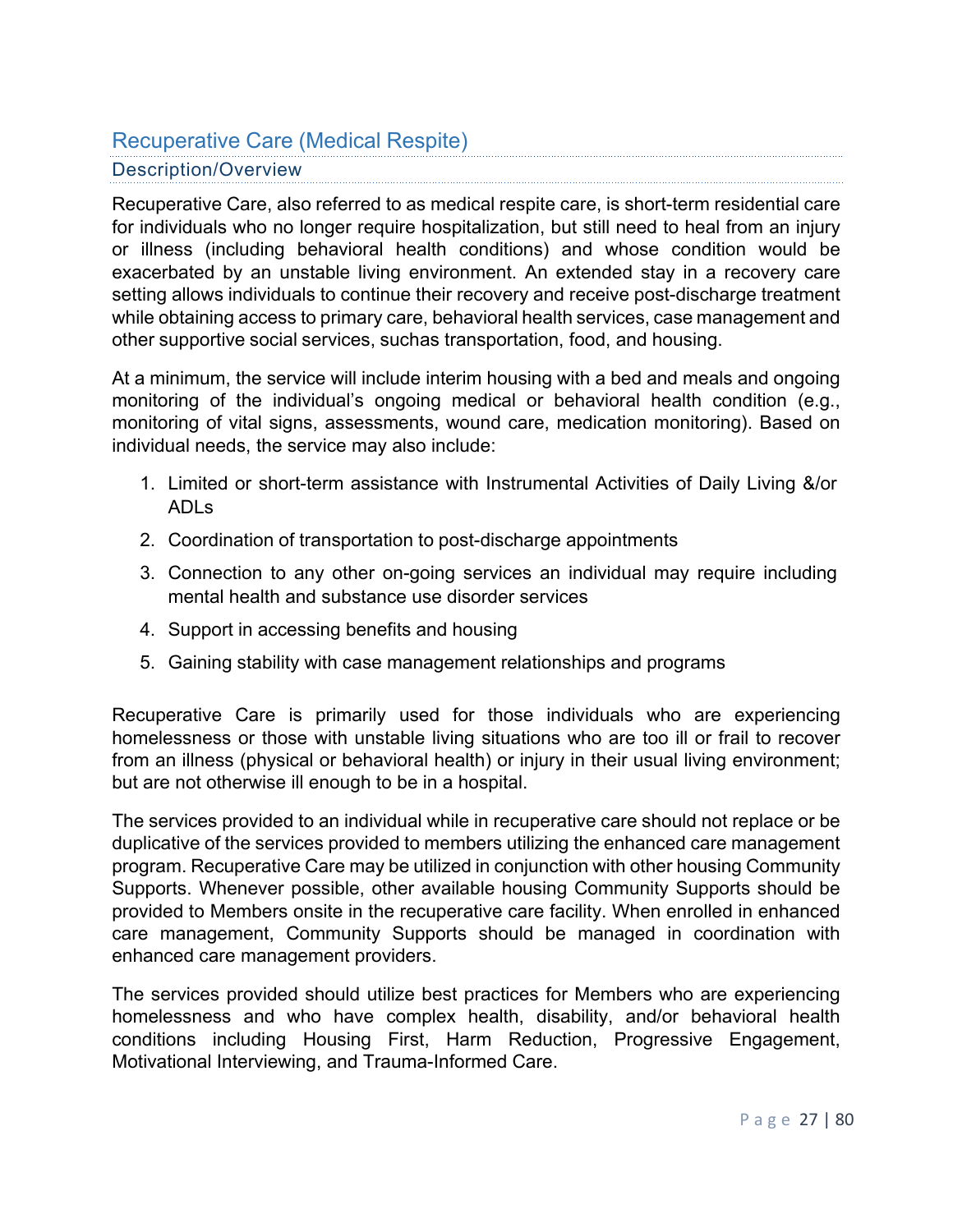#### Eligibility (Population Subset)

- Individuals who are at risk of hospitalization or are post-hospitalization, and
- Individuals who live alone with no formal supports; or
- Individuals who face housing insecurity or have housing that would jeopardize their health and safety without modification.<sup>13</sup>
	- Individuals who meet the Housing and Urban Development (HUD) definition of homeless as defined in Section 91.5 of Title 24 of the Code of Federal Regulations (including those exiting institutions but not including any limits on the number of days in the institution) and who are receiving enhanced care management, or who have one or more serious chronic conditions and/or serious mental illness and/or is at risk of institutionalization or requiring residential services as a result of a substance use disorder. For the purpose of this service, qualifying institutions include hospitals, correctional facilities, mental health residential treatment facility, substance use disorder residential treatment facility, recovery residences, Institution for Mental Disease and State Hospitals;
	- Individuals who meet the HUD definition of at risk of homelessness as defined in Section 91.5 of Title 24 of the Code of Federal Regulations as:
		- $\circ$  (1) An individual or family who:
			- Has an annual income below 30 percent of median family income for the area, as determined by HUD;
			- Does not have sufficient resources or support networks, e.g., family, friends, faith-based or other social networks, immediately available to prevent them from moving to an emergency shelter or another place described in paragraph (1) of the "Homeless" definition in this section; and
				- Meets one of the following conditions:
					- o Has moved because of economic reasons two or more times during the 60 days immediately preceding the application for homelessness prevention assistance;
					- o Is living in the home of another because of economic hardship;
					- $\circ$  Has been notified in writing that their right to occupy their current housing or living situation will be

 $13$  For this population, the service could be coordinated with home modifications (which are covered as a separate Community Support) and serve as a temporary placement until the Member can safely return home.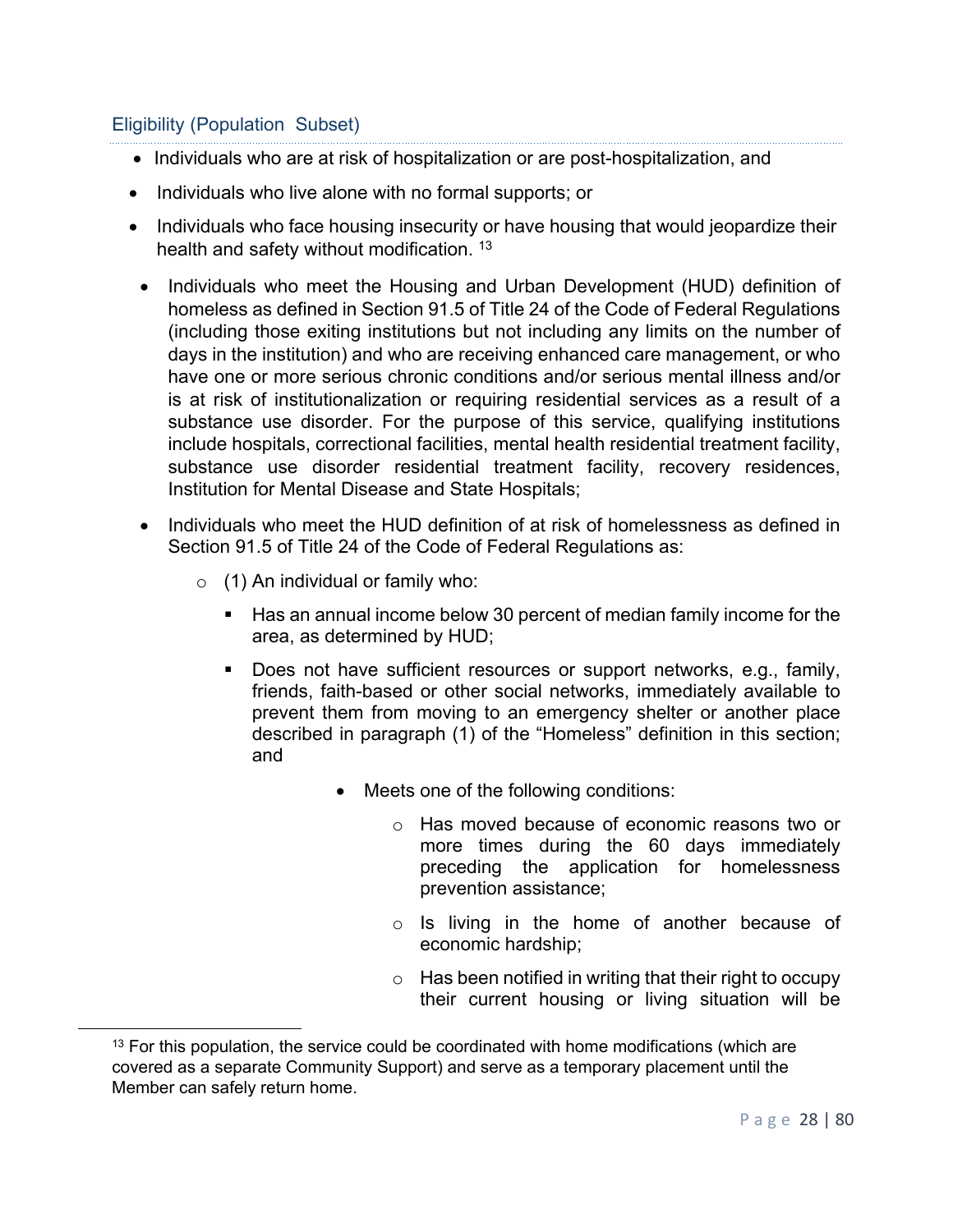terminated within 21 days after the date of application for assistance;

- Lives in a hotel or motel and the cost of the hotel or motel stay is not paid by charitable organizations or by federal, State, or local government programs for low-income individuals;
- Lives in a single-room occupancy or efficiency apartment unit in which there reside more than two persons or lives in a larger housing unit in which there reside more than 1.5 people per room, as defined by the U.S. Census Bureau;
- Is exiting a publicly funded institution, or system of care (such as a health-care facility, a mental health facility, foster care or other youth facility, or correction program or institution); or
- Otherwise lives in housing that has characteristics associated with instability and an increased risk of homelessness, as identified in the recipient's approved consolidated plan;
- $\circ$  (2) A child or youth who does not qualify as "homeless" under this section, but qualifies as "homeless" under section 387(3) of the Runaway and Homeless Youth Act (42 U.S.C. 5732a(3)), section 637(11) of the Head Start Act (42 U.S.C. 9832(11)), section 41403(6) of the Violence Against Women Act of 1994 (42 U.S.C. 14043e-2(6)), section 330(h)(5)(A) of the Public Health Service Act (42 U.S.C. 254b(h)(5)(A)), section 3(m) of the Food and Nutrition Act of 2008 (7 U.S.C. 2012(m)), or section 17(b)(15) of the Child Nutrition Act of 1966 (42 U.S.C. 1786(b)(15)); or
- $\circ$  (3) A child or youth who does not qualify as "homeless" under this section but qualifies as "homeless" under section 725(2) of the McKinney-Vento Homeless Assistance Act (42 U.S.C. 11434a(2)), and the parent(s) or guardian(s) of that child or youth if living with her or him.

Individuals who are determined to be at risk of experiencing homelessness are eligible to receive Recuperative Care services if they have significant barriers to housing stability and meet at least one of the following:

- o Have one or more serious chronic conditions;
- o Have a Serious Mental Illness;
- $\circ$  Are at risk of institutionalization or overdose or are requiring residential services because of a substance use disorder o Have a Serious Emotional Disturbance (children and adolescents);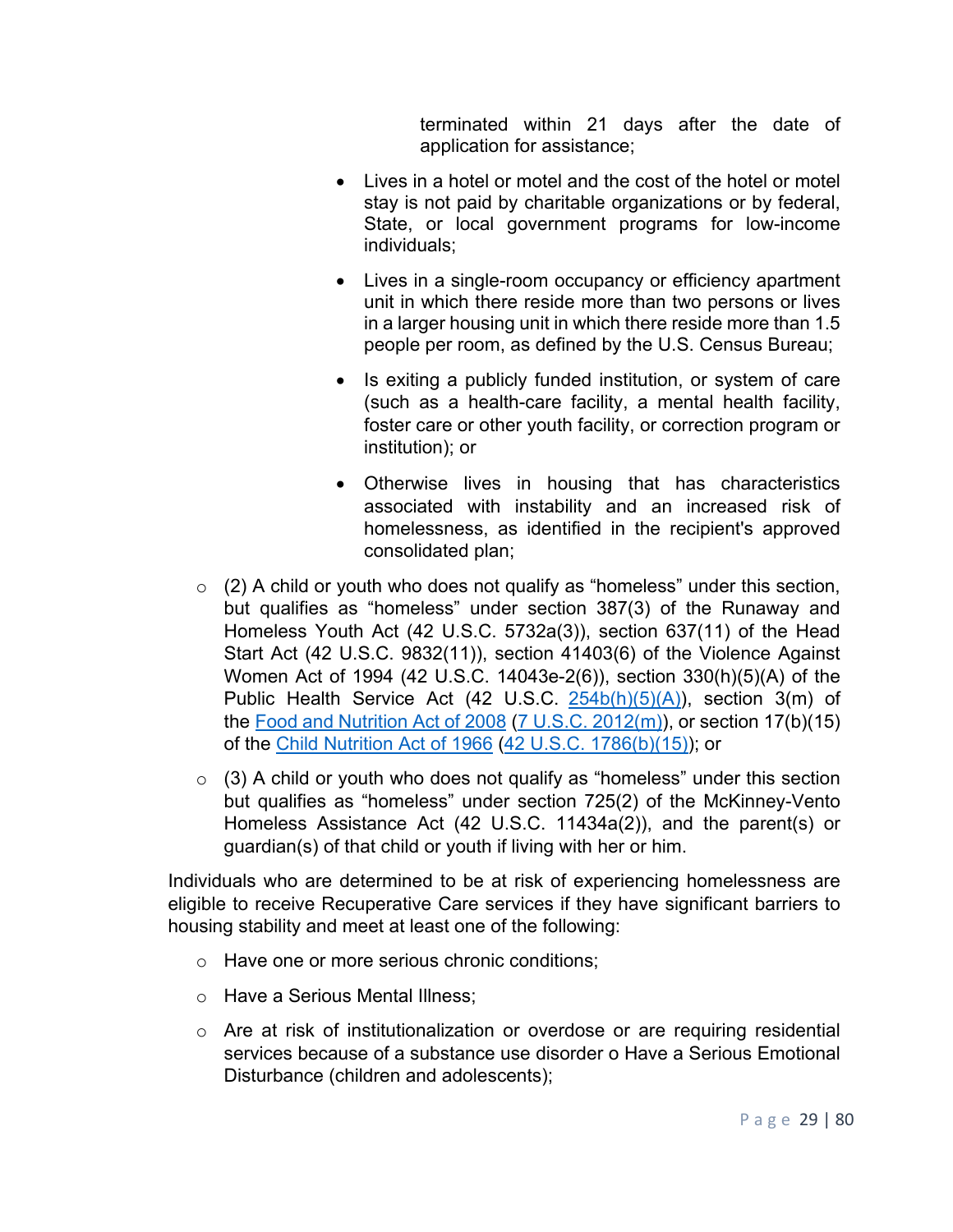- o Are receiving Enhanced Care Management; or
- $\circ$  Are a Transition-Age Youth with significant barriers to housing stability, such as one or more convictions, a history of foster care, involvement with the juvenile justice or criminal justice system, and/or have a serious mental illness and/or a child or adolescent with serious emotional disturbance and/or who have been victims of trafficking or domestic violence.

#### Restrictions/Limitations

Recuperative care/medical respite is an allowable Community Supports service if it is 1) necessary to achieve or maintain medical stability and prevent hospital admission or readmission, which may require behavioral health interventions, 2) not more than 90 days in continuous duration, and 3) does not include funding for building modification or building rehabilitation.

Community Supports shall supplement and not supplant services received by the Medi-Cal beneficiary through other State, local, or federally-funded programs, in accordance with the CalAIM STCs and federal and DHCS guidance.

#### Licensing/Allowable Providers

Providers must have experience and expertise with providing these unique services. This list is provided as an example of the types of providers Medi-Cal managed care plans may choose to contract with, but it is not an exhaustive list of providers who may offer the services.

- Interim housing facilities with additional on-site support
- Shelter beds with additional on-site support
- Converted homes with additional on-site support
- County directly operated or contracted recuperative care facilities

Facilities are unlicensed. Medi-Cal managed care plans must apply minimum standards to ensure adequate experience and acceptable quality of care standards are maintained. Managed care plans can adopt or adapt local or national standards for recuperative care or interim housing. Managed care plans shall monitor the provision of all the services included above.

Medi-Cal managed care plan network providers that have a state-level enrollment pathway must enroll in the Medi-Cal program, pursuant to relevant DHCS APLs including Provider Credentialing/Recredentialing and Screening/Enrollment APL 19-004. If there is no state-level enrollment pathway, managed care plans must have a process for vetting the Community Supports Provider, which may extend to individuals employed by or delivering services on behalf of the Community Supports Provider, to ensure it can meet the capabilities and standards required to be a Community Supports Provider.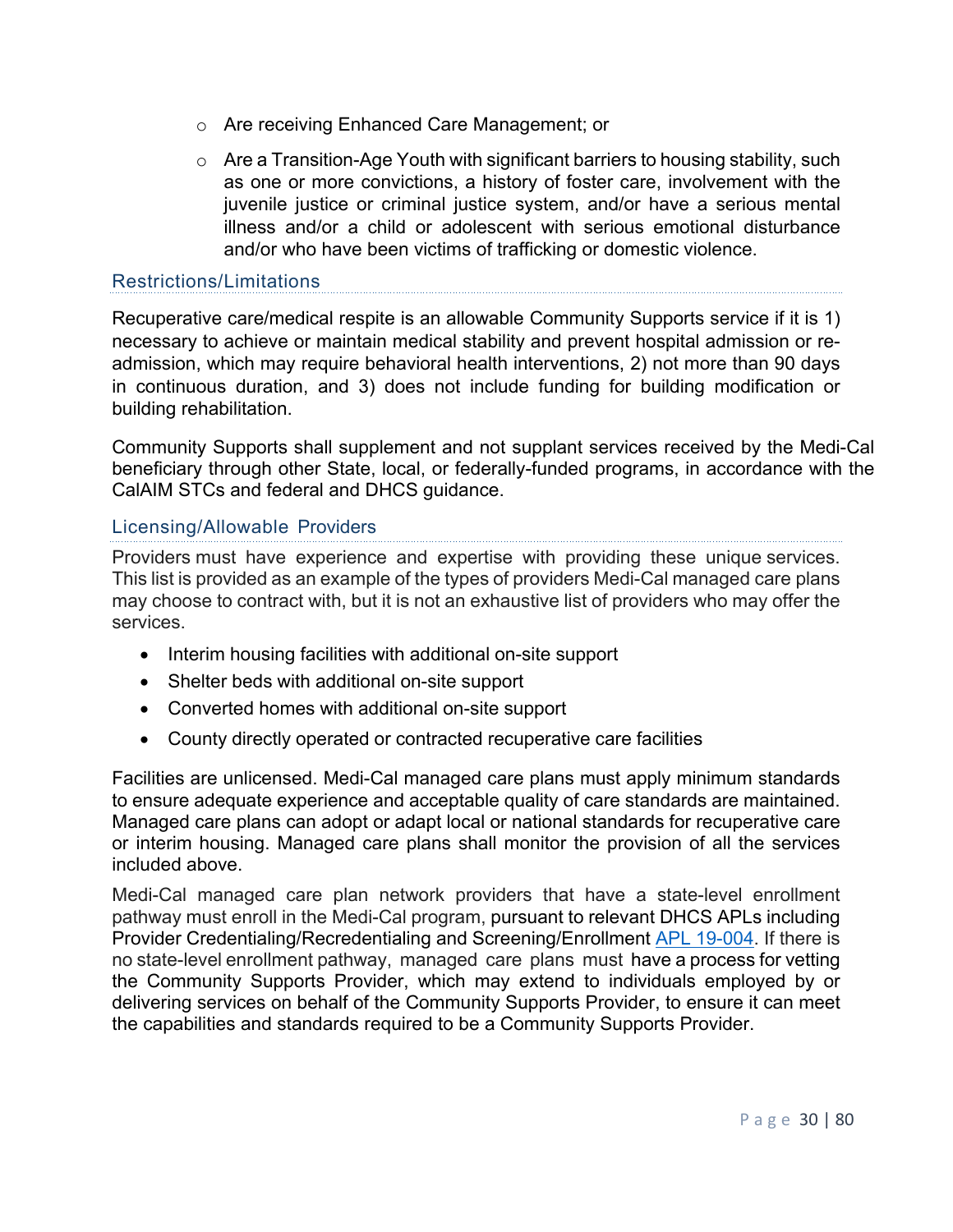### Respite Services

#### Description/Overview

Respite Services are provided to caregivers of Members who require intermittent temporary supervision. The services are provided on a short-term basis because of the absence or need for relief of those persons who normally care for and/or supervise them and are non-medical in nature. This service is distinct from medical respite/recuperative care and is rest for the caregiver only.

Respite Services can include any of the following:

- 1. Services provided by the hour on an episodic basis because of the absence of or need for relief for those persons normally providing the care to individuals.
- 2. Services provided by the day/overnight on a short-term basis because of the absence of or need for relief for those persons normally providing the care to individuals.
- 3. Services that attend to the Member's basic self-help needs and other activities of daily living, including interaction, socialization and continuation of usual daily routinesthat would ordinarily be performed by those persons who normally care for and/or supervise them.

Home Respite Services are provided to the Member in his or her own home or another location being used as the home.

Facility Respite Services are provided in an approved out-of-home location.

Respite should be made available when it is useful and necessary to maintain a person in their own home and to preempt caregiver burnout to avoid institutional services for which the Medi-Cal managed care plan is responsible.

#### Eligibility (Population Subset)

Individuals who live in the community and are compromised in their Activities of Daily Living (ADLs) and are therefore dependent upon a qualified caregiver who provides most of their support, and who require caregiver relief to avoid institutional placement.

Other subsets may include children who previously were covered for Respite Services under the Pediatrics Palliative Care Waiver, foster care program beneficiaries, Members enrolled in California Children's Services, and Genetically Handicapped Persons Program (GHPP), and Members with Complex Care Needs.

#### Restrictions/Limitations

In the home setting, these services, in combination with any direct care services the Member is receiving, may not exceed 24 hours per day of care.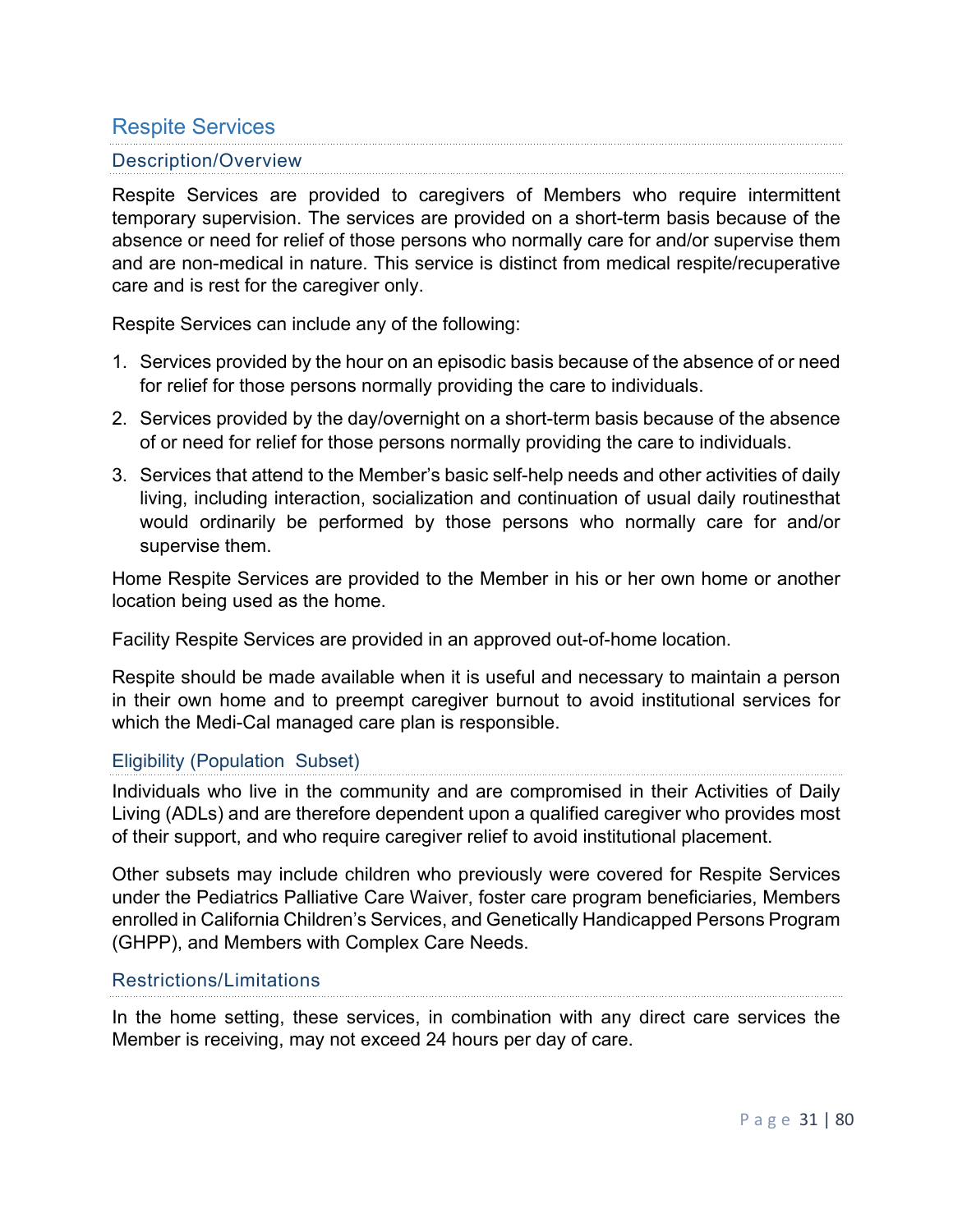Service limit is up to 336 hours per calendar year. The service is inclusive of all in-home and in-facility services. Exceptions to the 336 hour per calendar year limit can be made, with Medi-Cal managed care plan authorization, when the caregiver experiences an episode, including medical treatment and hospitalization that leaves a Medicaid member without their caregiver. Respite support provided during these episodes can be excluded from the 336-hour annual limit.

This service is only to avoid placements for which the Medi-Cal managed care plan would be responsible.

Community supports shall supplement and not supplant services received by the Medi-Cal beneficiary through other State, local, or federally-funded programs, in accordance with the CalAIM STCs and federal and DHCS guidance.

#### Licensing/Allowable Providers

Providers must have experience and expertise with providing these unique services. This list is provided as an example of the types of providers Medi-Cal managed care plans may choose to contract with, but it is not an exhaustive list of providers who may offer the services.

- Home health or respite agencies to provide services in:
	- o Private residence
	- o Residential facility approved by the State, such as, Congregate Living HealthFacilities (CLHFs)
	- o Providers contracted by county behavioral health
- Other community settings that are not a private residence, such as:
	- o Adult Family Home/Family Teaching Home
	- o Certified Family Homes for Children
	- o County Agencies
	- o Residential Care Facility for the Elderly (RCFE)
	- o Child Day Care Facility; Child Day Care Center; Family Child Care Home
	- o Respite Facility; Residential Facility: Small Family Homes (Children Only)
	- o Respite Facility; Residential Facility: Foster Family Agency (FFA)-Certified FamilyHomes (Children Only)
	- o Respite Facility; Residential Facility: Adult Residential Facilities (ARF)
	- o Respite Facility; Residential Facility: Group Homes (Children Only)
	- o Respite Facility; Residential Facility: Family Home Agency (FHA): Adult FamilyHome (AFH)/Family Teaching Home (FTH)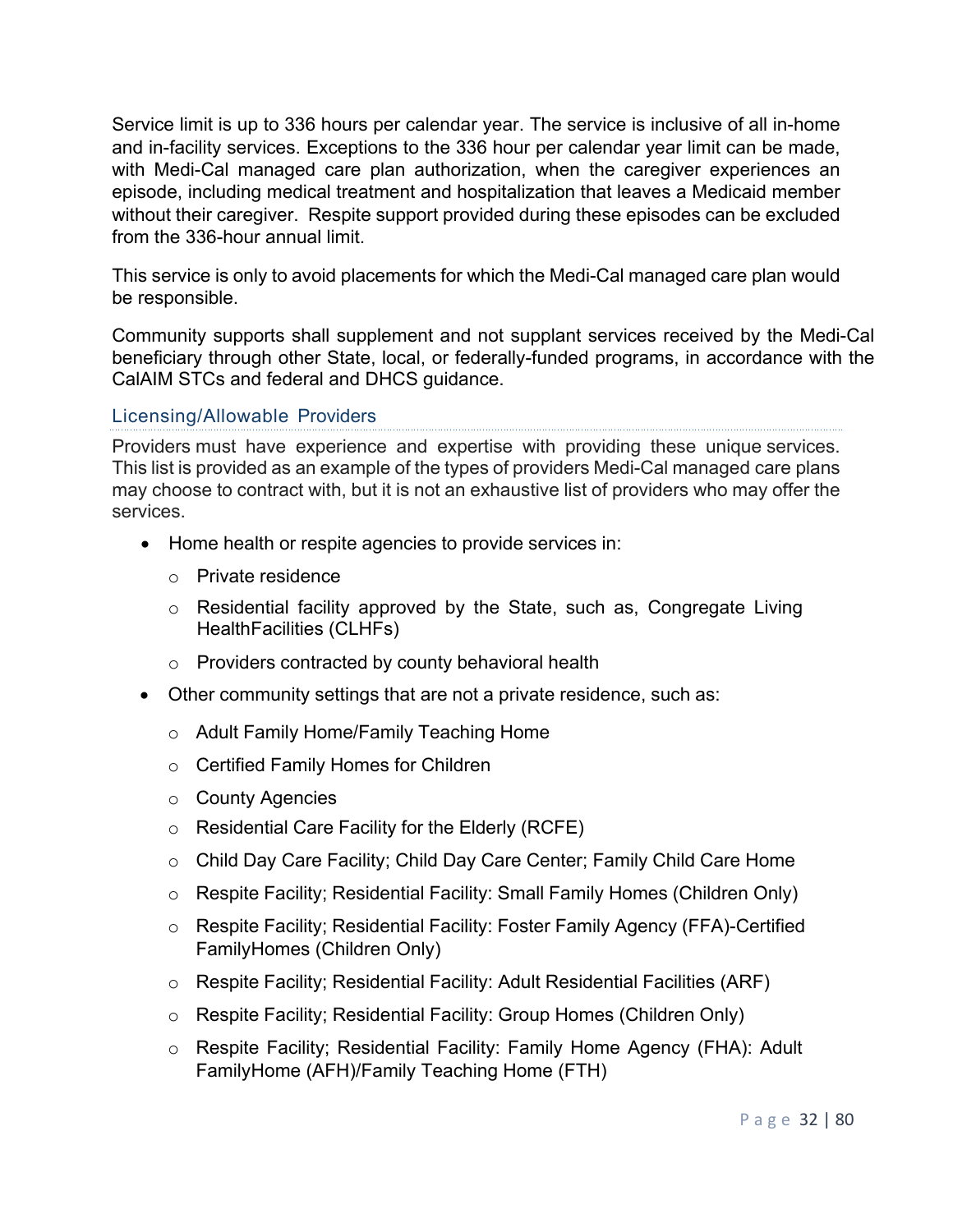- o Respite Facility; Residential Facility: Adult Residential Facility for Persons withSpecial Health Care Needs
- o Respite Facility; Residential Facility: Foster Family Homes (FFHs) (Children Only)
- o Short-term Residential Therapeutic Program Providers or other care providers who are serving youth with complex needs

Medi-Cal managed care plan network providers that have a state-level enrollment pathway must enroll in the Medi-Cal program, pursuant to relevant DHCS APLs including Provider Credentialing/Recredentialing and Screening/Enrollment APL 19-004. If there is no state-level enrollment pathway, managed care plans must have a process for vetting the Community Supports Provider, which may extend to individuals employed by or delivering services on behalf of the Community Supports Provider, to ensure it can meet the capabilities and standards required to be a Community Supports Provider.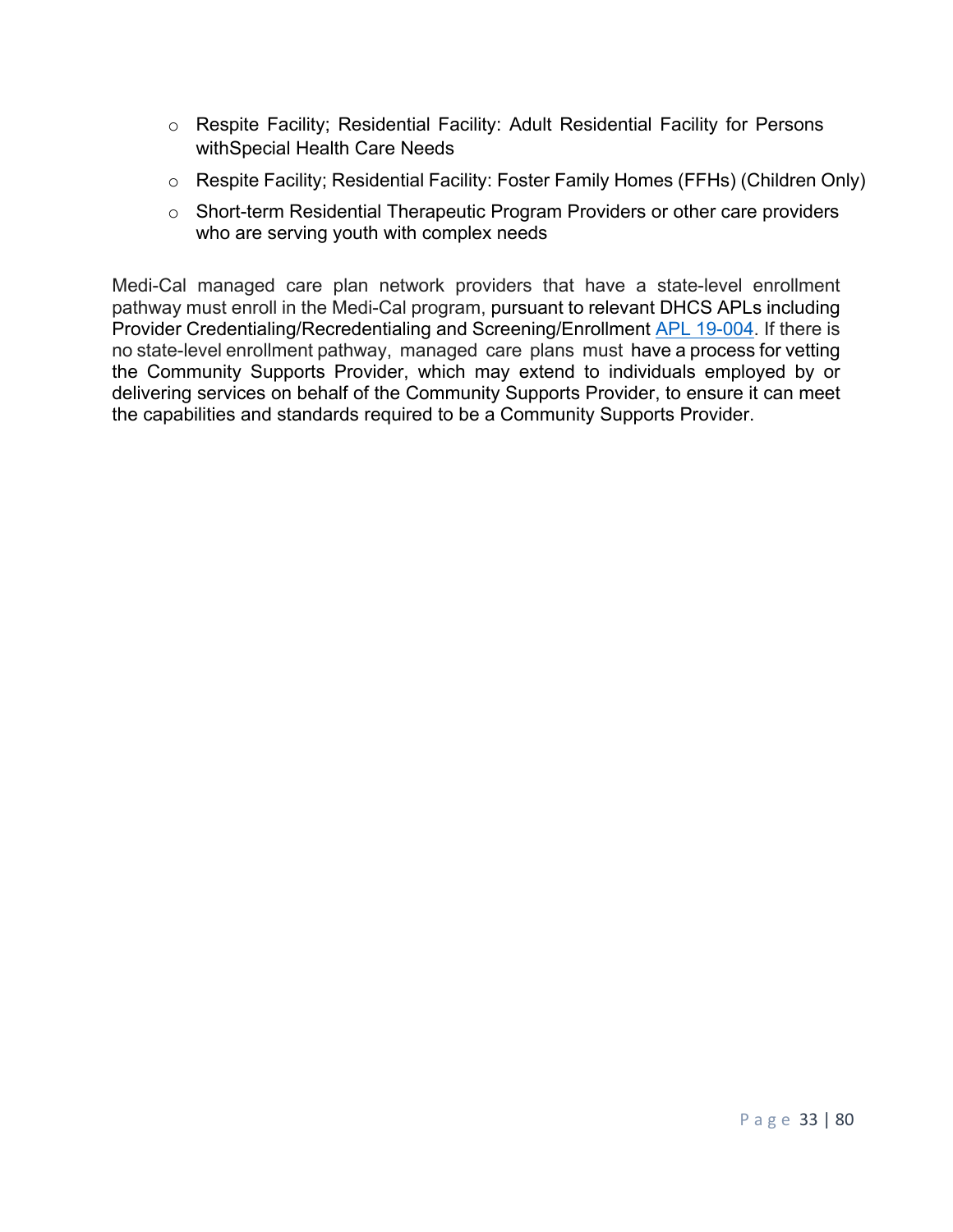### Day Habilitation Programs Description/Overview

Day Habilitation Programs are provided in a Member's home or an out-of-home, nonfacility setting. The programs are designed to assist the Member in acquiring, retaining,and improving self-help, socialization, and adaptive skills necessary to reside successfully in the person's natural environment. The services are often considered as peer mentoring when provided by an unlicensed caregiver with the necessary training and supervision. For Members experiencing homelessness who are receiving enhanced care management or other Community Supports, day habilitation programs can provide a physical location for Members to meet with and engage with these providers. When possible, these services should be provided by the same entity to minimize the number of care/case management transitions experienced by Members and to improve overall care coordination and management.

Day Habilitation Program services include, but are not limited to, training on:

- 1. The use of public transportation;
- 2. Personal skills development in conflict resolution;
- 3. Community participation;
- 4. Developing and maintaining interpersonal relationships;
- 5. Daily living skills (cooking, cleaning, shopping, money management); and,
- 6. Community resource awareness such as police, fire, or local services to support independence in the community.

Programs may include assistance with, but not limited to, the following:

- 1. Selecting and moving into a home:  $14$
- 2. Locating and choosing suitable housemates;
- 3. Locating household furnishings;
- 4.  $\,$  Settling disputes with landlords; $^{15}$
- 5. Managing personal financial affairs;
- 6. Recruiting, screening, hiring, training, supervising, and dismissing personal attendants;
- 7. Dealing with and responding appropriately to governmental agencies and personnel;
- 8. Asserting civil and statutory rights through self-advocacy;

<sup>&</sup>lt;sup>14</sup> Refer to the Housing Transition/Navigation Services Community Support

<sup>&</sup>lt;sup>15</sup> Refer to the Housing Tenancy and Sustaining Services Community Support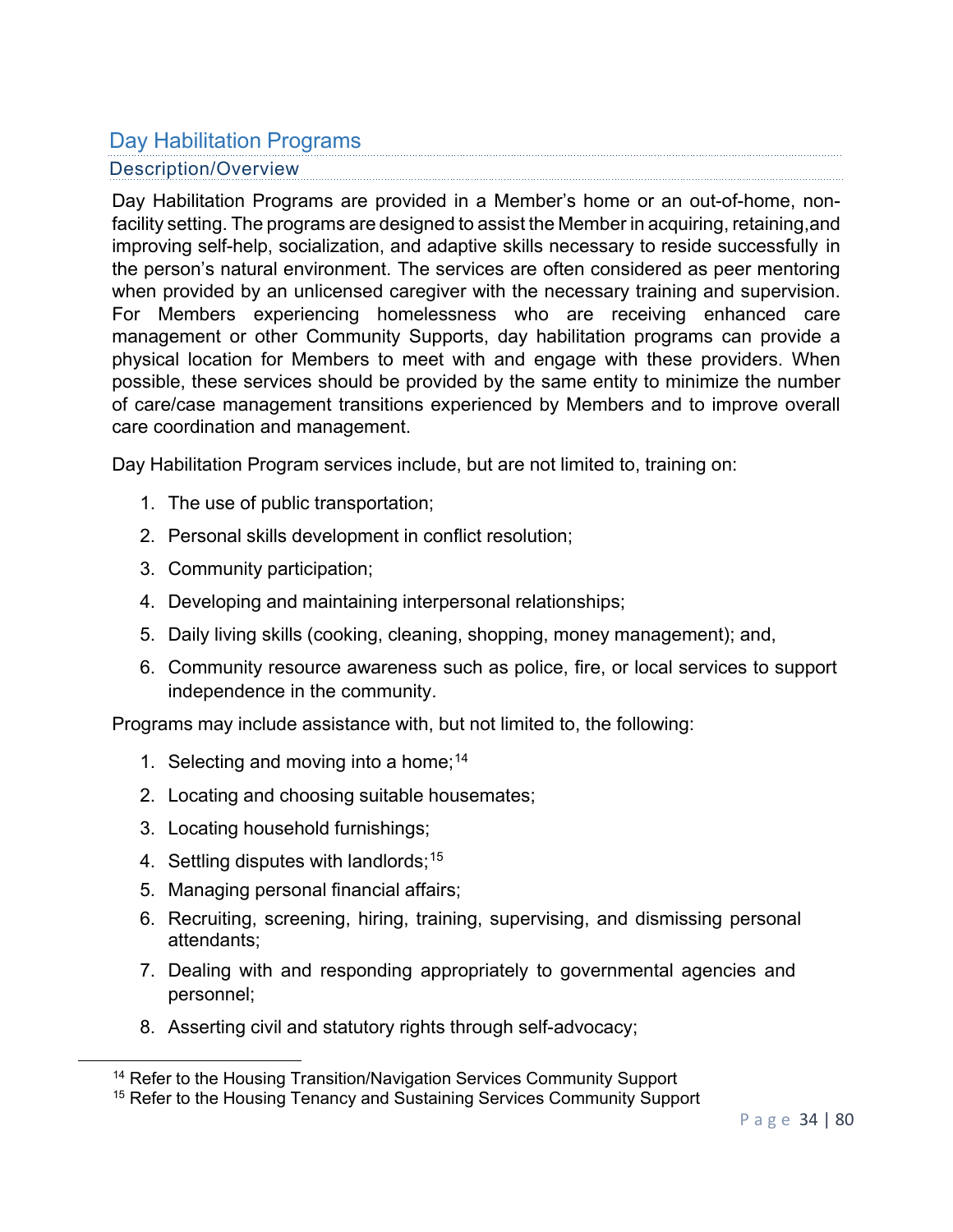- 9. Building and maintaining interpersonal relationships, including a circle of support;
- 10.Coordination with Medi-Cal managed care plan to link Member to any Community Supports and/or enhanced care management services for which the Member may be eligible;
- 11.Referral to non-Community Supports housing resources if Member does not meet Housing Transition/Navigation Services Community Support eligibility criteria;
- 12.Assistance with income and benefits advocacy including General Assistance/ General Relief and SSI if Member is not receiving these services through Community Supports or Enhanced Care Management; and
- 13.Coordination with Medi-Cal managed care plan to link Member to health care, mental health services, and substance use disorder services based on the individual needs of the Member for Members who are not receiving this linkage through Community Supports or Enhanced Care Management.

The services provided should utilize best practices for Members who are experiencing homelessness or formerly experienced homelessness including Housing First, Harm Reduction, Progressive Engagement, Motivational Interviewing, and Trauma-Informed Care.

Program services are available for as long as necessary. Services can be provided continuously, or through intermittent meetings, in an individual or group setting.

#### Eligibility (Population Subset)

Individuals who are experiencing homelessness, individuals who exited homelessness and entered housing in the last 24 months, and individuals at risk of homelessness or institutionalization whose housing stability could be improved through participation in a day habilitation program.

#### Restrictions/Limitations

Community supports shall supplement and not supplant services received by the Medi-Cal beneficiary through other State, local, or federally-funded programs, in accordance with the CalAIM STCs and federal and DHCS guidance.

#### Licensing/Allowable Providers

Providers must have experience and expertise with providing these unique services. This list is provided as an example of the types of providers Medi-Cal managed care plans may choose to contract with, but it is not an exhaustive list of providers who may offer the services.

- $\circ$  Mental health or substance use disorder treatment providers, including county behavioral health agencies
- o Licensed Psychologists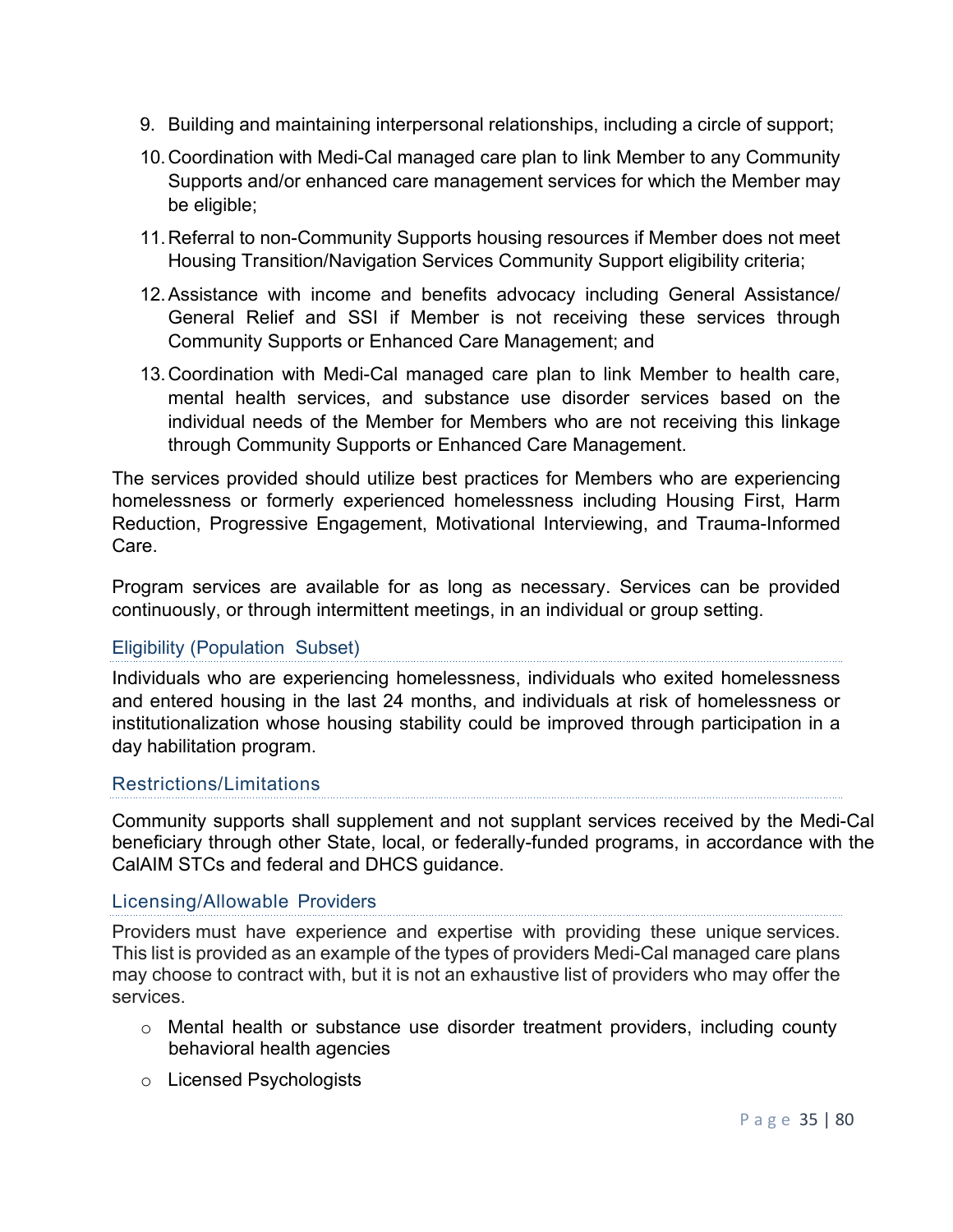- o Licensed Certified Social Workers
- o Registered Nurses
- o Home Health Agencies
- o Professional Fiduciary
- o Vocational Skills Agencies

Medi-Cal managed care plan network providers that have a state-level enrollment pathway must enroll in the Medi-Cal program, pursuant to relevant DHCS APLs including Provider Credentialing/Recredentialing and Screening/Enrollment APL 19-004. If there is no state-level enrollment pathway, managed care plans must have a process for vetting the Community Supports Provider, which may extend to individuals employed by or delivering services on behalf of the Community Supports Provider, to ensure it can meet the capabilities and standards required to be a Community Supports Provider.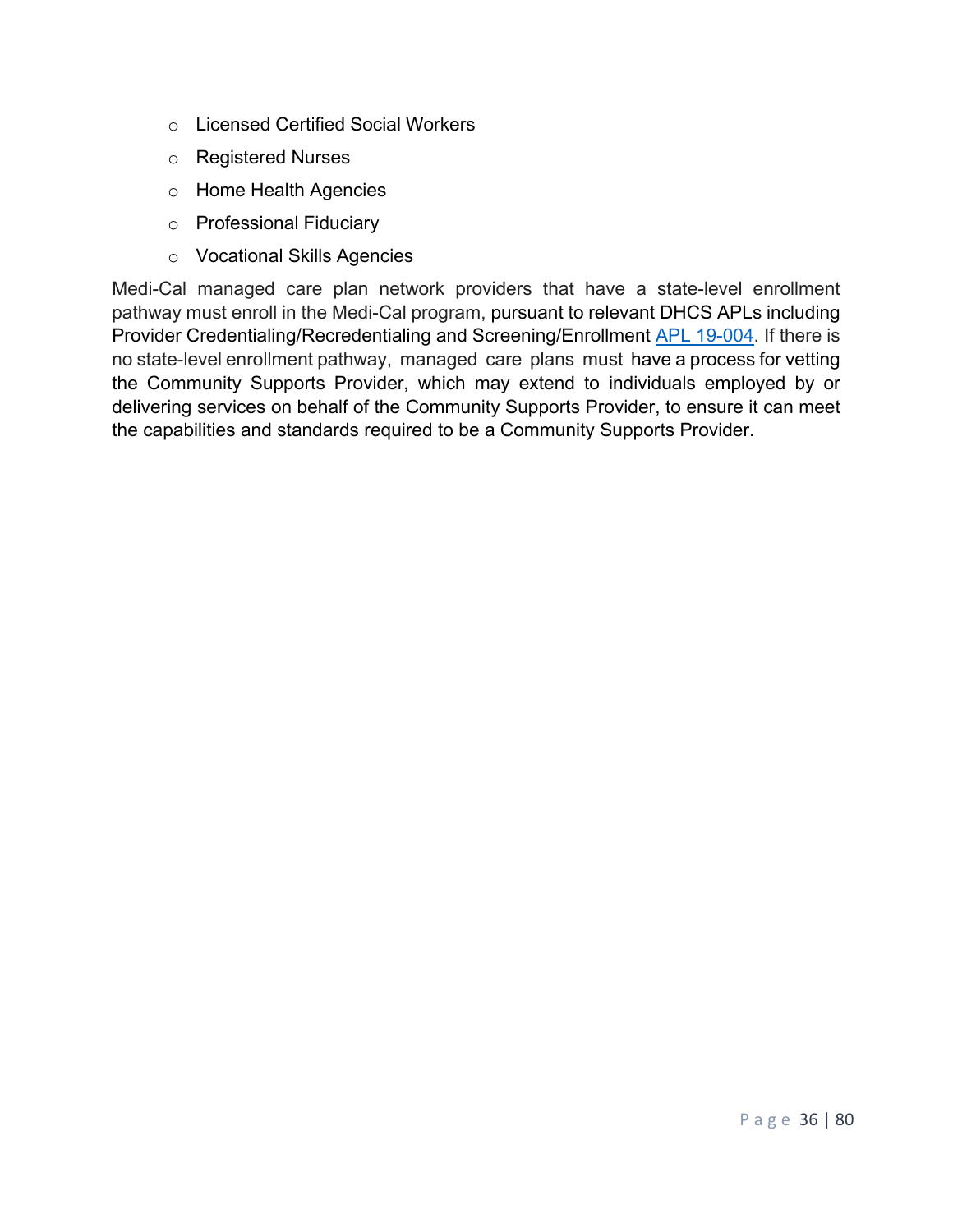# Nursing Facility Transition/Diversion to Assisted Living Facilities, such as Residential Care Facilities for Elderly and Adult Residential Facilities

### Description/Overview

Nursing Facility Transition/Diversion services assist individuals to live in the community and/or avoid institutionalization when possible.

The goal is to both facilitate nursing facility transition back into a home-like, community setting and/or prevent skilled nursing admissions for Members with an imminent need for nursing facility level of care (LOC). Individuals have a choice of residing in an assisted living setting as an alternative to long-term placement in a nursing facility when they meet eligibility requirements.

The assisted living provider is responsible for meeting the needs of the Member, including Activities of Daily Living (ADLs), Instrumental ADLs (IADLs), meals, transportation, and medication administration, as needed.

For individuals who are transitioning from a licensed health care facility to a living arrangement in a Residential Care Facilities for Elderly (RCFE) and Adult Residential Facilities (ARF). Includes wrap-around services: assistance w/ ADLs and IADLs as needed, companion services, medication oversight, and therapeutic social and recreational programming provided in a home-like environment. Includes 24-hour direct care staff on-site to meet scheduled unpredictable needs in a way that promotes maximum dignity and independence, and to provide supervision, safety, and security. Allowable expenses are those necessary to enable a person to establish a community facility residence (except room and board), including, but not limited to:

- 1. Assessing the Member's housing needs and presenting options.<sup>16</sup>
- 2. Assessing the service needs of the Member to determine if the Member needs enhanced onsite services at the RCFE/ARF so the Member can be safely and stably housed in an RCFE/ARF.
- 3. Assisting in securing a facility residence, including the completion of facility applications and securing required documentation (e.g., Social Security card, birth certificate, prior rental history).
- 4. Communicating with facility administration and coordinating the move.
- 5. Establishing procedures and contacts to retain facility housing.
- 6. Coordinating with the Medi-Cal managed care plan to ensure that the needs of Members who need enhanced services to be safely and stably housed in RCFE/ ARF settings have Community Supports and/or Enhanced Care Management services that provide the necessary enhanced services.
	- A. Managed care plans may also fund RCFE/ARF operators directly to provide these enhanced services.

<sup>&</sup>lt;sup>16</sup> Refer to Housing Transition/Navigation Services Community Support for additional details.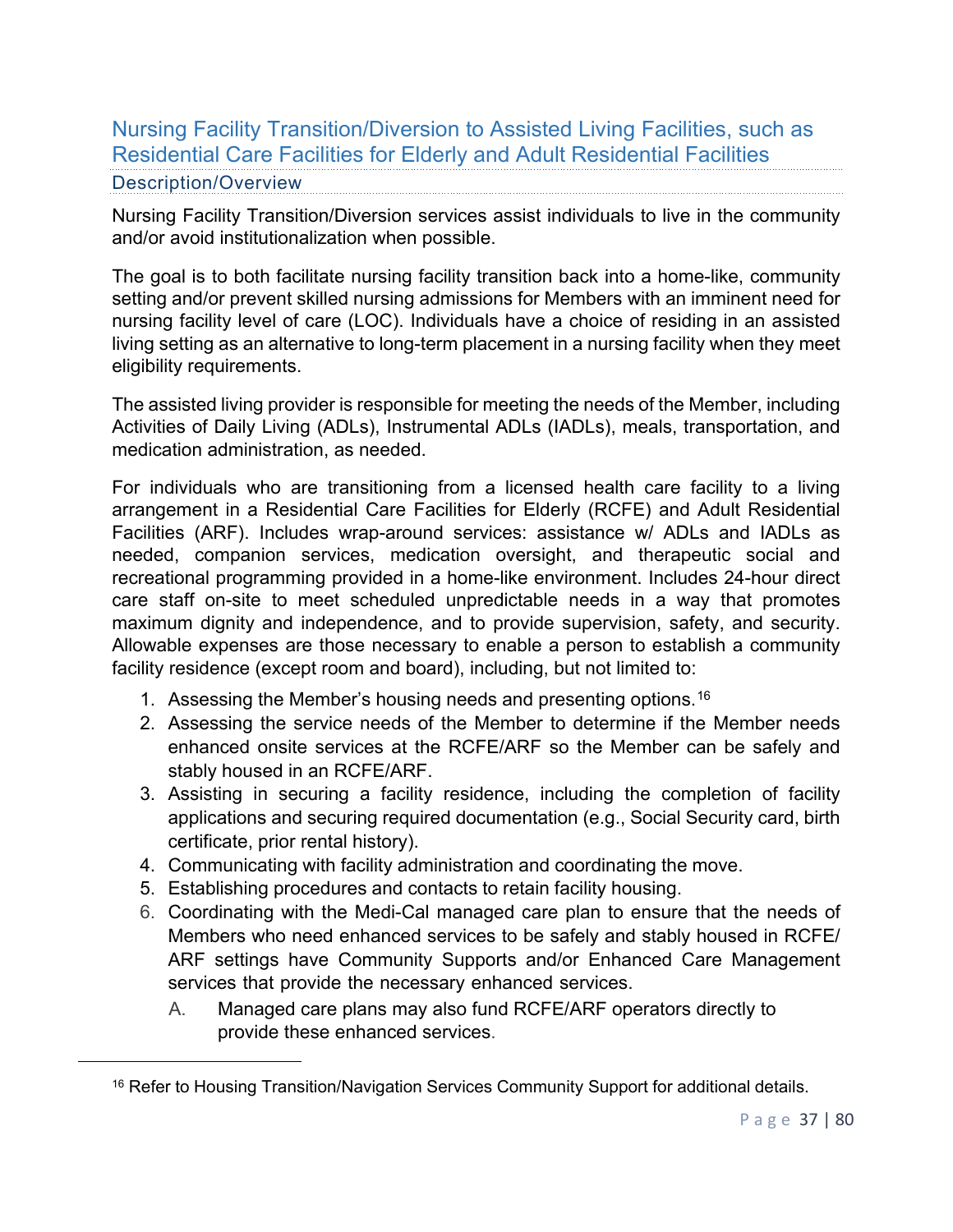## Eligibility (Population Subset)

- A. For Nursing Facility Transition:
	- 1. Has resided 60+ days in a nursing facility;
	- 2. Willing to live in an assisted living setting as an alternative to a Nursing Facility; and
	- 3. Able to reside safely in an assisted living facility with appropriate and costeffective supports.
- B. For Nursing Facility Diversion:
	- 1. Interested in remaining in the community;
	- 2. Willing and able to reside safely in an assisted living facility with appropriate and cost-effective supports and services; and
	- 3. Must be currently receiving medically necessary nursing facility LOC or meet the minimum criteria to receive nursing facility LOC services and in lieu of going into a facility, is choosing to remain in the community and continue to receive medically necessary nursing facility LOC services at an Assisted Living Facility.

#### Restrictions/Limitations

Individuals are directly responsible for paying their own living expenses.

Community supports shall supplement and not supplant services received by the Medi-Cal beneficiary through other State, local, or federally-funded programs, in accordance with the CalAIM STCs and federal and DHCS guidance.

#### Licensing/Allowable Providers

Providers must have experience and expertise with providing these unique services in a culturally and linguistically appropriate manner. The below list is provided as an example of the types of providers Medi-Cal managed care plans may choose to contract with but is not an exhaustive list of providers who may offer the services.

- Case management agencies
- Home Health agencies
- Medi-Cal managed care plans
- ARF/RCFE Operators

Medi-Cal managed care plan network providers that have a state-level enrollment pathway must enroll in the Medi-Cal program, pursuant to relevant DHCS APLs including Provider Credentialing/Recredentialing and Screening/Enrollment APL 19-004. If there is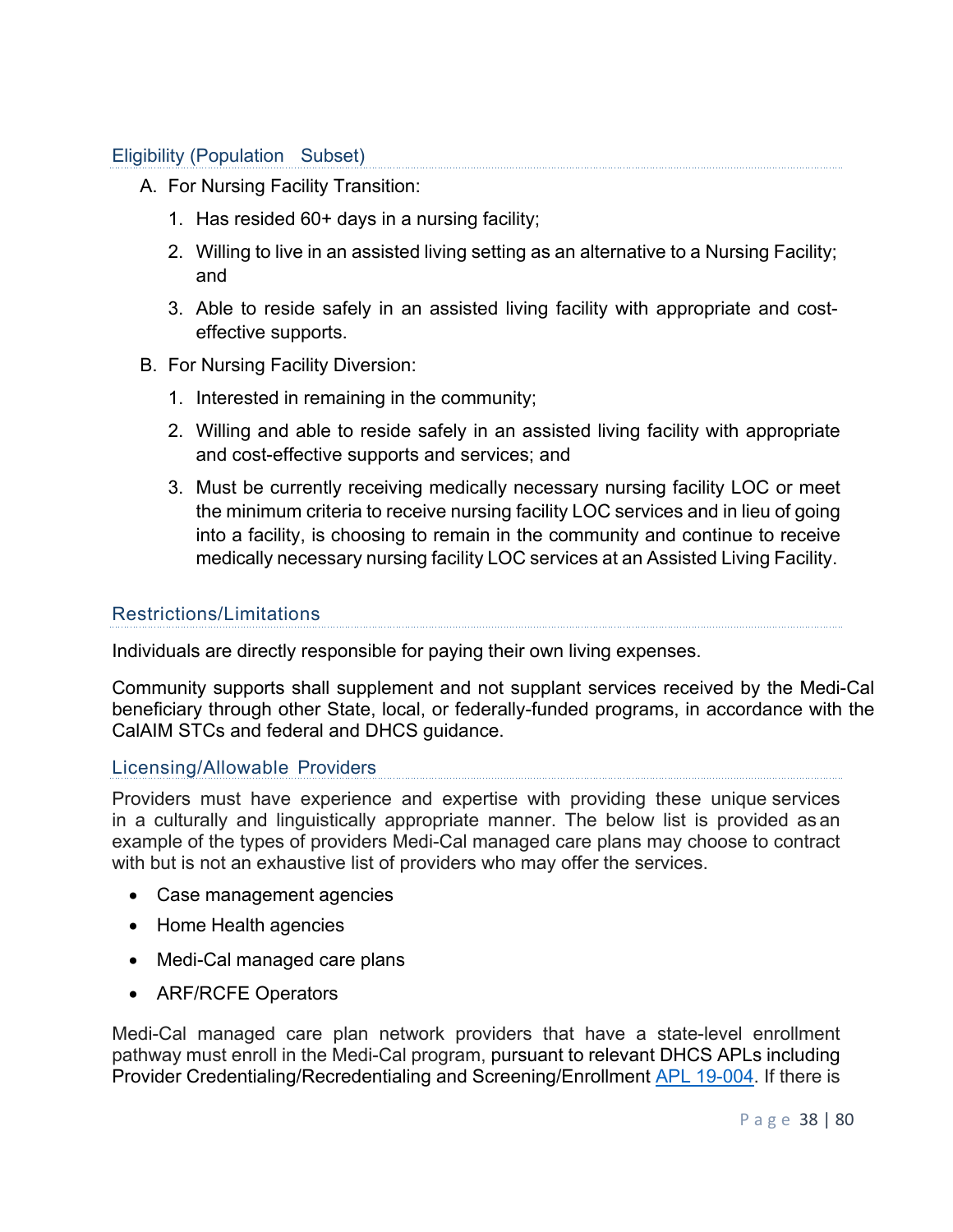no state-level enrollment pathway, managed care plans must have a process for vetting the Community Supports Provider, which may extend to individuals employed by or delivering services on behalf of the Community Supports Provider, to ensure it can meet the capabilities and standards required to be a Community Supports Provider.

RCFE/ARFs are licensed and regulated by the California Department of Social Services, Community Care Licensing (CCL) Division.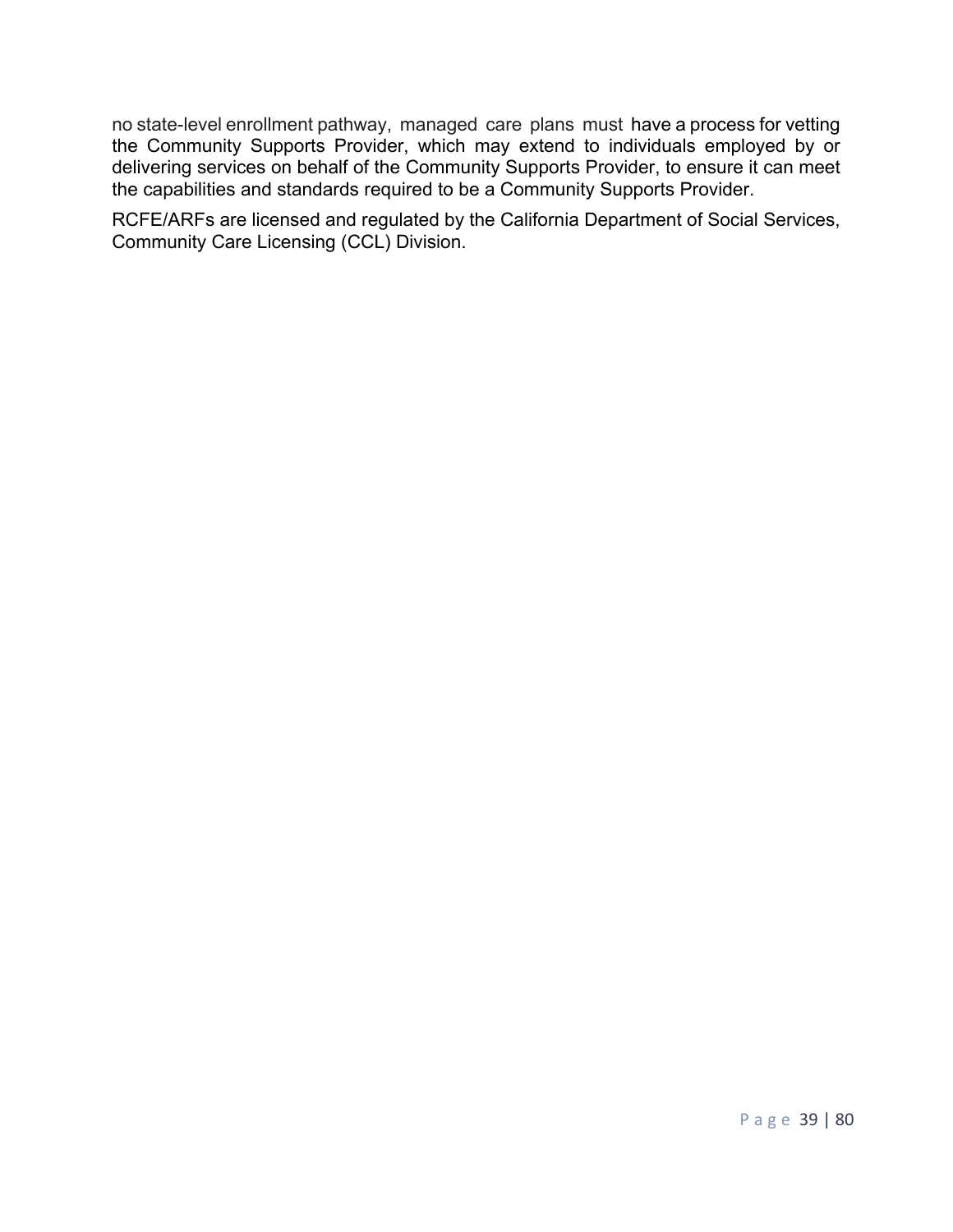# Community Transition Services/Nursing Facility Transition to a Home Description/Overview

Community Transition Services/Nursing Facility Transition to a Home helps individuals to live in the community and avoid further institutionalization.

Community Transition Services/Nursing Facility Transition to a Home are non-recurring set-up expenses for individuals who are transitioning from a licensed facility to a living arrangement in a private residence where the person is directly responsible for his or her own living expenses. Allowable expenses are those necessary to enable a person to establish a basic household that do not constitute room and board and include:

- 1. Assessing the Member's housing needs and presenting options.<sup>17</sup>
- 2. Assisting in searching for and securing housing, including the completion of housing applications and securing required documentation (e.g., Social Security card, birth certificate, prior rental history).
- 3. Communicating with landlord (if applicable) and coordinating the move.
- 4. Establishing procedures and contacts to retain housing.
- 5. Identifying, coordinating, securing, or funding non-emergency, non-medical transportation to assist Members' mobility to ensure reasonable accommodations and access to housing options prior to transition and on move-in day.
- 6. Identifying the need for and coordinating funding for environmental modifications to install necessary accommodations for accessibility.<sup>18</sup>

Identifying the need for and coordinating funding for services and modifications necessary to enable a person to establish a basic household that does not constitute room and board, such as: security deposits required to obtain a lease on an apartment or home; set-up fees for utilities or service access; first month coverage of utilities, including telephone, electricity, heating and water; services necessary for the individual's health and safety, such as pest eradication and one-time cleaning prior to occupancy; home modifications, such as an air conditioner or heater; and other medically-necessary services, such as hospital beds, Hoyer lifts, etc. to ensure access and reasonable accommodations. $^{\rm 19}$ 

### Eligibility (Population Subset)

1. Currently receiving medically necessary nursing facility Level of Care (LOC)

<sup>&</sup>lt;sup>17</sup> Refer to the Housing Transition/Navigation Services and/or Housing Tenancy/Sustaining Services Community Support for additional details.

<sup>&</sup>lt;sup>18</sup> Refer to the Environmental Accessibility Adaptations and/or Asthma Remediation Community Support for additional details.

<sup>&</sup>lt;sup>19</sup> Refer to the Housing Deposits Community Support for additional details.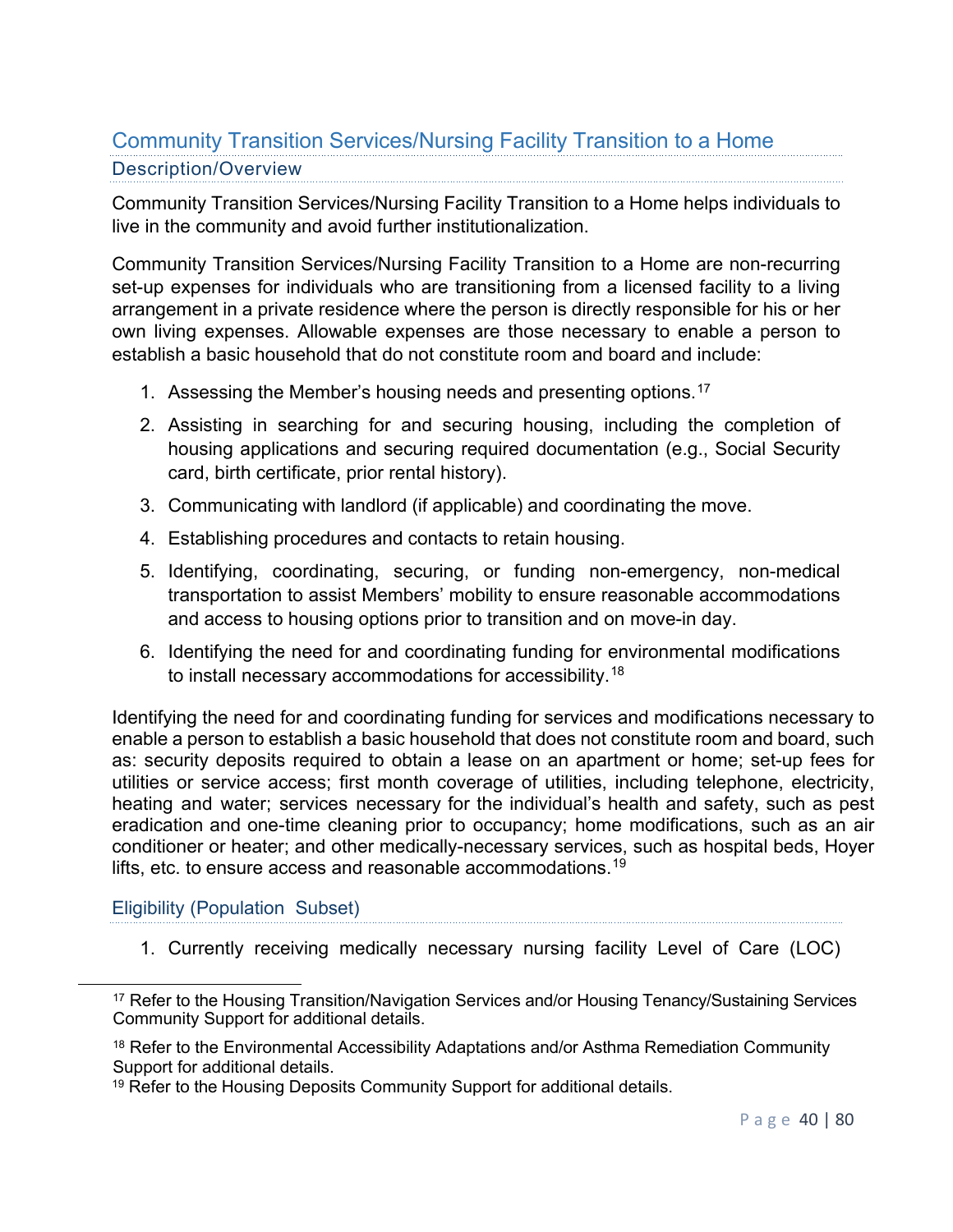services and, in lieu of remaining in the nursing facility or Medical Respite setting, is choosing to transition home and continue to receive medically necessary nursing facility LOC services; and

- 2. Has lived 60+ days in a nursing home and/or Medical Respite setting; and
- 3. Interested in moving back to the community; and
- 4. Able to reside safely in the community with appropriate and cost-effective supports and services.

## Restrictions/Limitations

- Community Transition Services do not include monthly rental or mortgage expense, food, regular utility charges, and/or household appliances or items that are intended for purely diversionary/recreational purposes.
- Community Transition Services are payable up to a total lifetime maximum amount of \$7,500.00. The only exception to the \$7,500.00 total maximum is if the Member is compelled to move from a provider-operated living arrangement to a living arrangement in a private residence through circumstances beyond his or her control.
- Community Transition Services must be necessary to ensure the health, welfare, and safety of the Member, and without which the Member would be unable to move to the private residence and would then require continued or re- institutionalization.

Community supports shall supplement and not supplant services received by the Medi-Cal beneficiary through other State, local, or federally funded programs, in accordance with the CalAIM STCs and federal and DHCS guidance.

#### Licensing/Allowable Providers

Providers must have experience and expertise with providing these unique services. The list is provided as an example of the types of providers Medi-Cal managed care plans may choose to contract with, but it is not an exhaustive list of providers who may offer the services.

- Case management agencies
- Home Health agencies
- Medi-Cal managed care plans
- County mental health providers
- 1915c HCBA/ALW providers
- CCT/Money Follows the Person providers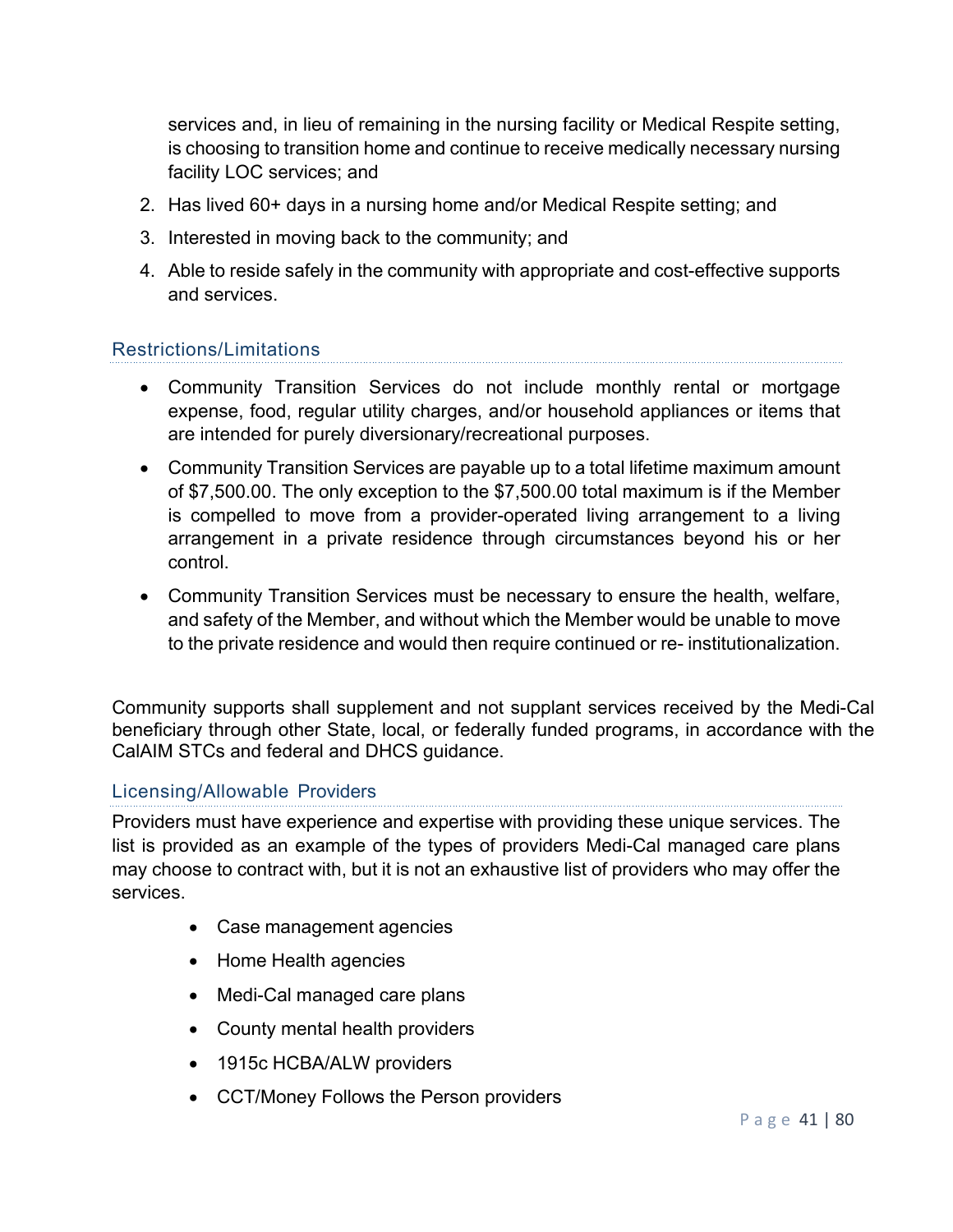Medi-Cal managed care plan network providers that have a state-level enrollment pathway must enroll in the Medi-Cal program, pursuant to relevant DHCS APLs including Provider Credentialing/Recredentialing and Screening/Enrollment APL 19-004. If there is no state-level enrollment pathway, managed care plans must have a process for vetting the Community Supports Provider, which may extend to individuals employed by or delivering services on behalf of the Community Supports Provider, to ensure it can meet the capabilities and standards required to be a Community Supports Provider.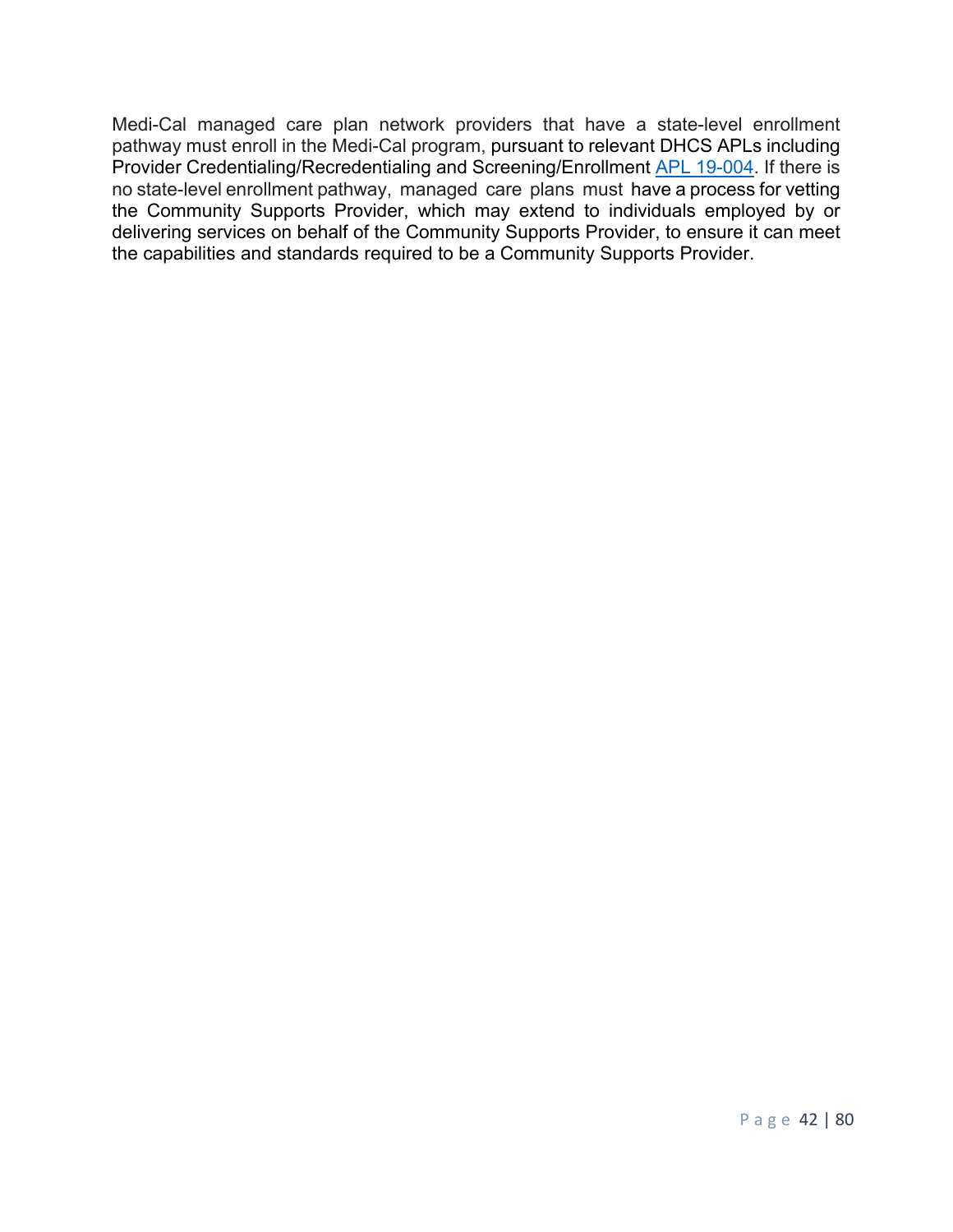# Personal Care and Homemaker Services Description/Overview

Personal Care Services and Homemaker Services provided for individuals who need assistance with Activities of Daily Living (ADLs) such as bathing, dressing, toileting, ambulation, or feeding. Personal Care Services can also include assistance with Instrumental Activities of Daily Living (IADLs) such as meal preparation, grocery shopping, and money management.

Includes services provided through the In-Home Support Services (In-Home Supportive Services) program include house cleaning, meal preparation, laundry, grocery shopping, personal care services (such as bowel and bladder care, bathing, grooming, and paramedical services), accompaniment to medical appointments, and protective supervision for the mentally impaired.

Services also include help with tasks such as cleaning and shopping, laundry, and grocery shopping. Personal Care and Homemaker programs aid individuals who could otherwise not remain in their homes.

The Personal Care and Homemaker Services Community Support can be utilized:

- Above and beyond any approved county In-Home Supportive Services hours, when additional hours are required and if In-Home Supportive Services benefits are exhausted; and
- As authorized during any In-Home Supportive Services waiting period (Member must be already referred to In-Home Supportive Services); this approval time period includes services prior to and up through the In-Home Supportive Services application date.
- For Members not eligible to receive In-Home Supportive Services, to help avoid a short-term stay in a skilled nursing facility (not to exceed 60 days).

Similar services available through In-Home Supportive Services should always be utilized first. These Personal Care and Homemaker services should only be utilized if appropriate and if additional hours/supports are not authorized by In-Home Supportive Services.

### Eligibility (Population Subset)

- Individuals at risk for hospitalization, or institutionalization in a nursing facility; or
- Individuals with functional deficits and no other adequate support system; or
- Individuals approved for In-Home Supportive Services. Eligibility criteria can be found at: http://www.cdss.ca.gov/In-Home-Supportive-Services.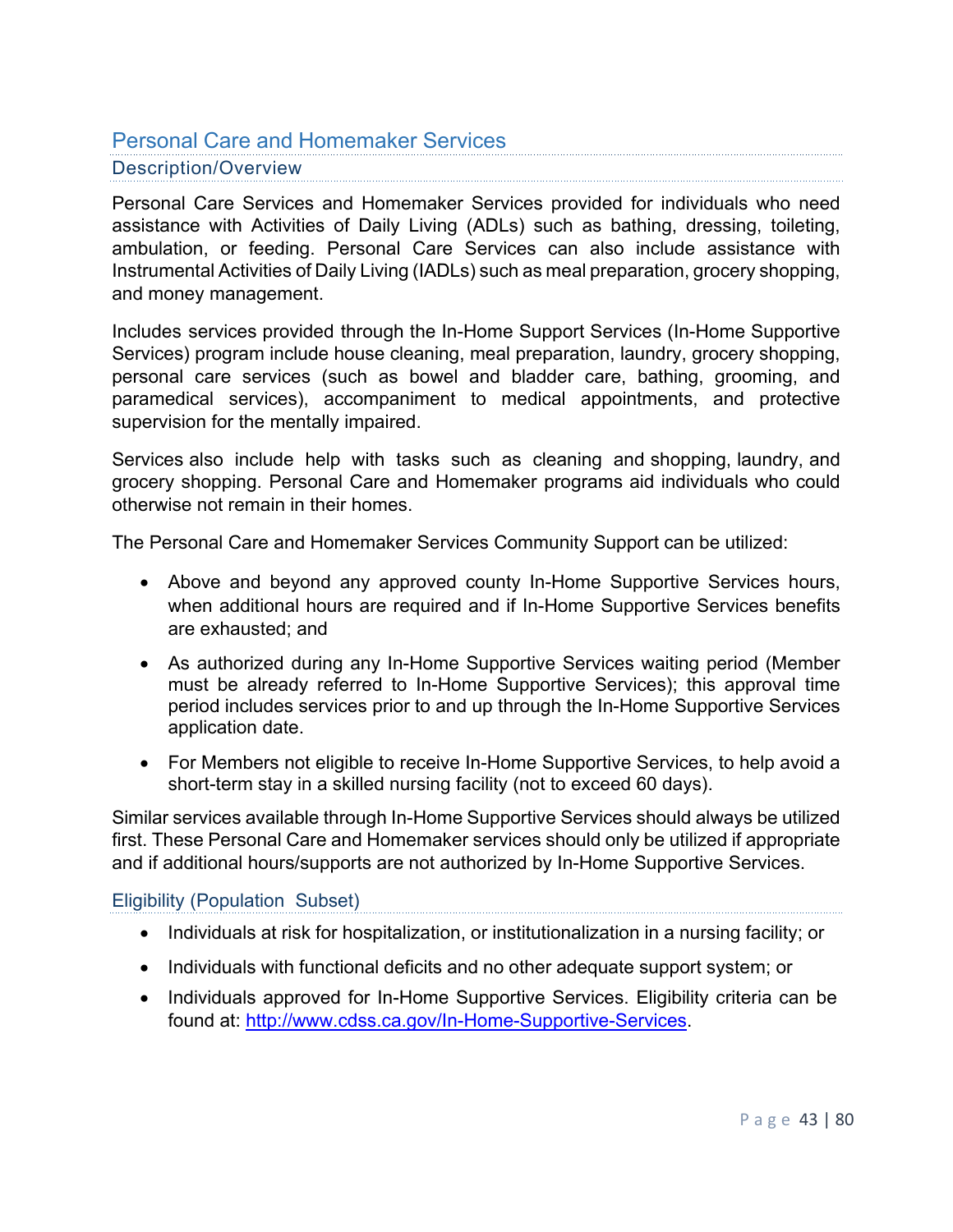### Restrictions/Limitations

This service cannot be utilized in lieu of referring to the In-Home Supportive Services program. Member must be referred to the In-Home Supportive Services program when they meet referral criteria.

If a Member receiving Personal Care and Homemaker services has any change in their current condition, they must be referred to In-Home Supportive Services for reassessment and determination of additional hours. Members may continue to receive the Personal Care and Homemaker Services Community Support during this reassessment waiting period.

Community supports shall supplement and not supplant services received by the Medi-Cal beneficiary through other State, local, or federally funded programs, in accordance with the CalAIM STCs and federal and DHCS guidance.

#### Licensing/Allowable Providers

Providers must have experience and expertise with providing these unique services. This list is provided as an example of the types of providers Medi-Cal managed care plans may choose to contract with, but it is not an exhaustive list of providers who may offer the services.

- Home health agencies
- County agencies
- Personal care agencies
- AAA (Area Agency on Aging)

Medi-Cal managed care plan network providers that have a state-level enrollment pathway must enroll in the Medi-Cal program, pursuant to relevant DHCS APLs including Provider Credentialing/Recredentialing and Screening/Enrollment APL 19-004. If there is no state-level enrollment pathway, managed care plans must have a process for vetting the Community Supports Provider, which may extend to individuals employed by or delivering services on behalf of the Community Supports Provider, to ensure it can meet the capabilities and standards required to be a Community Supports Provider.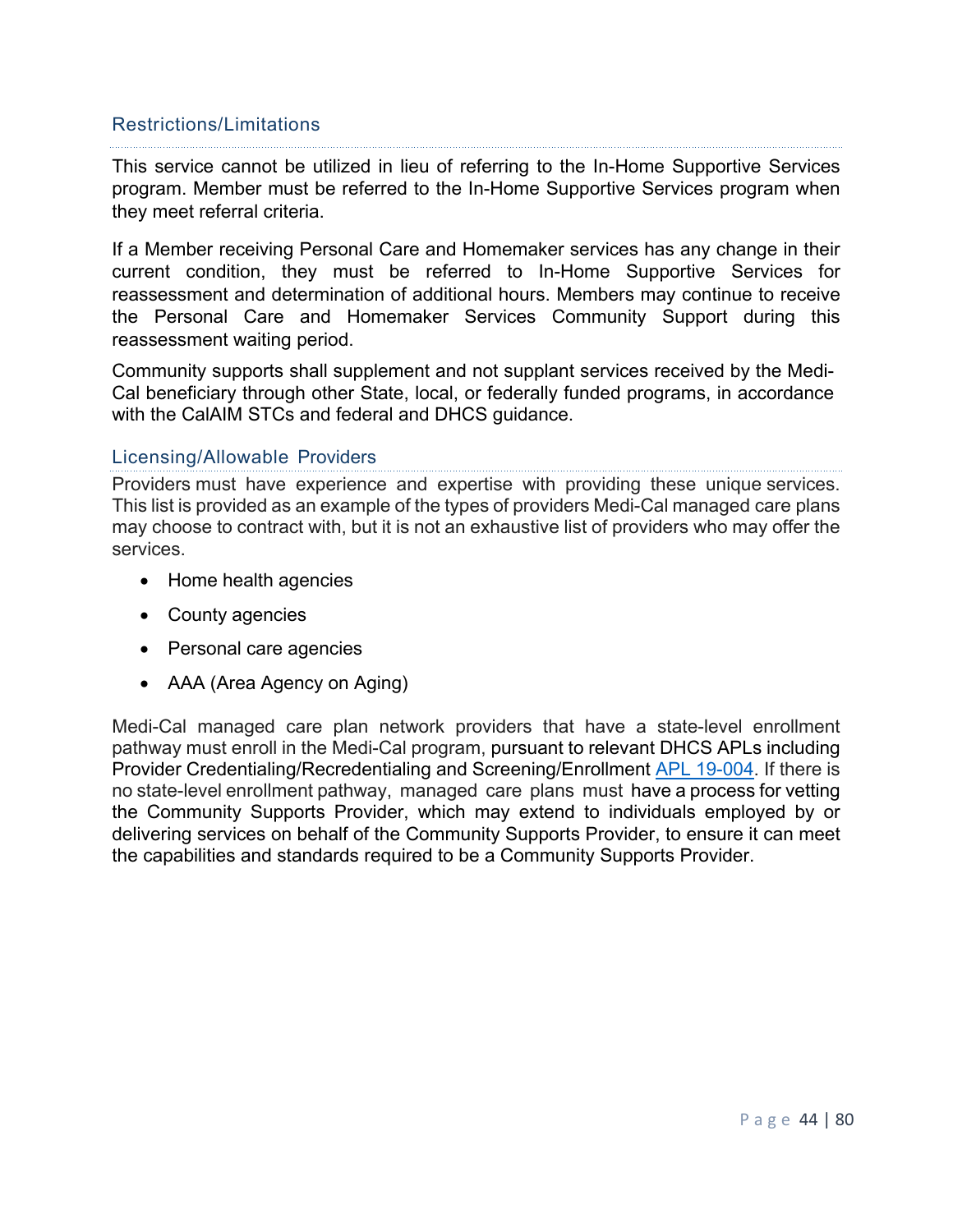# Environmental Accessibility Adaptations (Home Modifications) Description/Overview

Environmental Accessibility Adaptations (EAAs also known as Home Modifications) are physical adaptations to a home that are necessary to ensure the health, welfare, and safety of the individual, or enable the individual to function with greater independence in the home: without which the Member would require institutionalization.

Examples of environmental accessibility adaptions include:

- Ramps and grab-bars to assist Members in accessing the home;
- Doorway widening for Members who require a wheelchair;
- Stair lifts;
- Making a bathroom and shower wheelchair accessible (e.g., constructing a roll-in shower).
- Installation of specialized electric and plumbing systems that are necessary to accommodate the medical equipment and supplies of the Member; and
- Installation and testing of a Personal Emergency Response System (PERS) for Members who are alone for significant parts of the day without a caregiver and who otherwise require routine supervision (including monthly service costs, as needed).

The services are available in a home that is owned, rented, leased, or occupied by the Member. For a home that is not owned by the Member, the Member must provide written consent from the owner for physical adaptations to the home or for equipment that is physically installed in the home (e.g., grab bars, chair lifts, etc.).

When authorizing environmental accessibility adaptations as a Community Support, the managed care plan must receive and document an order from the Member's current primary care physician or other health professional specifying the requested equipment or service as well as documentation from the provider of the equipment or service describing how the equipment or service meets the medical needs of the Member, including any supporting documentation describing the efficacy of the equipment where appropriate. Brochures will suffice in showing the purpose and efficacy of the equipment; however, a brief written evaluation specific to the Member describing how and why the equipment or service meets the needs of the Member will still be necessary.

The managed care plan must also receive and document:

1. A physical or occupational therapy evaluation and report to evaluate the medical necessity of the requested equipment or service unless the managed care plan determines it is appropriate to approve without an evaluation. This should typically come from an entity with no connection to the provider of the requested equipment or service. The physical or occupational therapy evaluation and report should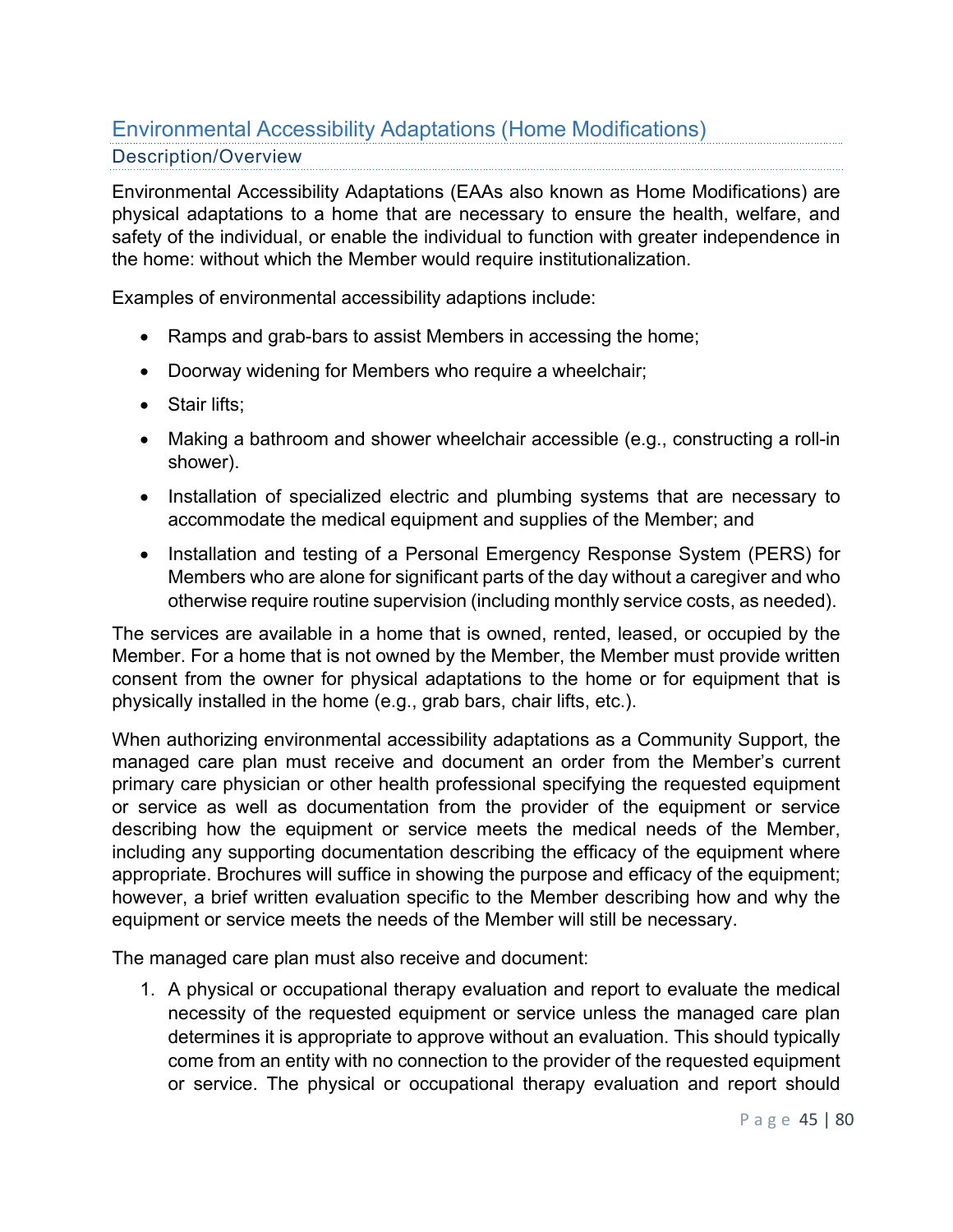contain at least the following:

- A. An evaluation of the Member and the current equipment needs specific to the Member, describing how/why the current equipment does not meet the needs of the Member;
- B. An evaluation of the requested equipment or service that includes a description of how/why it is necessary for the Member *and reduces the risk of institutionalization*. This should also include information on the ability of the Member and/or the primary caregiver to learn about and appropriately use any requested item, and
- C. A description of similar equipment used either currently or in the past that has demonstrated to be inadequate for the Member and a description of the inadequacy.
- 2. If possible, a minimum of two bids from appropriate providers of the requested service, which itemize the services, cost, labor, and applicable warranties; and
- 3. That a home visit has been conducted to determine the suitability of any requested equipment or service.

The assessment and authorization for EAAs must take place within a 90-day time frame beginning with the request for the EAA, unless more time is required to receive documentation of homeowner consent, or the individual receiving the service requests a longer time frame.

### Eligibility (Population Subset)

Individuals at risk for institutionalization in a nursing facility.

### Restrictions/Limitations

- If another State Plan service such as Durable Medical Equipment, is available and would accomplish the same goals of independence and avoiding institutional placement, that service should be used.
- EAAs must be conducted in accordance with applicable State and local building codes.
- EAAs are payable up to a total lifetime maximum of \$7,500. The only exceptions to the \$7,500 total maximum are if the Member's place of residence changes or if the Member's condition has changed so significantly those additional modifications are necessary to ensure the health, welfare, and safety of the Member, or are necessary to enable the Member to function with greater independence in the home and avoid institutionalization or hospitalization.
- EAAs may include finishing (e.g., drywall and painting) to return the home to a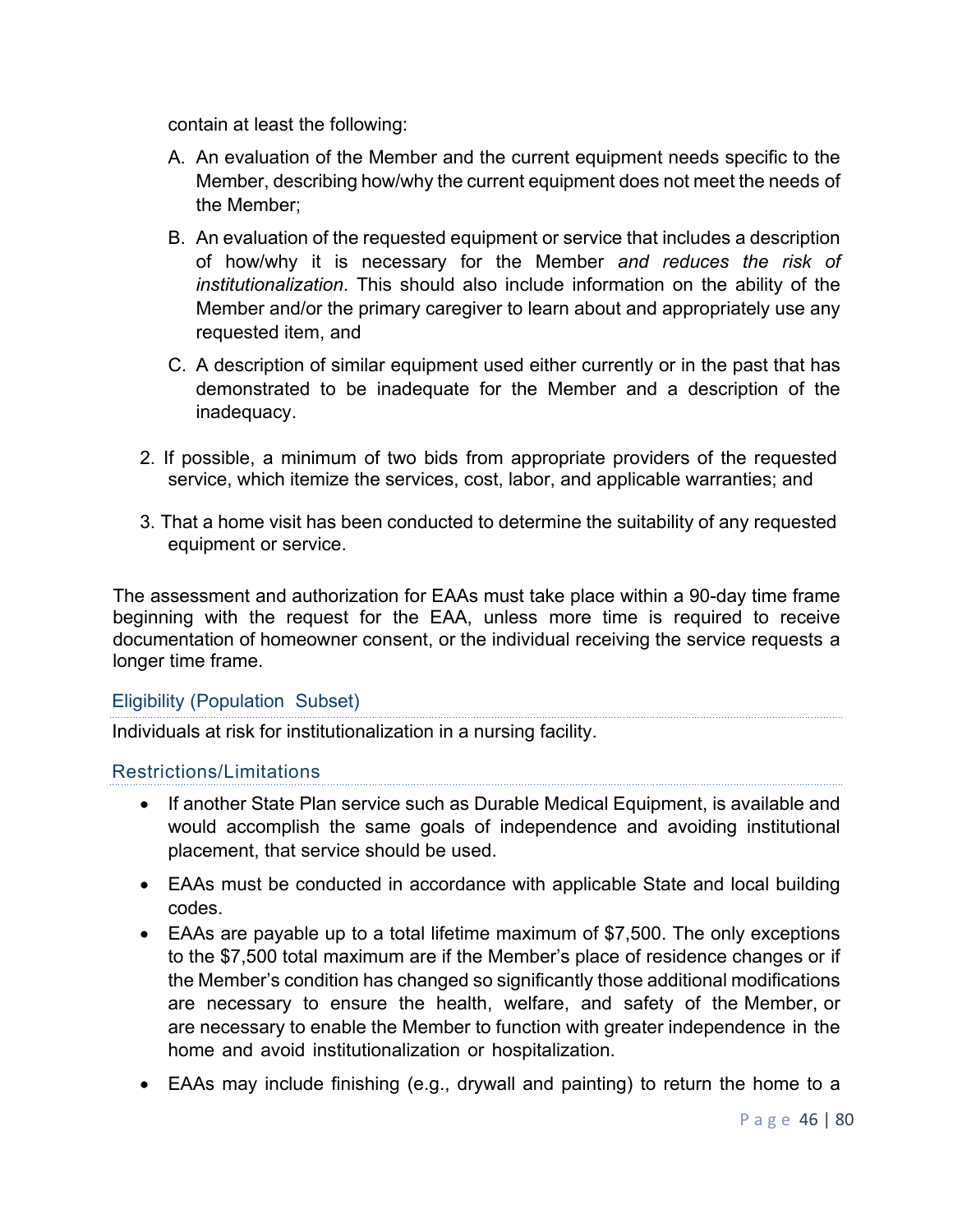habitable condition, but do not include aesthetic embellishments.

- Modifications are limited to those that are of direct medical or remedial benefit to the Member and exclude adaptations or improvements that are of general utilityto the household. Adaptations that add to the total square footage of the home are excluded except when necessary to complete an adaptation (e.g., to improve entrance/egress to a residence or to configure a bathroom to accommodate a wheelchair).
- Before commencement of a physical adaptation to the home or equipment that is physically installed in the home (e.g., grab bars, chair lifts, etc.), the managed care plan must provide the owner and Member with written documentation that the modifications are permanent, and that the State is not responsible for maintenance or repair of any modification nor for removal of any modification if the Member ceases to reside at the residence.

Community supports shall supplement and not supplant services received by the Medi-Cal beneficiary through other State, local, or federally funded programs, in accordance with the CalAIM STCs and federal and DHCS guidance.

# Licensing/Allowable Providers

The Medi-Cal managed care plan may manage these services directly or may coordinate with a provider to manage the service.

Medi-Cal managed care plan network providers that have a state-level enrollment pathway must enroll in the Medi-Cal program, pursuant to relevant DHCS APLs including Provider Credentialing/Recredentialing and Screening/Enrollment APL 19-004. If there is no state-level enrollment pathway, managed care plans must have a process for vetting the Community Supports Provider, which may extend to individuals employed by or delivering services on behalf of the Community Supports Provider, to ensure it can meet the capabilities and standards required to be a Community Supports Provider.

Providers must have experience and expertise with providing these unique services. This list is provided as an example of the types of providers Medi-Cal managed care plans may choose to contract with, but it is not an exhaustive list of providers who may offer the services.

- Area Agencies on Aging (AAA)
- Local health departments
- Community-based providers and organizations

All EAAs that are physical adaptations to a residence must be performed by an individual holding a California Contractor's License except for a PERS installation, whichmay be performed in accordance with the system's installation requirements.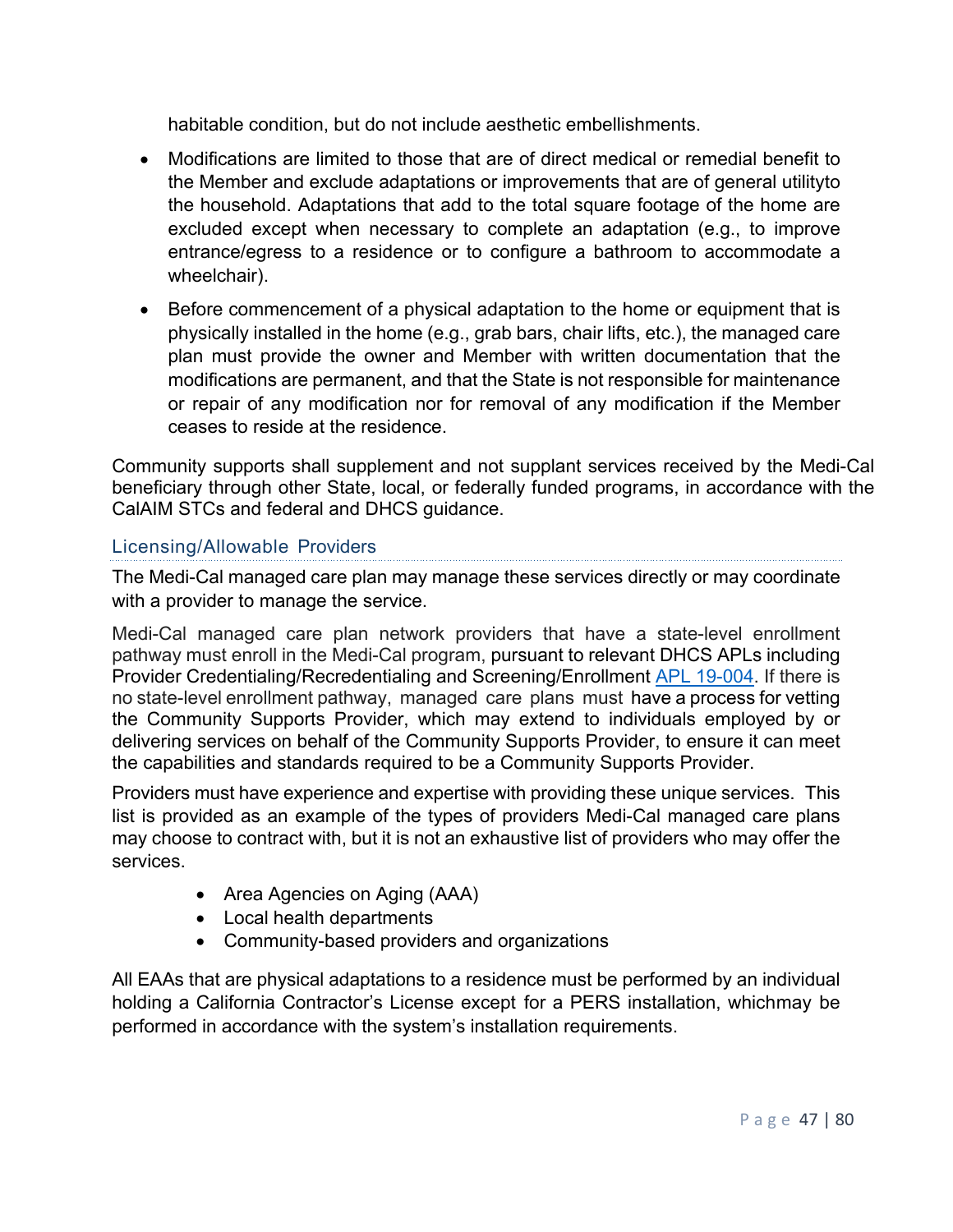# Medically Tailored Meals/Medically-Supportive Food Description/Overview

Malnutrition and poor nutrition can lead to devastating health outcomes, higher utilization, and increased costs, particularly among Members with chronic conditions. Meals help individuals achieve their nutrition goals at critical times to help them regain and maintain their health. Results include improved Member health outcomes, lower hospital readmission rates, a well-maintained nutritional health status, and increased Member satisfaction.

- 1. Meals delivered to the home immediately following discharge from a hospital or nursing home when Members are most vulnerable to readmission.
- 2. Medically Tailored Meals: meals provided to the Member at home that meet the unique dietary needs of those with chronic diseases.
- 3. Medically Tailored meals are tailored to the medical needs of the Member by a Registered Dietitian (RD) or other certified nutrition professional, reflecting appropriate dietary therapies based on evidence-based nutritional practice guidelines to address medical diagnoses, symptoms, allergies, medication management, and/or side effects to ensure the best possible nutrition-related health outcomes.
- 4. Medically-supportive food and nutrition services, including medically tailored groceries, healthy food vouchers, and food pharmacies.
- 5. Behavioral, cooking, and/or nutrition education is included when paired with direct food assistance as enumerated above.

Managed care plans have the discretion to define criteria for the level of services determined to be both medically appropriate and cost-effective for Members (e.g., Medically Tailored meals, groceries, food vouchers, etc.).

### Eligibility (Population Subset)

- 1. Individuals with chronic conditions, such as but not limited to diabetes, cardiovascular disorders, congestive heart failure, stroke, chronic lung disorders, human immunodeficiency virus (HIV), cancer, gestational diabetes, or other high risk perinatal conditions, and chronic or disabling mental/behavioral health disorders.
- 2. Individuals being discharged from the hospital or a skilled nursing facility or at high risk of hospitalization or nursing facility placement; or
- 3. Individuals with extensive care coordination needs.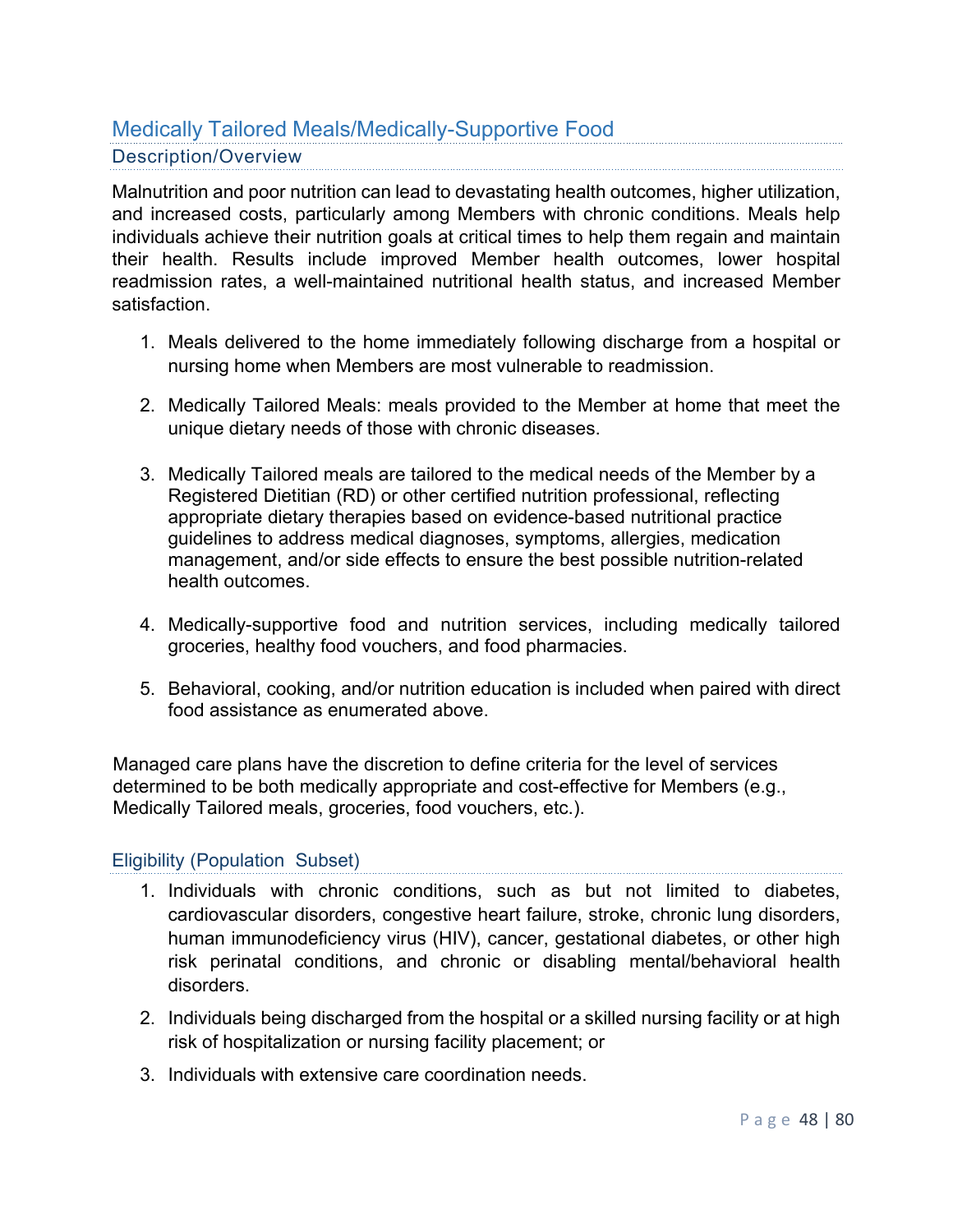# Restrictions/Limitations

- Up to two (2) meals per day and/or medically-supportive food and nutrition services for up to 12 weeks, or longer if medically necessary.
- Meals that are eligible for or reimbursed by alternate programs are not eligible.
- Meals are not covered to respond solely to food insecurities.

Community supports shall supplement and not supplant services received by the Medi-Cal beneficiary through other State, local, or federally funded programs, in accordance with the CalAIM STCs and federal and DHCS guidance.

### Licensing/Allowable Providers

Providers must have experience and expertise with providing these unique services. This list is provided as an example of the types of providers Medi-Cal managed care plans may choose to contract with, but it is not an exhaustive list of providers who may offer the services.

- Home delivered meal Providers
- Area Agencies on Aging
- Nutritional Education Services to help sustain healthy cooking and eating habits
- Meals on Wheels Providers
- Medically-Supportive Food & Nutrition Providers

Medi-Cal managed care plan network providers that have a state-level enrollment pathway must enroll in the Medi-Cal program, pursuant to relevant DHCS APLs including Provider Credentialing/Recredentialing and Screening/Enrollment APL 19-004. If there is no state-level enrollment pathway, managed care plans must have a process for vetting the Community Supports Provider, which may extend to individuals employed by or delivering services on behalf of the Community Supports Provider, to ensure it can meet the capabilities and standards required to be a Community Supports Provider.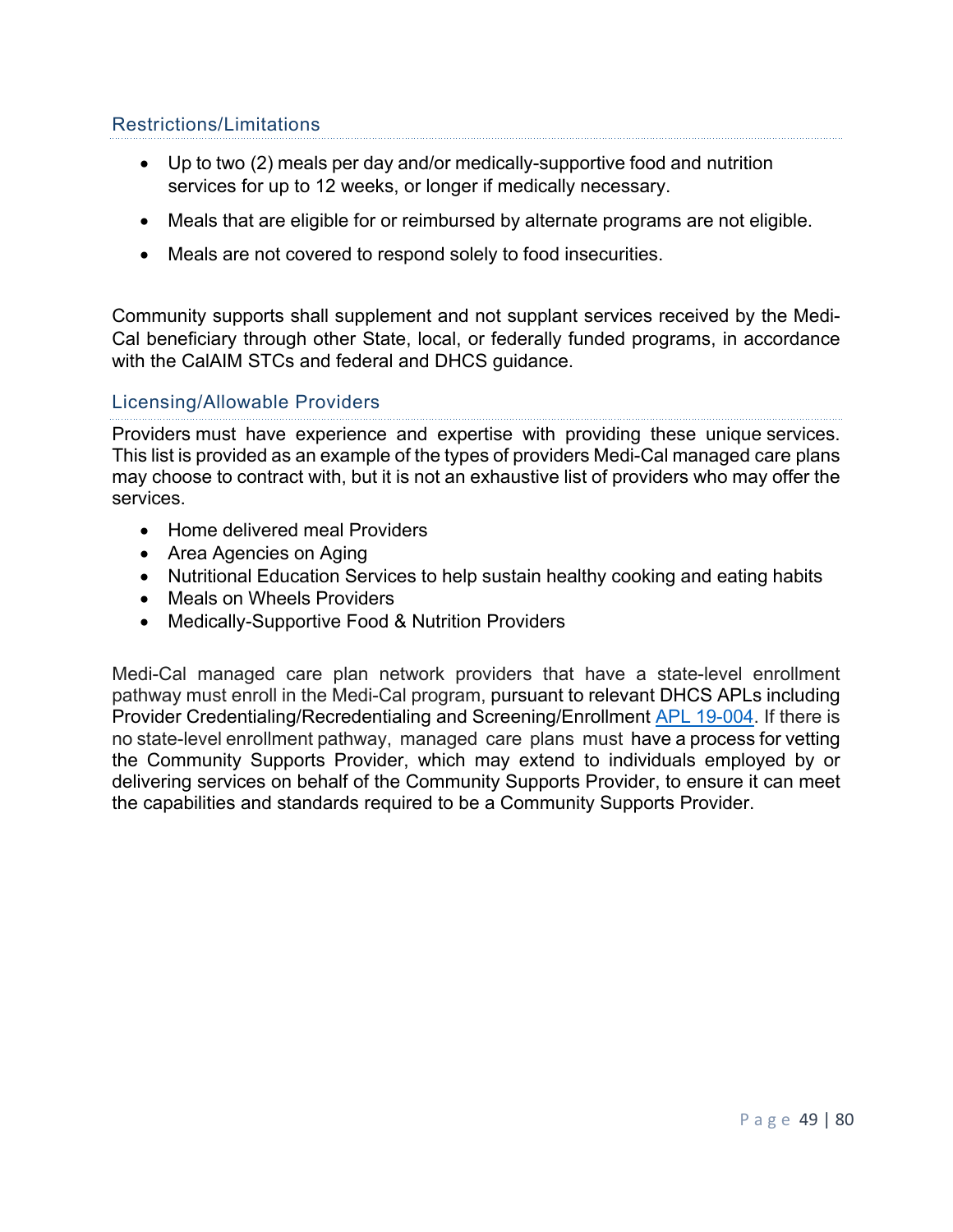# Sobering Centers Description/Overview

Sobering centers are alternative destinations for individuals who are found to be publicly intoxicated (due to alcohol and/or other drugs) and would otherwise be transported to the emergency department or jail. Sobering centers provide these individuals, primarily those who are homeless or those with unstable living situations, with a safe, supportive environment to become sober.

Sobering centers provide services such as medical triage, lab testing, a temporary bed, rehydration and food service, treatment for nausea, wound and dressing changes, shower and laundry facilities, substance use education and counseling, navigation and warm hand-offs for additional substance use services or other necessary health care services, and homeless care support services.

- When utilizing this service, direct coordination with the county behavioral health agency is required and warm hand-offs for additional behavioral health services are strongly encouraged.
- The service also includes screening and linkage to ongoing supportive services such as follow-up mental health and substance use disorder treatment andhousing options, as appropriate.
- This service requires partnership with law enforcement, emergency personnel, and outreach teams to identify and divert individuals to Sobering Centers. Sobering centers must be prepared to identify Members with emergent physical health conditions and arrange transport to a hospital or appropriate source of medical care.
- The services provided should utilize best practices for Members who are experiencing homelessness and who have complex health and/or behavioral health conditions including Housing First, Harm Reduction, Progressive Engagement, Motivational Interviewing, and Trauma-Informed Care.

# Eligibility (Population Subset)

Individuals age 18 and older who are intoxicated but conscious, cooperative, able to walk, nonviolent, free from any medical distress (including life threatening withdrawal symptoms or apparent underlying symptoms), and who would otherwise be transported to the emergency department or a jail or who presented at an emergency department and are appropriate to be diverted to a Sobering Center.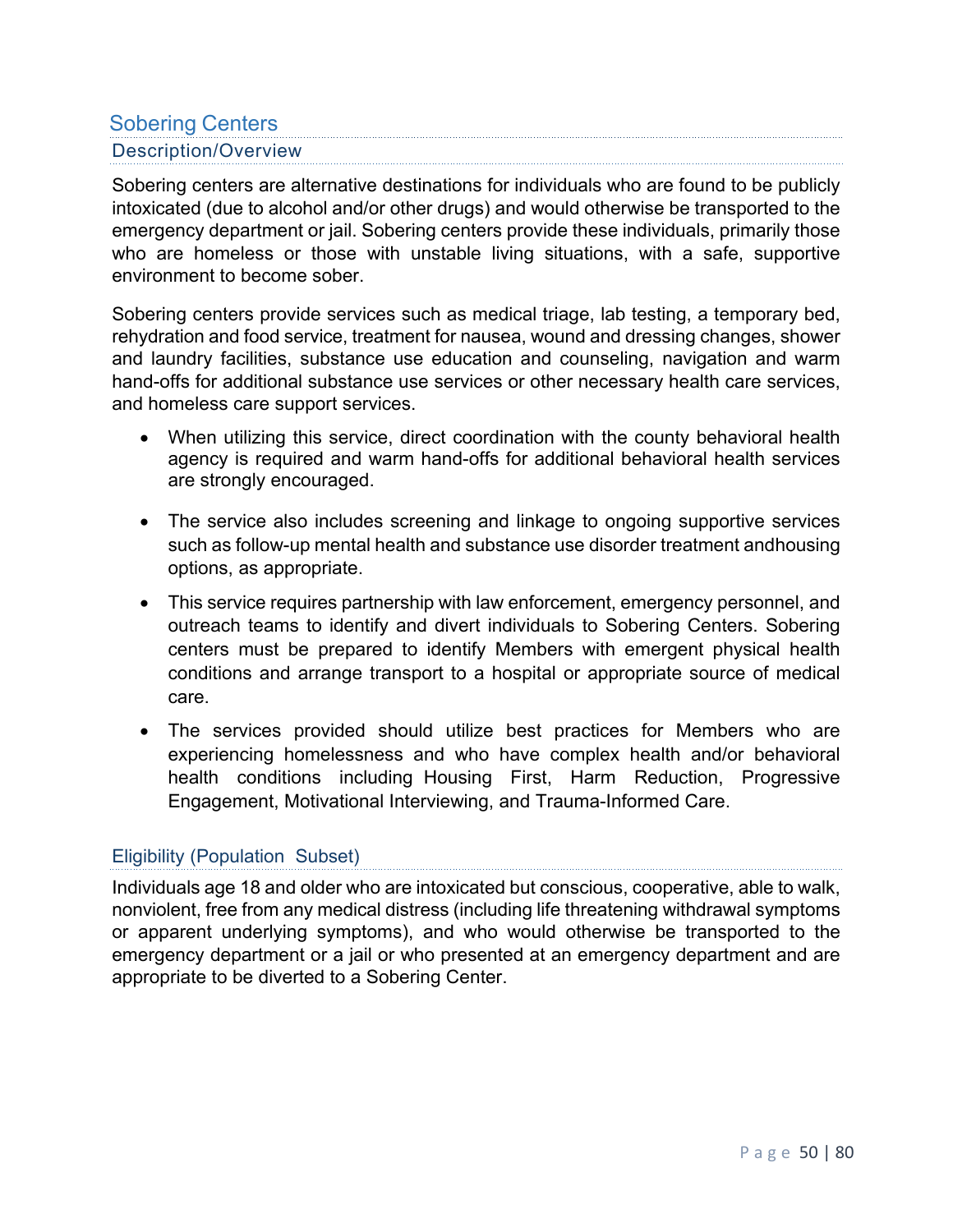### Restrictions/Limitations

This service is covered for a duration of less than 24 hours.

Community supports shall supplement and not supplant services received by the Medi-Cal beneficiary through other State, local, or federally funded programs, in accordance with the CalAIM STCs and federal and DHCS guidance.

#### Licensing/Allowable Providers

Providers must have experience and expertise with providing these unique services with these unique populations. This list is provided as an example of the types of providers Medi-Cal managed care plans may choose to contract with, but it is not an exhaustive list of providers who may offer the services.

- Sobering Centers, or other appropriate and allowable substance use disorder facilities. Medi-Cal managed care plans should consult with county behavioral health agencies to ensure these facilities can offer an appropriate standard of care and properly coordinate follow up access to substance use disorder services and other behavioral health services.
- These facilities are unlicensed. Medi-Cal managed care plans must apply minimum standards, subject to review and approval by DHCS, to ensure adequate experience and acceptable quality of care standards are maintained. Medi-Cal managed care plans shall monitor the provision of all the services included above.
- All allowable providers must be approved by the managed care organization to ensure adequate experience and appropriate quality of care standards are maintained.

Medi-Cal managed care plan network providers that have a state-level enrollment pathway must enroll in the Medi-Cal program, pursuant to relevant DHCS APLs including Provider Credentialing/Recredentialing and Screening/Enrollment APL 19-004. If there is no state-level enrollment pathway, managed care plans must have a process for vetting the Community Supports Provider, which may extend to individuals employed by or delivering services on behalf of the Community Supports Provider, to ensure it can meet the capabilities and standards required to be a Community Supports Provider.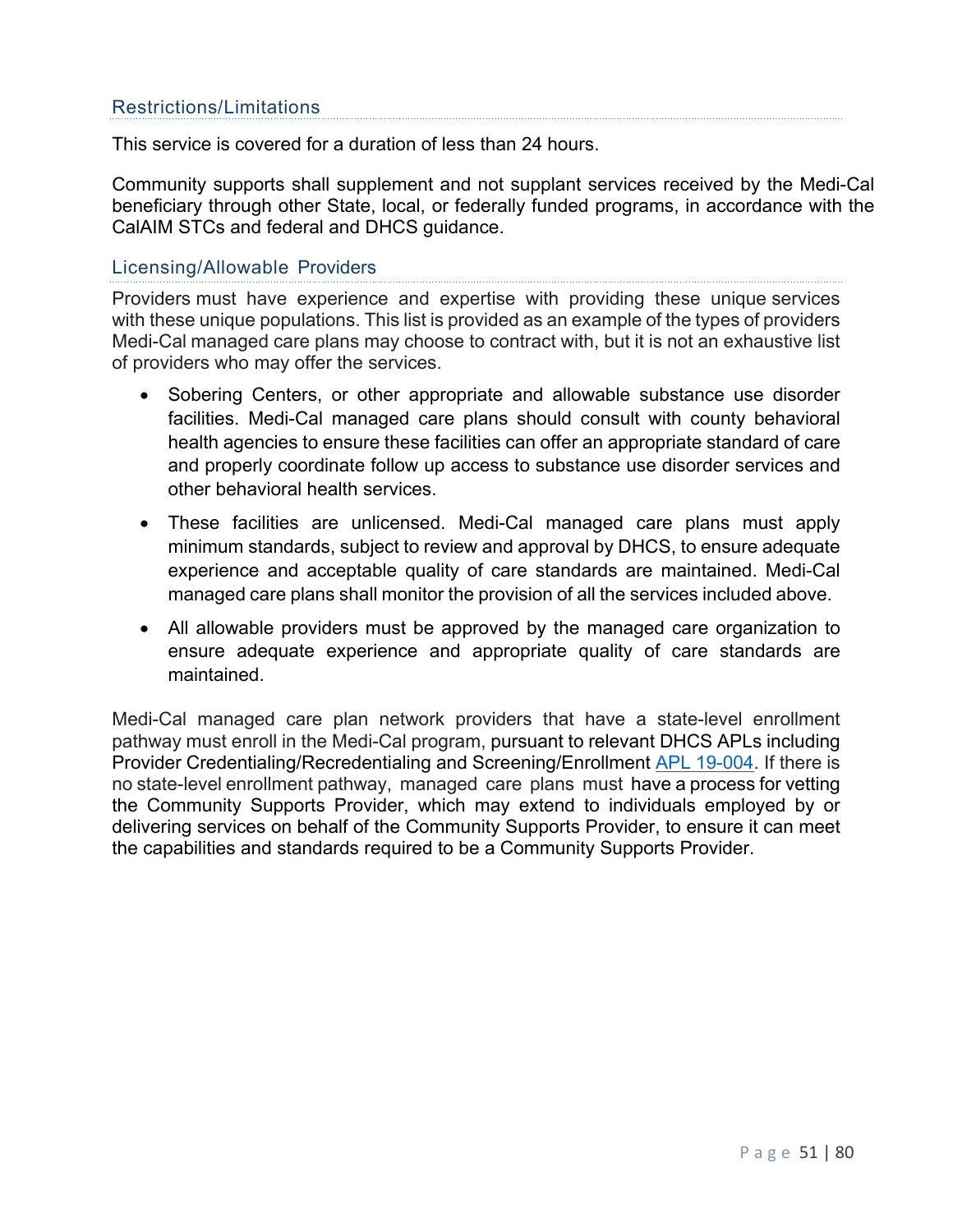# Asthma Remediation<sup>20</sup> Description/Overview

Environmental Asthma Trigger Remediations are physical modifications to a home environment that are necessary to ensure the health, welfare, and safety of the individual, or enable the individual to function in the home and without which acute asthma episodes could result in the need for emergency services and hospitalization.

Examples of environmental asthma trigger remediations include:

- Allergen-impermeable mattress and pillow dustcovers;
- High-efficiency particulate air (HEPA) filtered vacuums;
- Integrated Pest Management (IPM) services;
- De-humidifiers;
- Air filters;
- Other moisture-controlling interventions;
- Minor mold removal and remediation services;
- Ventilation improvements;
- Asthma-friendly cleaning products and supplies;
- Other interventions identified to be medically appropriate and cost effective.

The services are available in a home that is owned, rented, leased, or occupied by the Member or their caregiver.

When authorizing Asthma Remediation as a Community Support, the managed care plan must receive and document:

- A current licensed health care provider's order specifying the requested remediation(s) for the Member;
- A brief written evaluation specific to the Member describing how and why the remediation(s) meets the needs of the individual, required for cases of "Other interventions identified to be medically appropriate and cost-effective.;
- That a home visit has been conducted to determine the suitability of any requested remediation(s) for the Member.

Asthma Remediation includes providing information to Members about actions to take around the home to mitigate environmental exposures that could trigger asthma symptoms and remediations designed to avoid asthma-related hospitalizations such as:

1. Identification of environmental triggers commonly found in and around the home, including allergens and irritants.

<sup>&</sup>lt;sup>20</sup> Asthma Remediation should not interfere with EPSDT benefits. All appropriate EPSDT services should be provided, and Community Supports should be complementary. See https://www.hud.gov/sites/dfiles/HH/documents/HUD%20Asthma%20Guide%20Document\_Fin al\_7\_18.pdf; Appendix B)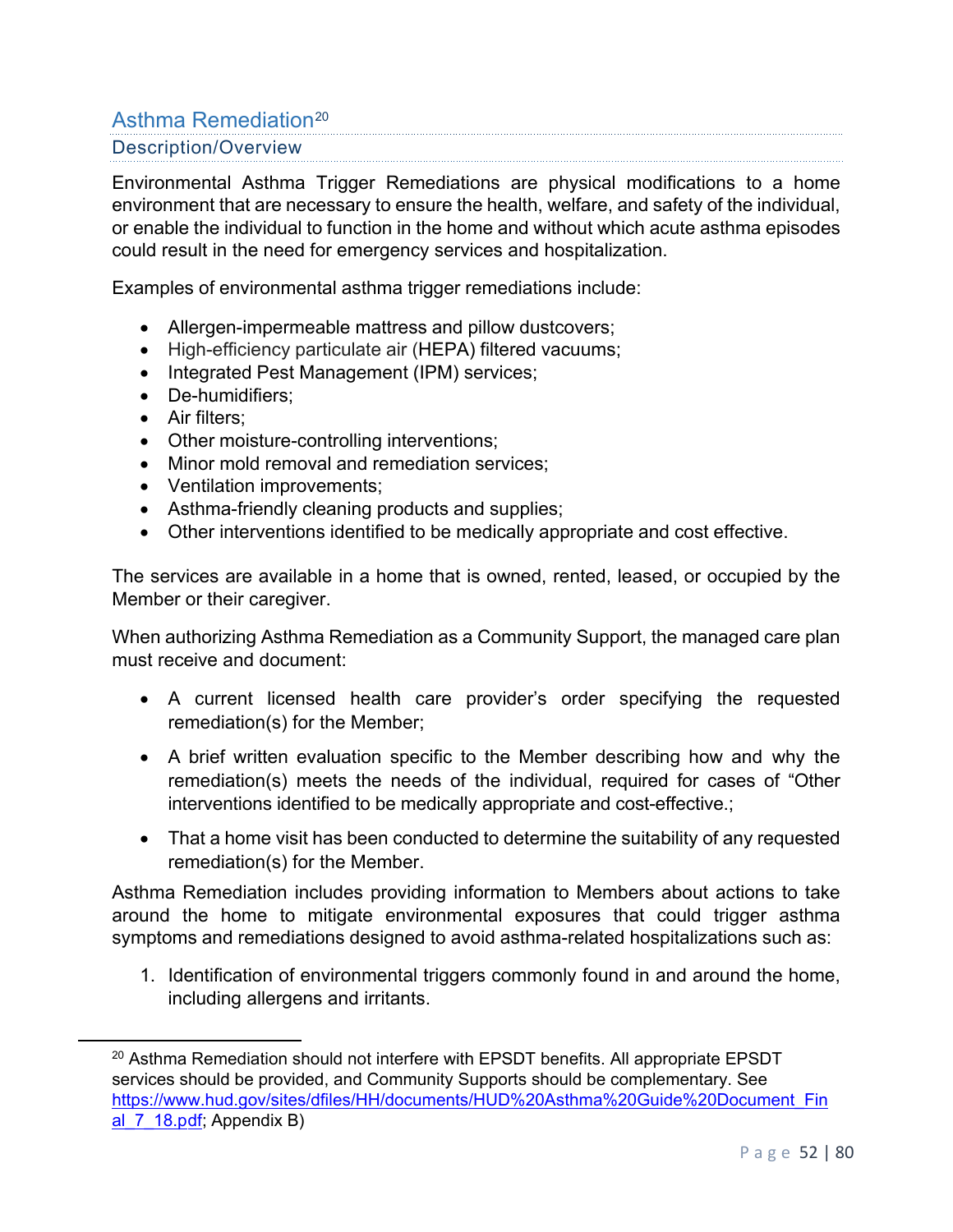- 2. Using dust-proof mattress and pillow covers, high-efficiency particulate air vacuums, asthma-friendly cleaning products, dehumidifiers, and air filters.
- 3. Health-related minor home repairs such as pest management or patching holes and cracks through which pests can enter.

The Centers for Disease Control, the Environmental Protection Agency, and Housing and Urban Development collaborated to produce an <u>asthma trigger checklist</u><sup>21</sup> which MCPs may utilize in determining the appropriateness of these interventions. An accompanying training<sup>22</sup> provides additional details about the connections between asthma triggers and lung health.

# Eligibility (Population Subset)

Individuals with poorly controlled asthma (as determined by an emergency department visit or hospitalization or two sick or urgent care visits in the past 12 months or a score of 19 or lower on the Asthma Control Test) for whom a licensed health care provider has documented that the service will likely avoid asthma-related hospitalizations, emergency department visits, or other high-cost services.

### Restrictions/Limitations

- If another State Plan service such as Durable Medical Equipment, is available and would accomplish the same goals of preventing asthma emergencies or hospitalizations.
- Asthma remediations must be conducted in accordance with applicable State and local building codes.
- Asthma remediations are payable up to a total lifetime maximum of \$7,500. The only exception to the \$7,500 total maximum is if the Member's condition has changed so significantly those additional modifications are necessary to ensure the health, welfare, and safety of the Member, or are necessary to enable the Member to function with greater independence in the home and avoid institutionalization or hospitalization.
- Asthma Remediation modifications are limited to those that are of direct medical orremedial benefit to the Member and exclude adaptations or improvements that are of general utility to the household. Remediations may include finishing (e.g., drywall and painting) to return the home to a habitable condition, but do not include aesthetic embellishments.

<sup>21</sup> https://www.cdc.gov/asthma/pdfs/home\_assess\_checklist\_P.pdf

<sup>22</sup> https://www.epa.gov/sites/production/files/2020- 06/home characteristics and asthma triggers training for home visitors 0.pptx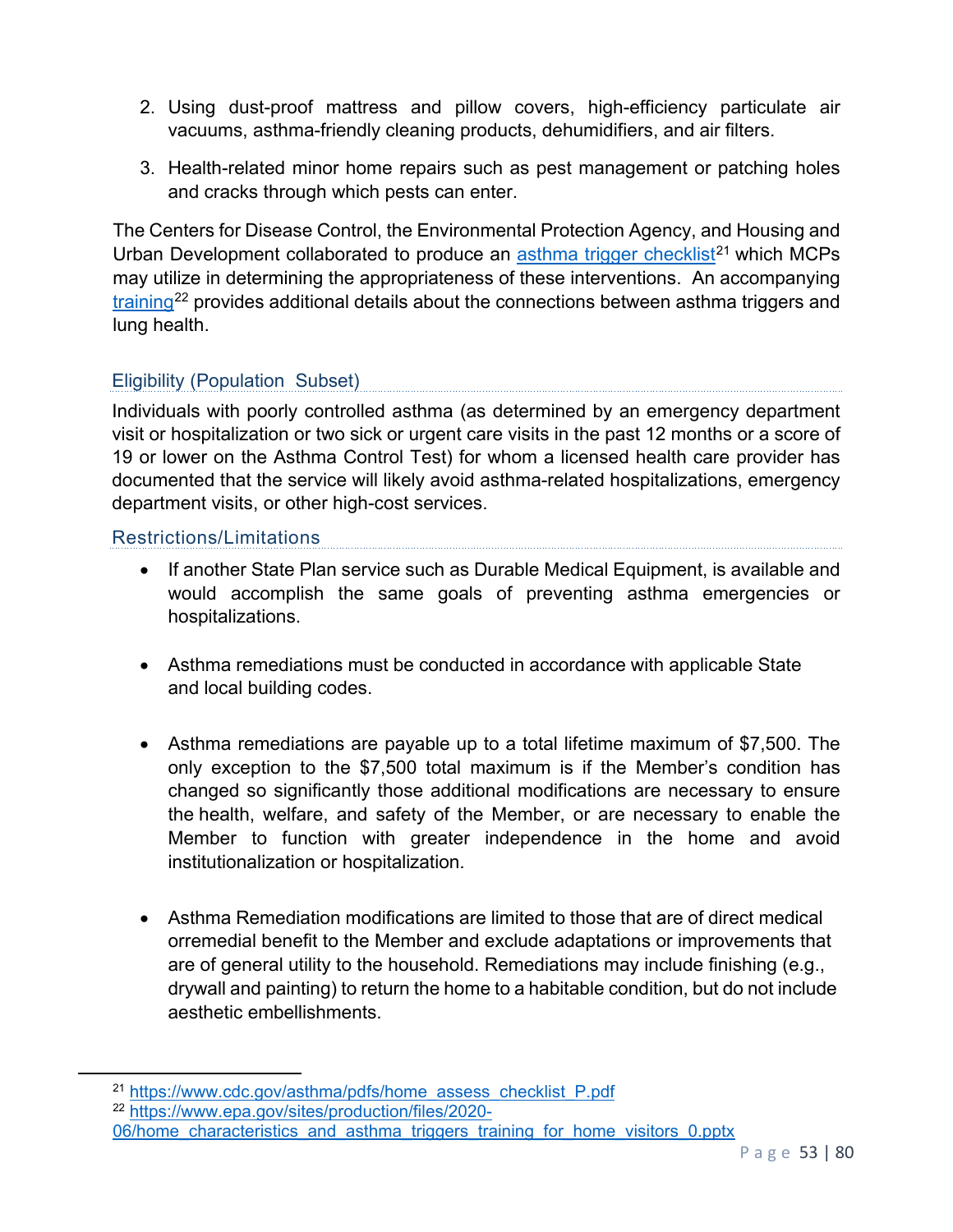• Before commencement of a permanent physical adaptation to the home or installation of equipment in the home, such as installation of an exhaust fan or replacement of moldy drywall, the managed care plan must provide the owner and Member with written documentation that the modifications are permanent, and that the State is not responsible for maintenance or repair of any modification nor for removal of any modification if the Member ceases to reside at the residence. This requirement does not apply to the provision of supplies that are not permanent adaptations or installations, including but not limited to: allergen-impermeable mattress and pillow dust covers; high-efficiency particulate air (HEPA) filtered vacuums; de-humidifiers; portable air filters; and asthma-friendly cleaning products and supplies.

Community supports shall supplement and not supplant services received by the Medi-Cal beneficiary through other State, local, or federally funded programs, in accordance with the CalAIM STCs and federal and DHCS guidance.

## Licensing/Allowable Providers

The Medi-Cal managed care plan may: manage these services directly; coordinate with an existing Medi-Cal provider to manage the services; and/or contract with a county agency, community-based organization, or other organization, as needed. The services should be provided in conjunction with culturally appropriate asthma self-management education.

Providers must have experience and expertise with providing these unique services. This list is provided as an example of the types of providers Medi-Cal managed care plans may choose to contract with, but it is not an exhaustive list of providers who may offer the services.

- Lung health organizations
- Healthy housing organizations
- Local health departments
- Community-based providers and organizations

Asthma Remediation that is a physical adaptation to a residence must be performed by an individual holding a California Contractor's License.

- Medi-Cal managed care plans must apply minimum standards to ensure adequate experience and acceptable quality of care standards are maintained. Medi-Cal managed care plans shall monitor the provision of all the services included above.
- All allowable providers must be approved by the managed care organization to ensure adequate experience and appropriate quality of care standards are maintained.

Medi-Cal managed care plan network providers that have a state-level enrollment pathway must enroll in the Medi-Cal program, pursuant to relevant DHCS APLs including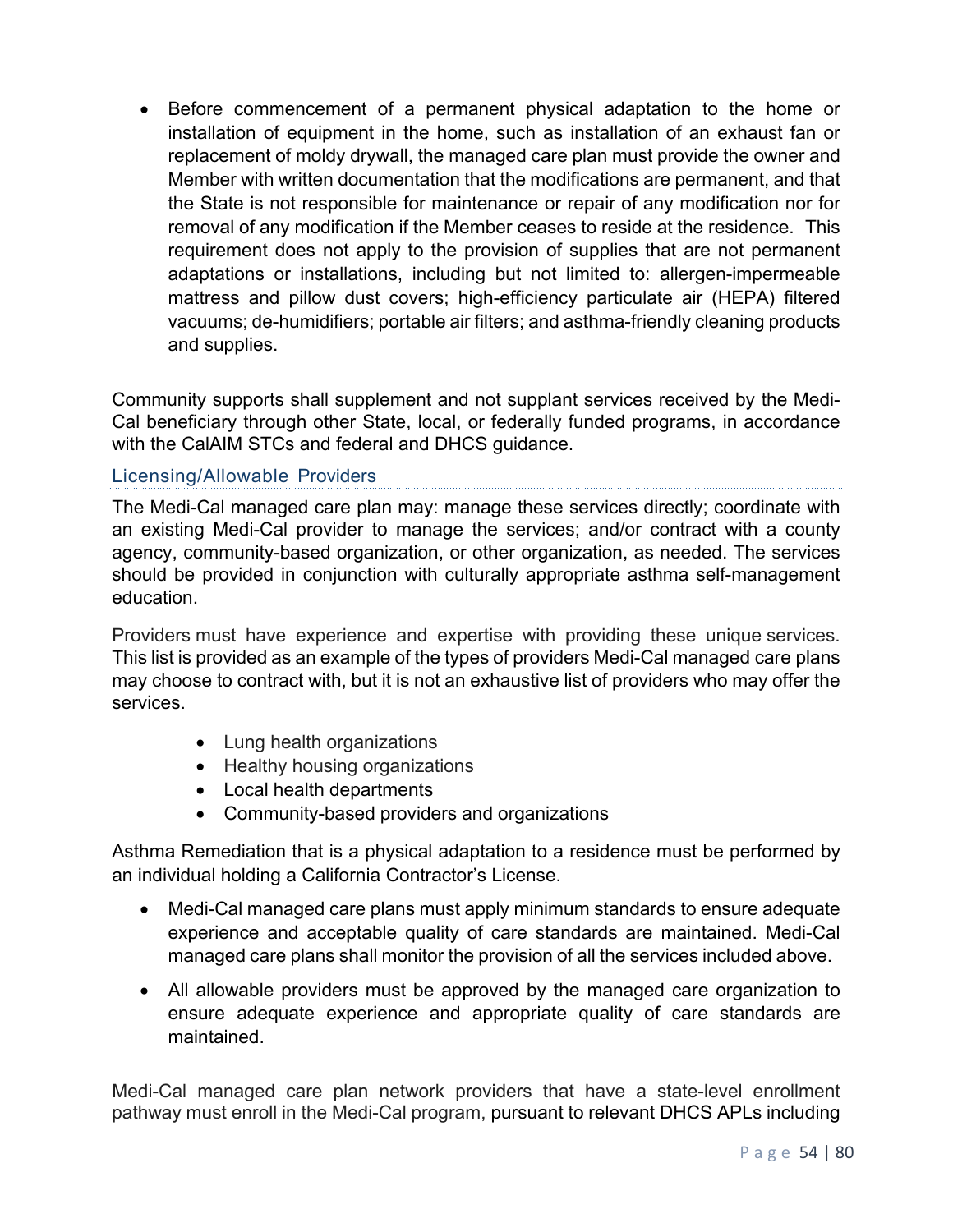Provider Credentialing/Recredentialing and Screening/Enrollment APL 19-004. If there is no state-level enrollment pathway, managed care plans must have a process for vetting the Community Supports Provider, which may extend to individuals employed by or delivering services on behalf of the Community Supports Provider, to ensure it can meet the capabilities and standards required to be a Community Supports Provider.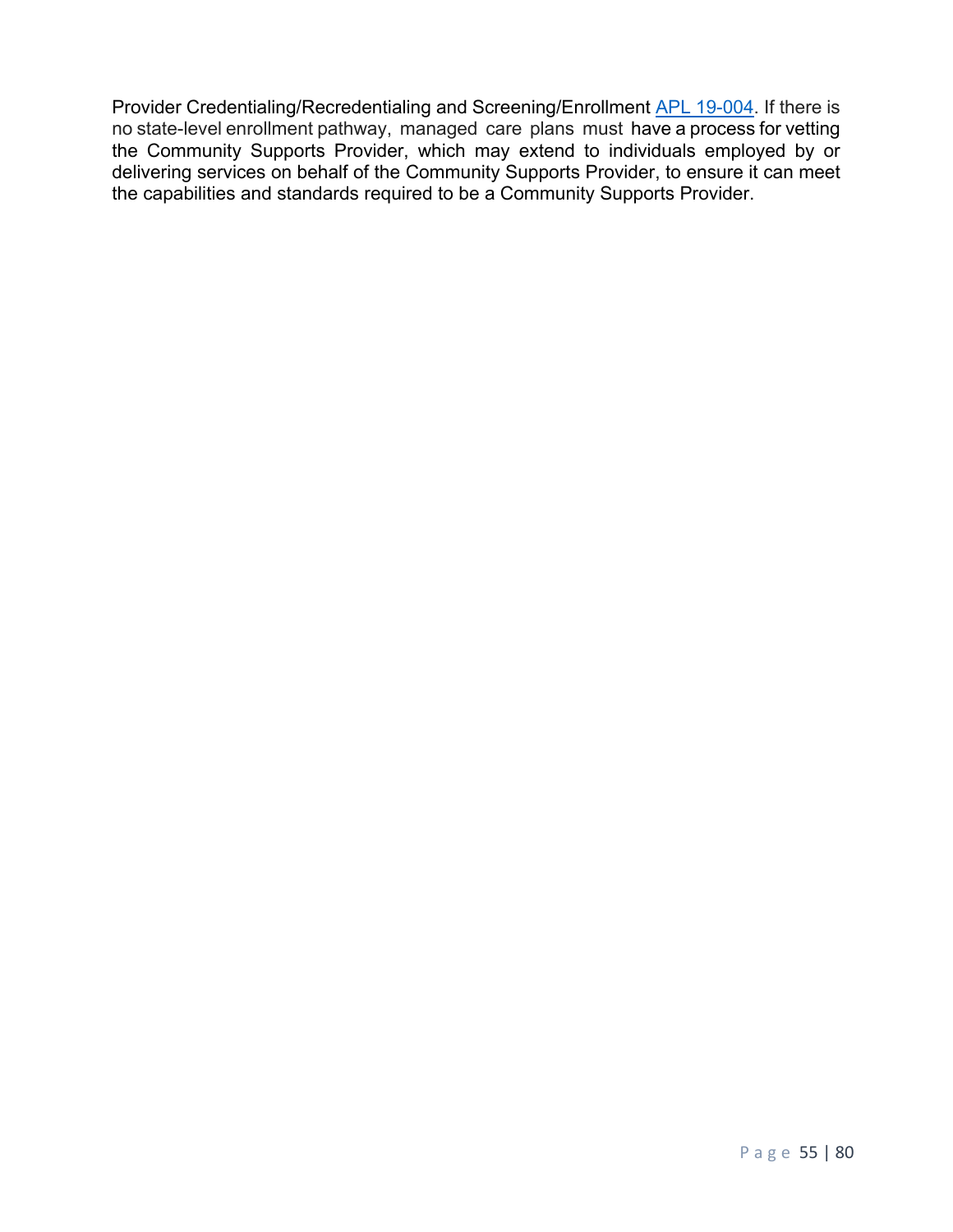# IV. Community Supports to State Plan Service Crosswalk

Background: The below chart summarizes potential state plan services or settings that each of California's "pre-approved" Community Supports may substitute for. Community Supports may represent an immediate substitute for a State Plan-covered service/setting or a substitute for a State Plan-covered service/setting over a longer timeframe. Additional detail on the cost-effectiveness and medical appropriateness of each service/setting is available in the CA ILOS Evidence Library Executive Summary document posted on the Department's website at:

https://www.dhcs.ca.gov/Documents/MCQMD/CA-ILOS-Evidence-Library-Executive-Summary-August-2021.pdf

| #              | <b>Community</b><br><b>Support (ILOS)</b>                                    | <b>Potential State Plan Service/Setting Substitute</b> |
|----------------|------------------------------------------------------------------------------|--------------------------------------------------------|
| 1              | <b>Housing</b><br>Transition/<br>Navigation                                  | <b>Emergency Department Services</b>                   |
|                |                                                                              | <b>Emergency Transport Services</b>                    |
|                |                                                                              | <b>Inpatient Services</b>                              |
|                | <b>Services</b>                                                              | <b>Outpatient Hospital Services</b>                    |
|                |                                                                              | <b>Outpatient Mental Health</b>                        |
|                |                                                                              | <b>Rehabilitation Center Outpatient Services</b>       |
|                |                                                                              | <b>Skilled Nursing Facility Services</b>               |
|                |                                                                              | <b>Transitional Inpatient Care Services</b>            |
| $\overline{2}$ | <b>Housing</b>                                                               | <b>Emergency Department Services</b>                   |
|                | <b>Deposits</b>                                                              | <b>Emergency Transport Services</b>                    |
|                |                                                                              | <b>Inpatient Services</b>                              |
|                |                                                                              | <b>Outpatient Hospital Services</b>                    |
|                |                                                                              | <b>Outpatient Mental Health</b>                        |
|                |                                                                              | <b>Rehabilitation Center Outpatient Services</b>       |
|                |                                                                              | <b>Skilled Nursing Facility Services</b>               |
|                |                                                                              | <b>Transitional Inpatient Care Services</b>            |
| 3              | <b>Housing</b><br><b>Tenancy and</b><br><b>Sustaining</b><br><b>Services</b> | <b>Emergency Department Visit</b>                      |
|                |                                                                              | <b>Emergency Transport Services</b>                    |
|                |                                                                              | <b>Inpatient Services</b>                              |
|                |                                                                              | <b>Outpatient Hospital Services</b>                    |
|                |                                                                              | <b>Outpatient Mental Health</b>                        |
|                |                                                                              | <b>Rehabilitation Center Outpatient Services</b>       |
|                |                                                                              | <b>Skilled Nursing Facility Services</b>               |
|                |                                                                              | <b>Transitional Inpatient Care Services</b>            |
| 4              | <b>Short-Term Post-</b><br>Hospitalization<br><b>Housing</b>                 | <b>Emergency Department Services</b>                   |
|                |                                                                              | <b>Emergency Transport Services</b>                    |
|                |                                                                              | <b>Inpatient Services</b>                              |
|                |                                                                              | <b>Outpatient Hospital Services</b>                    |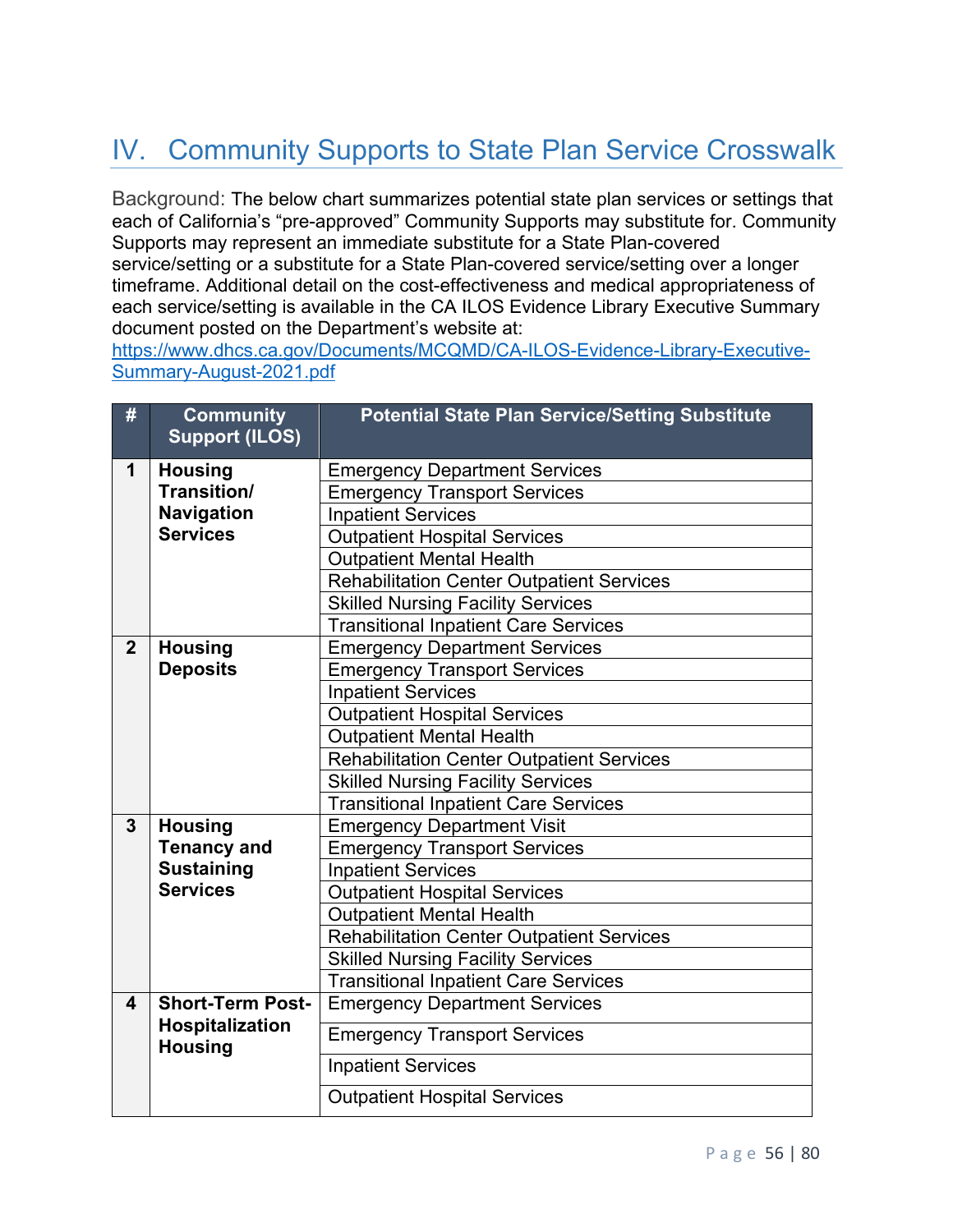| #              | <b>Community</b><br><b>Support (ILOS)</b>               | <b>Potential State Plan Service/Setting Substitute</b>                                                       |
|----------------|---------------------------------------------------------|--------------------------------------------------------------------------------------------------------------|
|                |                                                         | Post-Acute care                                                                                              |
|                |                                                         | <b>Skilled Nursing Facility Services</b>                                                                     |
| 5              | Recuperative<br><b>Care (Medical</b><br><b>Respite)</b> | <b>Emergency Department Services</b>                                                                         |
|                |                                                         | <b>Emergency Transport Services</b>                                                                          |
|                |                                                         | <b>Inpatient Services</b>                                                                                    |
|                |                                                         | <b>Outpatient Hospital Services</b>                                                                          |
|                |                                                         | Post-Acute care                                                                                              |
|                |                                                         | <b>Skilled Nursing Facility Services</b>                                                                     |
| 6              | <b>Respite Care</b>                                     | Home Health Agency                                                                                           |
|                |                                                         | <b>Home Health Aide</b>                                                                                      |
|                |                                                         | <b>Intermediate Care Facility Services</b>                                                                   |
|                |                                                         | Intermediate Care Facility Services for the<br><b>Developmentally Disabled</b>                               |
|                |                                                         | Intermediate Care Facility Services for the<br>Developmentally Disabled Habilitative                         |
|                |                                                         | <b>Personal Care Services</b>                                                                                |
|                |                                                         | <b>Skilled Nursing Facility Stay</b>                                                                         |
|                |                                                         | Specialized Rehabilitative Services in Skilled Nursing<br><b>Facilities and Intermediate Care Facilities</b> |
| $\overline{7}$ | <b>Day Habilitation</b><br><b>Programs</b>              | <b>Emergency Department Services</b>                                                                         |
|                |                                                         | <b>Occupational Therapy</b>                                                                                  |
|                |                                                         | <b>Outpatient Hospital Services</b>                                                                          |
|                |                                                         | <b>Outpatient Mental Health</b>                                                                              |
|                |                                                         | <b>Rehabilitation Center Outpatient Services</b>                                                             |
|                |                                                         | <b>Targeted Case Management and Services</b>                                                                 |
| 8              | <b>Nursing Facility</b><br><b>Transition/</b>           | <b>Emergency Department Visit</b>                                                                            |
|                |                                                         | <b>Inpatient Services</b>                                                                                    |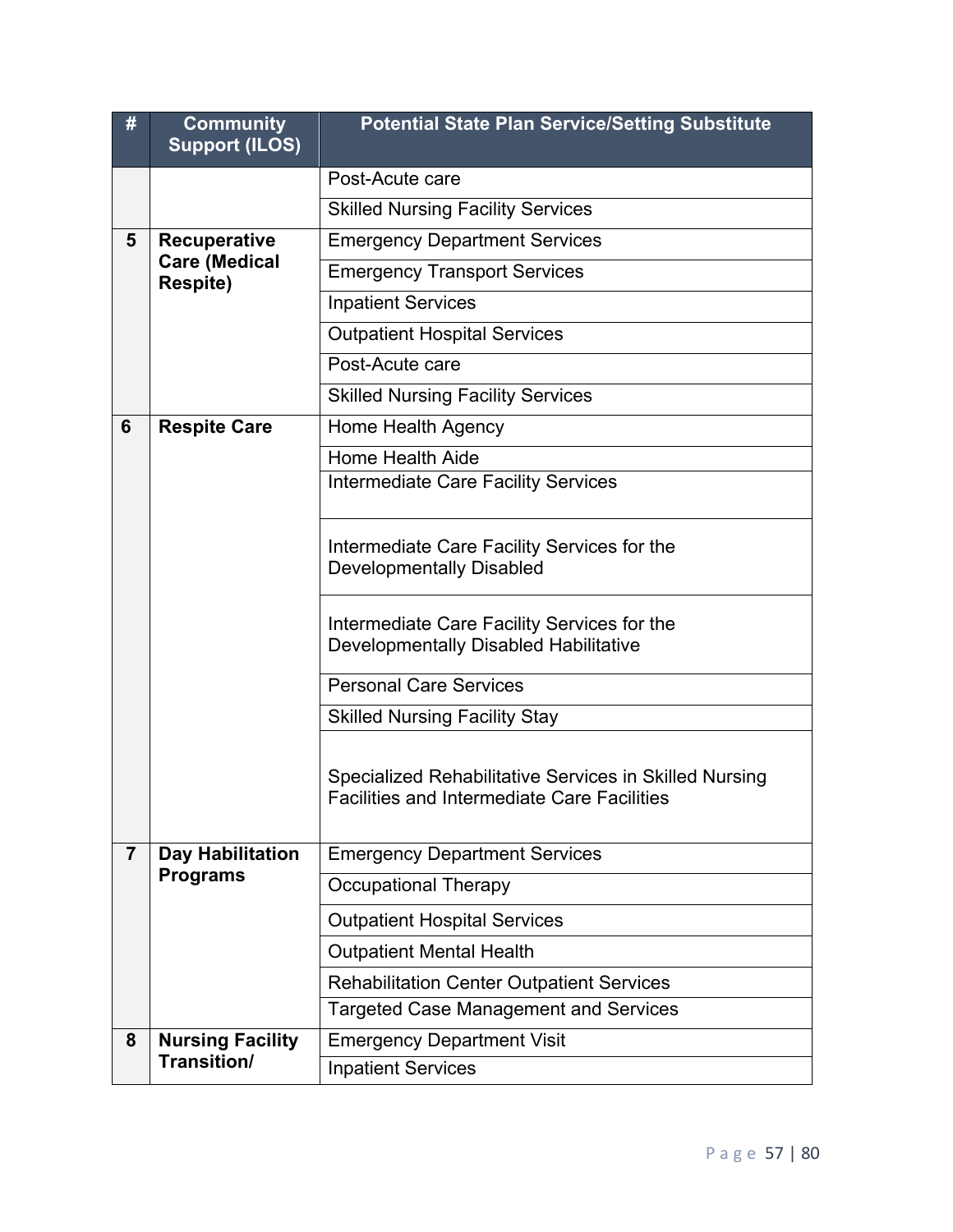| #  | <b>Community</b><br><b>Support (ILOS)</b>                        | <b>Potential State Plan Service/Setting Substitute</b>                                                       |
|----|------------------------------------------------------------------|--------------------------------------------------------------------------------------------------------------|
|    | <b>Diversion to</b><br><b>Assisted Living</b><br><b>Facility</b> | <b>Intermediate Care Facility Services</b>                                                                   |
|    |                                                                  | Intermediate Care Facility Services for the<br><b>Developmentally Disabled</b>                               |
|    |                                                                  | Intermediate Care Facility Services for the<br>Developmentally Disabled Habilitative                         |
|    |                                                                  | <b>Skilled Nursing Facility Stay</b>                                                                         |
|    |                                                                  | Specialized Rehabilitative Services in Skilled Nursing<br><b>Facilities and Intermediate Care Facilities</b> |
| 9  | <b>Community</b>                                                 | <b>Emergency Department Services</b>                                                                         |
|    | <b>Transition</b><br><b>Services/Nursing</b>                     | <b>Inpatient Services</b>                                                                                    |
|    | <b>Facility</b>                                                  | <b>Intermediate Care Facility Services</b>                                                                   |
|    | <b>Transition to</b><br>Home                                     | Intermediate Care Facility Services for the<br><b>Developmentally Disabled</b>                               |
|    |                                                                  | Intermediate Care Facility Services for the<br>Developmentally Disabled Habilitative                         |
|    |                                                                  | Intermediate Care Facility Services for the<br>Developmentally Disabled - Nursing                            |
|    |                                                                  | <b>Skilled Nursing Facility Stay</b>                                                                         |
|    |                                                                  | Specialized Rehabilitative Services in Skilled Nursing<br><b>Facilities and Intermediate Care Facilities</b> |
| 10 | <b>Personal Care</b>                                             | Home Health Agency Services                                                                                  |
|    | and Homemaker<br><b>Services</b>                                 | <b>Home Health Aide Services</b><br><b>Inpatient Services</b>                                                |
|    |                                                                  | <b>Intermediate Care Facility Services</b>                                                                   |
|    |                                                                  | Intermediate Care Facility Services for the<br><b>Developmentally Disabled</b>                               |
|    |                                                                  | Intermediate Care Facility Services for the<br>Developmentally Disabled Habilitative                         |
|    |                                                                  | <b>Skilled Nursing Facility Stay</b>                                                                         |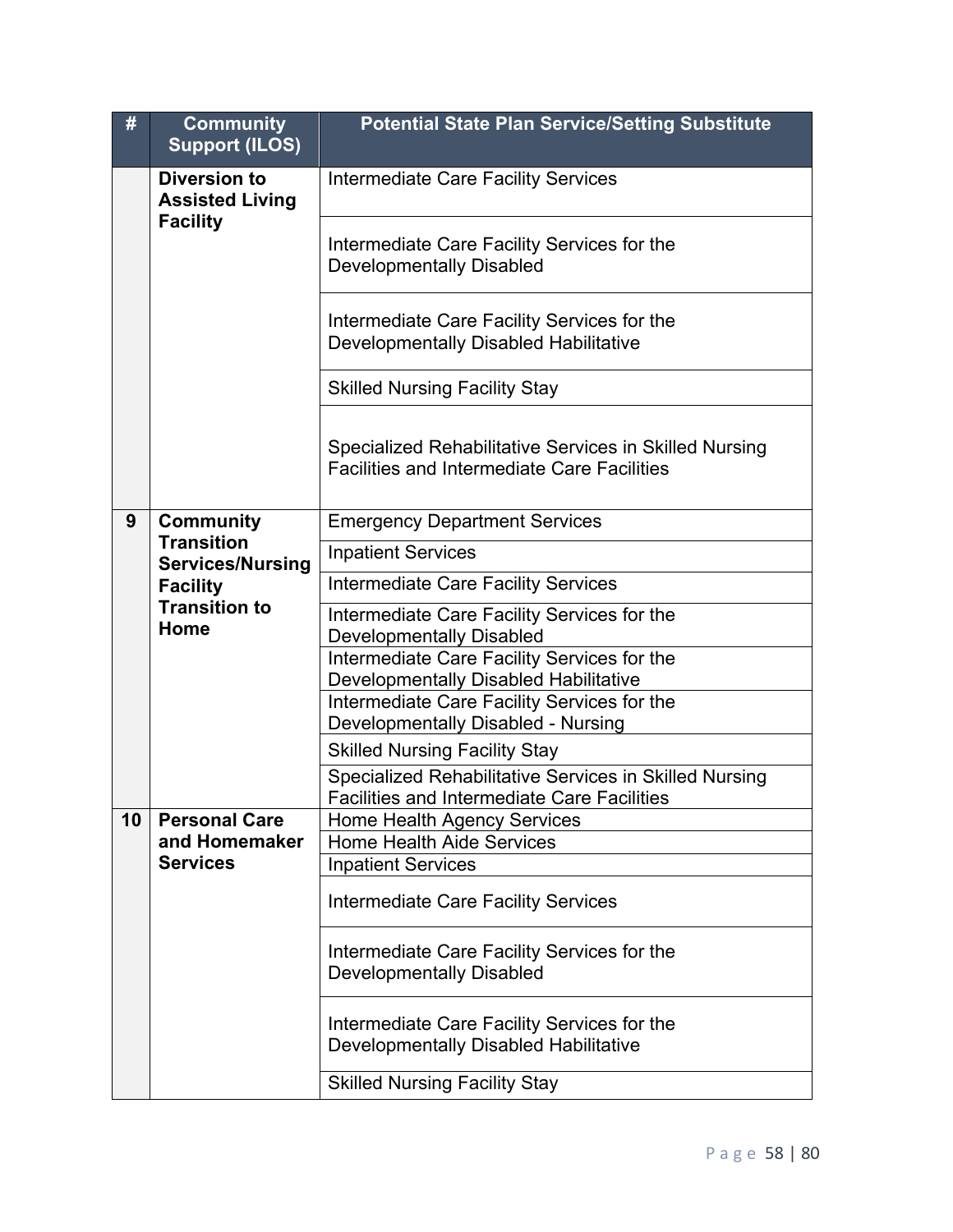| $\pmb{\#}$ | <b>Community</b><br><b>Support (ILOS)</b>                                                   | <b>Potential State Plan Service/Setting Substitute</b>                                                       |
|------------|---------------------------------------------------------------------------------------------|--------------------------------------------------------------------------------------------------------------|
|            |                                                                                             | Specialized Rehabilitative Services in Skilled Nursing<br><b>Facilities and Intermediate Care Facilities</b> |
| 11         | <b>Environmental</b>                                                                        | <b>Emergency Department Services</b>                                                                         |
|            | <b>Accessibility</b><br><b>Adaptations</b><br>(Home<br><b>Modifications)</b>                | <b>Home Health Agency Services</b>                                                                           |
|            |                                                                                             | <b>Home Health Aide Services</b>                                                                             |
|            |                                                                                             | <b>Inpatient Services</b>                                                                                    |
|            |                                                                                             | Intermediate Care Facility Services                                                                          |
|            |                                                                                             | Intermediate Care Facility Services for the<br><b>Developmentally Disabled</b>                               |
|            |                                                                                             | Intermediate Care Facility Services for the<br>Developmentally Disabled Habilitative                         |
|            |                                                                                             | <b>Personal Care Services</b>                                                                                |
|            |                                                                                             | <b>Skilled Nursing Facility Stay</b>                                                                         |
|            |                                                                                             | Specialized Rehabilitative Services in Skilled Nursing<br><b>Facilities and Intermediate Care Facilities</b> |
| 12         | <b>Medically</b><br><b>Tailored</b><br><b>Meals/Medically</b><br>Supportive<br><b>Foods</b> | <b>Emergency Department Services</b>                                                                         |
|            |                                                                                             | <b>Emergency Transport Services</b>                                                                          |
|            |                                                                                             | Home Health Agency Services                                                                                  |
|            |                                                                                             | <b>Home Health Aide Services</b>                                                                             |
|            |                                                                                             | <b>Inpatient Services</b>                                                                                    |
|            |                                                                                             | <b>Outpatient Hospital Services</b>                                                                          |
|            |                                                                                             | <b>Personal Care Services</b>                                                                                |
| 13         | <b>Sobering</b><br><b>Centers</b>                                                           | <b>Emergency Department Services</b>                                                                         |
|            |                                                                                             | <b>Emergency Transport Services</b>                                                                          |
|            |                                                                                             | <b>Inpatient Services</b>                                                                                    |
|            |                                                                                             | <b>Emergency Transport Services</b>                                                                          |
| 14         |                                                                                             | Asthma-related primary care and specialty visits                                                             |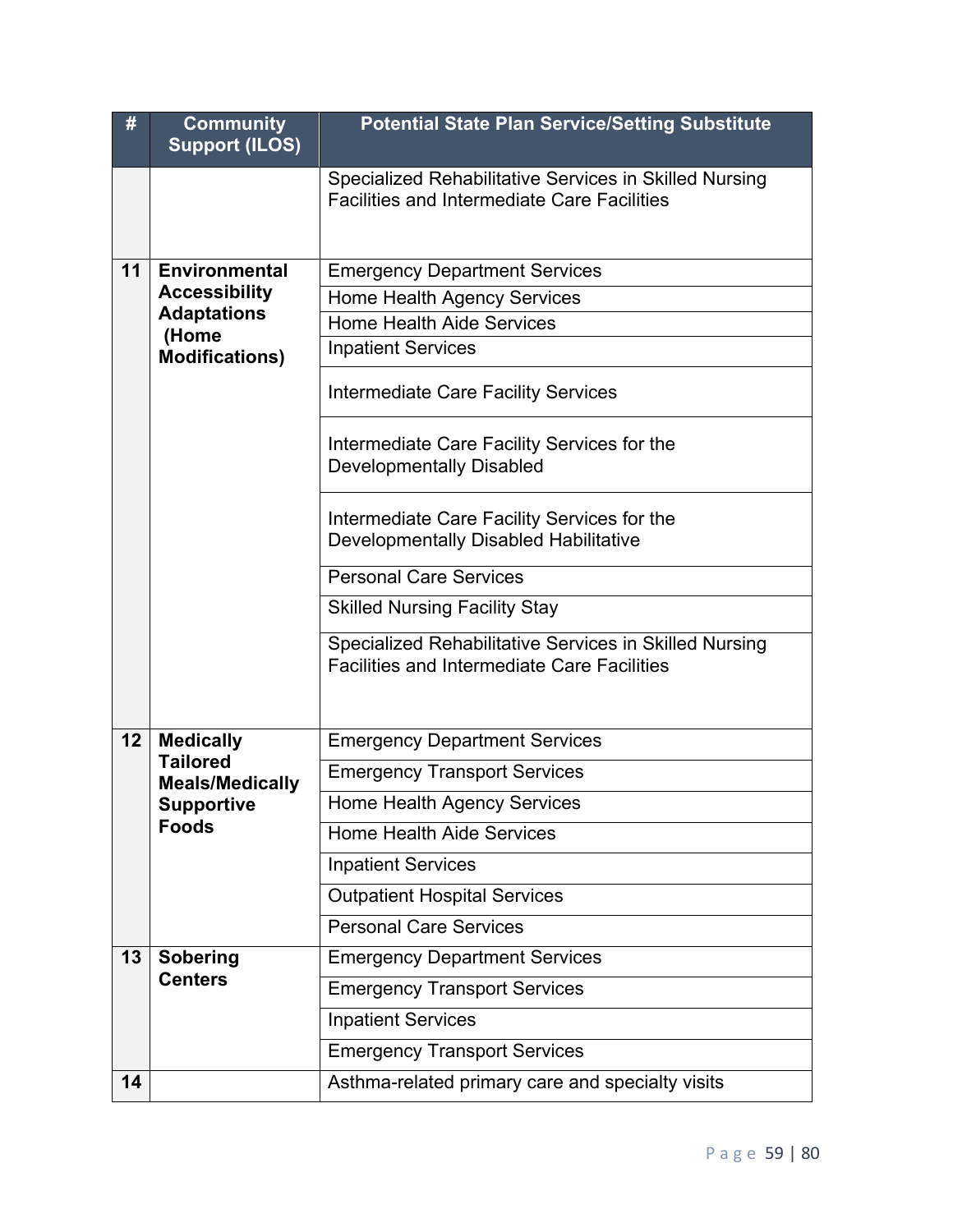| # | <b>Community</b><br><b>Support (ILOS)</b> | <b>Potential State Plan Service/Setting Substitute</b> |
|---|-------------------------------------------|--------------------------------------------------------|
|   | <b>Asthma</b><br><b>Remediation</b>       | <b>Emergency Department Services</b>                   |
|   |                                           | Home Health Aide                                       |
|   |                                           | Home Health Agency                                     |
|   |                                           | <b>Inpatient Stay</b>                                  |
|   |                                           | <b>Outpatient Hospital Services</b>                    |
|   |                                           | <b>Personal Care Services</b>                          |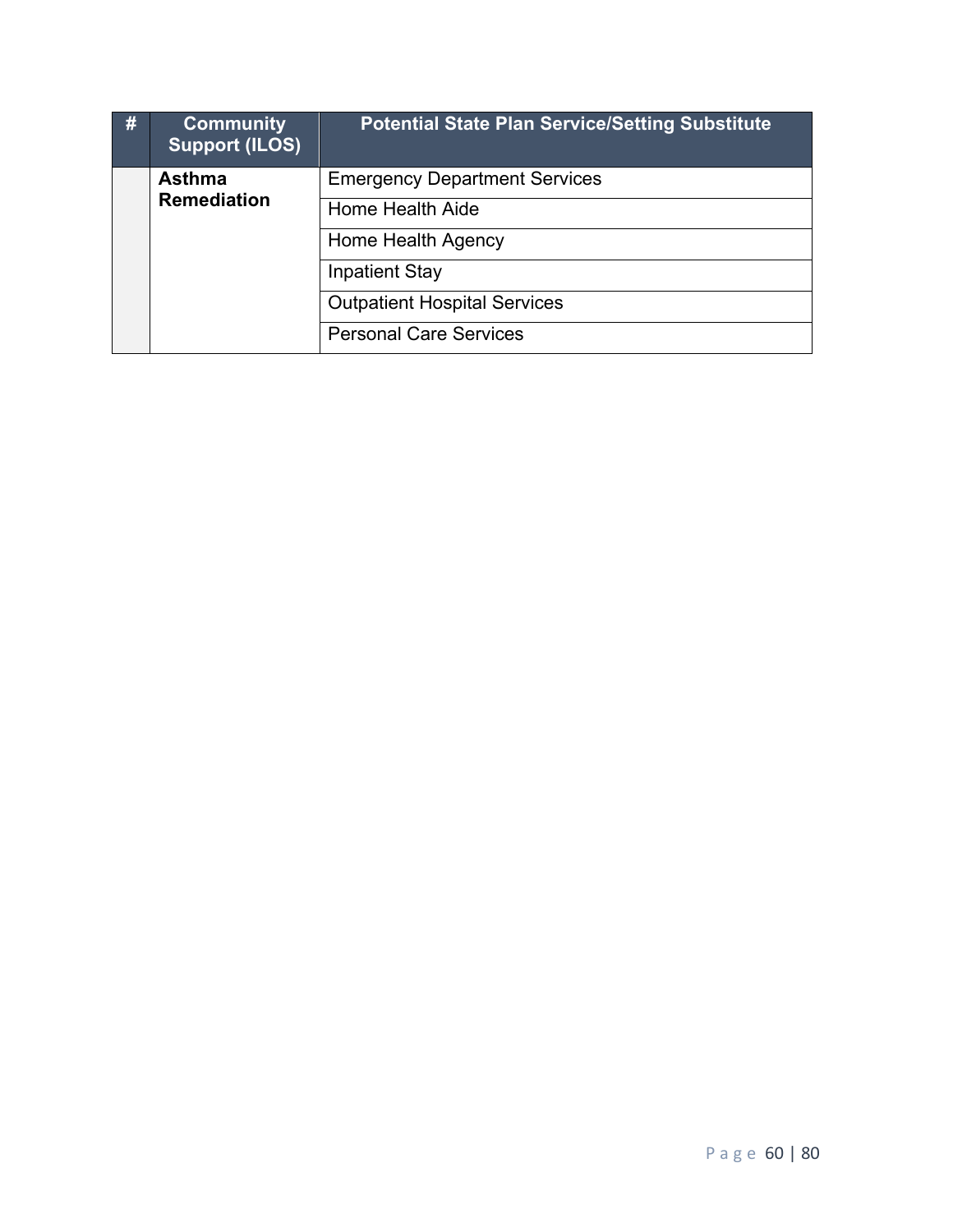# V. Requesting Approval for New Community Supports

MCPs must apply for and obtain State approval prior to offering any new Community Support, and demonstrate that all the following requirements will be met through the submission of a Community Supports Model of Care:

- Community Supports are voluntary. MCPs cannot require a Member to use a Community Support instead of a State Plan-covered service.
- The alternative services are medically appropriate and cost-effective.
- The population and criteria for the Community Support is clearly defined, and the Community Support will be offered in an equitable and nondiscriminatory manner to eligible Members.
- The MCP has demonstrated capability to calculate the cost-benefit analysis for each Community Support, including tracking and reporting on Community Supports expenditures in a manner and format established by DHCS.
- MCPs must use the HCPCS rate codes through encounter data that have been approved by DHCS to track the claiming and provision of Community Supports.
- Community Supports may not include expenditures prohibited by CMS, such as room and board.

Once DHCS approves an MCP's submitted Community Supports Model of Care, the Community Support must be added to the MCP's contract, subject to federal approval, and will be posted on the DHCS website as a State Approved Community Support. The cost and utilization of the Community Support will be factored into the medical portion of the MCP's rates.

Members always retain the right to file appeals and/or grievances if they request one or more Community Support offered by the MCP but were not authorized to receive the requested Support because of a determination that it was not medically appropriate or cost effective. Community Supports are additionally subject to the State Fair Hearings process. DHCS may terminate an MCP's Community Supports offering if it is determined to be harmful to the Member or is not cost-effective. MCPs may terminate a Community Support upon notice to DHCS once annually at the end of the calendar year, except in cases where the Community Support is terminated due to Member health, safety, or welfare concerns. If an MCP terminates a Community Support, they must publicize the service end date and provide at least 30 days' notice to their Members and implement a plan for continuity of care for Members receiving that Community Support.

See the Community Supports Resource Directory for more information and to access the Model of Care.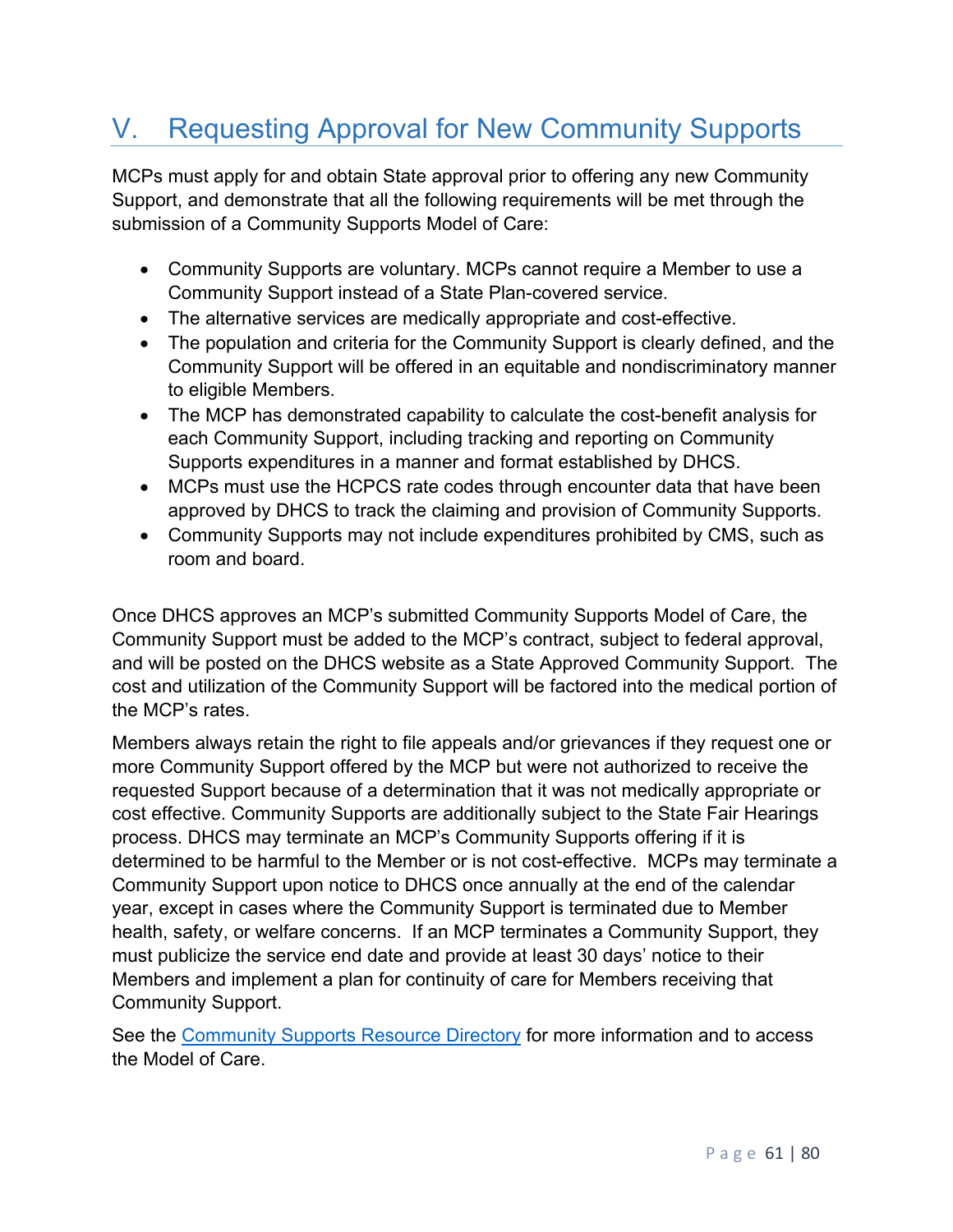# VI. Provider Enrollment, Credentialing, and Vetting **Requirements**

### *Community Supports Providers as Medi-Cal Enrolled Providers*

MCP Network Providers (including those who will operate as Community Supports Providers) are required to enroll as a Medi-Cal Provider if there is a state-level enrollment pathway for them to do so. However, many Community Supports Providers (e.g., housing agencies, medically tailored meal Providers) may not have a corresponding state-level enrollment pathway and are not required to enroll in the Medi-Cal program. Instead, these Providers must be vetted by the MCP to participate as Community Supports Providers.

### *Process for Medi-Cal enrollment*

For those Community Supports Providers with a state-level Medi-Cal enrollment pathway, the Provider would have to enroll through the DHCS Provider Enrollment Division or the MCP can choose to have a separate enrollment process.

## *Clarifying the Provider "Credentialing" Requirements of APL 19-004*

The credentialing requirements articulated in APL 19-004: Provider Credentialing/Recredentialing and Screening/Enrollment only apply to Providers with a state-level pathway for Medi-Cal enrollment. Therefore, Community Supports Providers without a state-level pathway to Medi-Cal enrollment are not required to meet the credentialing requirements in APL 19-004 to become "in-network" ECM and/or Community Supports Providers but must be vetted by the MCP to participate.

### *MCP Requirements Related to Vetting Community Supports Providers Without a State-level Pathway for Medi-Cal Enrollment*

To include a Community Supports Provider in their networks when there is no state-level Medi-Cal enrollment pathway, MCPs are required to vet the qualifications of the Provider or Provider organization to ensure they can meet the standards and capabilities required to be a Community Supports Provider. MCPs must submit Policies and Procedures for how they will vet the qualifications of ECM and Community Supports Providers in their Part 2 submission of the MOC. MCPs must create and implement their own processes to do so. Factors MCPs may want to consider as part of their process includes, but are not limited to:

- Ability to receive referrals from MCPs for the authorized Community Supports;
- Sufficient experience to provide services similar to the specific Community Supports for which they are contracted to provide within the service area;
- Ability to submit claims or invoices for Community Supports using standardized protocols;
- Business licensing that meets industry standards;
- Capability to comply with all reporting and oversight requirements;
- History of fraud, waste, and/or abuse;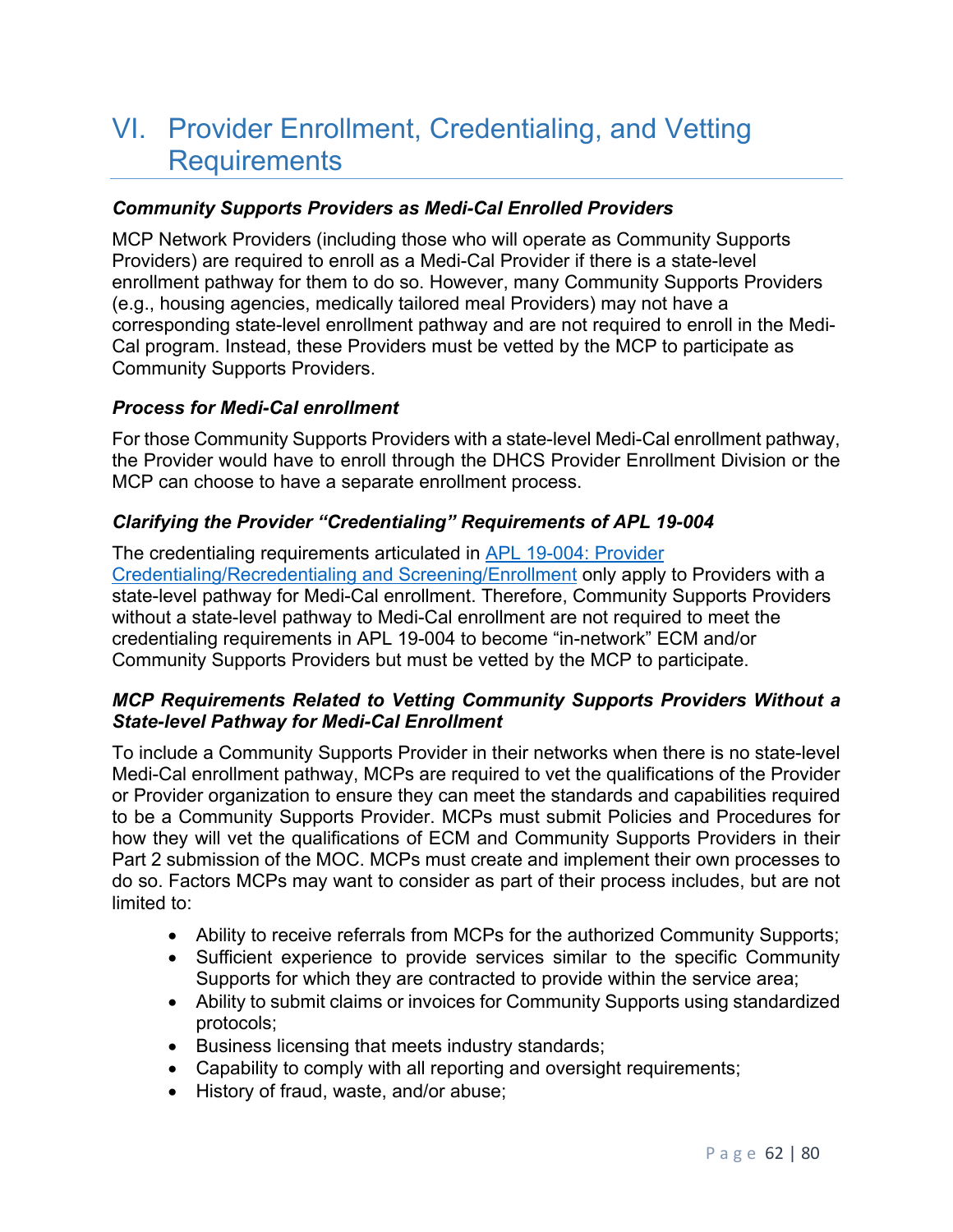- Recent history of criminal activity, including a history of criminal activities that endanger Members and/or their families; and
- History of liability claims against the Provider.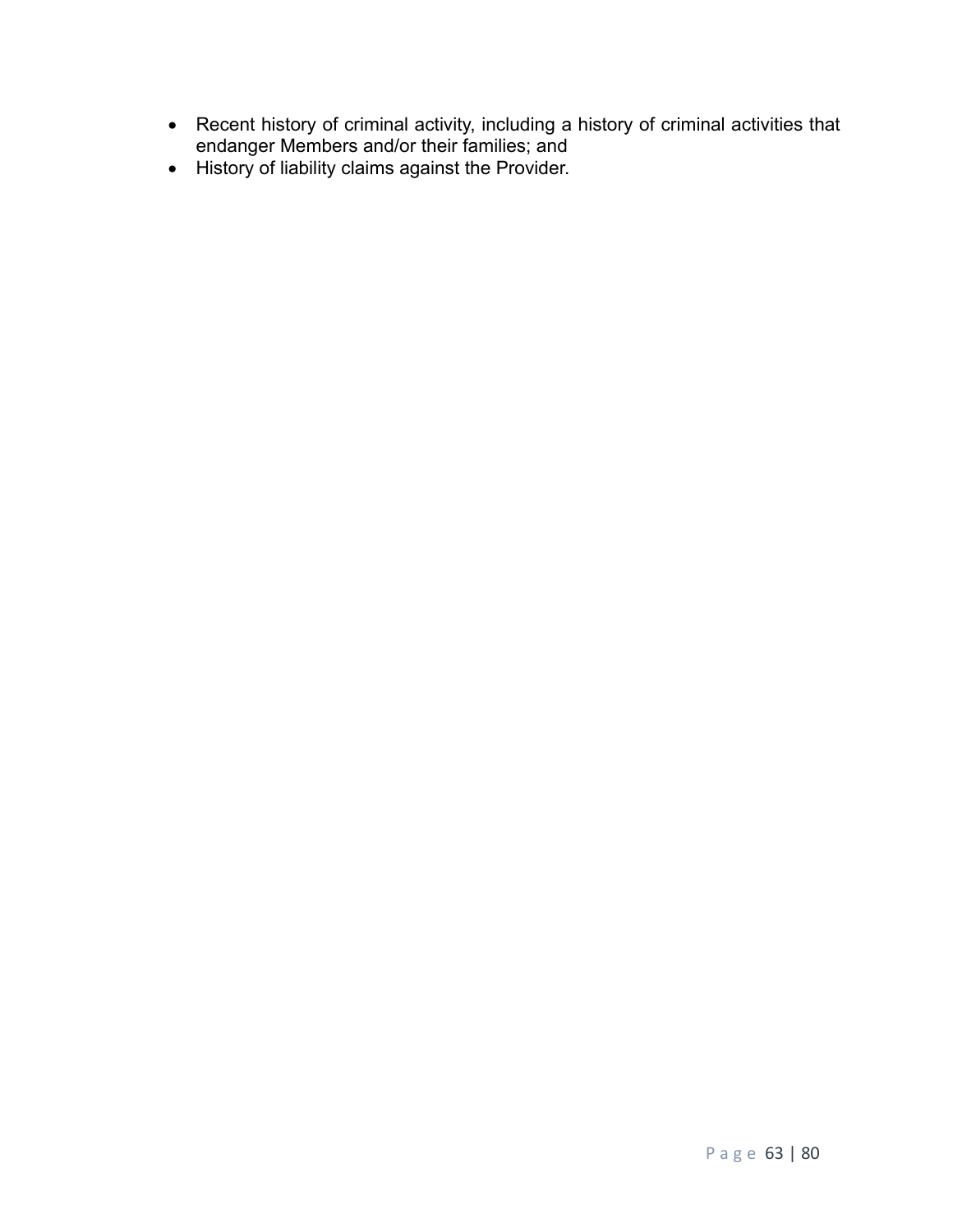# VII. Billing & Payments

# Community Supports Billing and Invoicing Guidance

DHCS has developed more comprehensive guidance that describes the minimum set of data elements required to be included in an invoice, available from the Community Supports Resource Directory.

# Non-Binding Community Supports Pricing Guidance

The Cal-AIM initiative and, in particular, the introduction of the 14 pre-approved healthrelated Community Supports, prompts MCPs to work and contract with a new set of "non-traditional" Providers that offer services and supports that historically have not been well integrated into the health care system. These Providers include, but are not limited to, housing service Providers, home modification companies, sobering centers, and organizations that prepare and deliver medically-supportive food and nutrition. While many MCPs and Community Supports Providers have some experience working together, particularly in WPC Pilot counties, CalAIM is designed to encourage and support broader contracting and partnerships throughout the State. In recognition that this requires MCPs and Community Supports Providers to engage in new contracting and payment relationships, DHCS has prepared non-binding Community Supports Pricing Guidance. It offers information on potential rates for each of the 14 pre-approved Community Supports, including mid-point benchmarks and a discussion of key cost drivers that MCPs and Community Supports Providers may want to consider as they establish their own contracting and payment arrangements.

Critically, this pricing guidance is designed to serve as a tool to support discussions regarding rates**; it is in no way binding on MCPs or Community Supports Providers**. MCPs and Community Supports Providers have full flexibility and discretion to agree to Community Supports rates that are different than those outlined in this document, particularly because the rates in the pricing guidance are based on data and assumptions that reflect the statewide average cost of inputs. DHCS reserves the right to make modifications to the pricing guidance on an as needed basis based on experience with the Community Supports initiative and its evolution over time.

The Non-Binding Community Supports Pricing Guidance can be accessed from the Community Supports Resource Directory.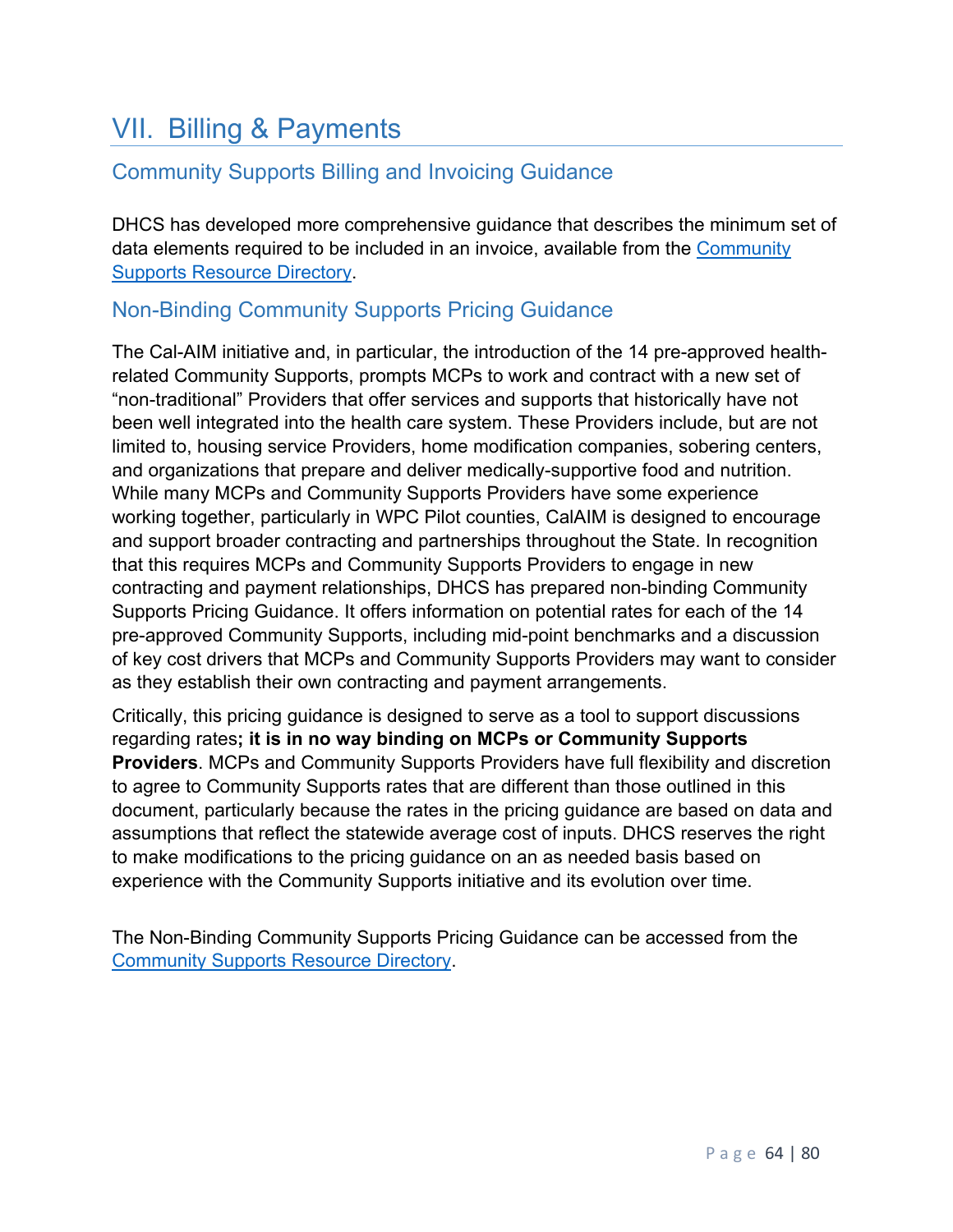# Community Supports HCPCS Codes

The **ECM** and Community Supports Coding Options guidance lists the HCPCS codes that must be used for Community Supports services. The HCPCS code and modifier combined define the service as Community Supports.

MCPs must use the HCPCS codes listed in the table to report Community Supports services. The HCPCS code and modifier combined define the service as Community Supports.

DHCS expects MCPs to support their Community Supports Providers in reporting and translating their delivered Community Supports to these required HCPCS codes. While MCPs must use the below HCPCS codes and modifiers for reporting applicable Community Supports encounters to DHCS, MCPs may utilize alternative payment approaches with Community Supports providers. For example, an MCP might opt to pay a provider for Housing Transition and Navigation Services as a per member per month (PMPM) payment. That MCP must still report encounters to DHCS as a per diem for every service rendered by that provider, using the HCPCS codes and modifiers below. **If a Community Support is provided through telehealth, the additional modifier GQ must be used. All telehealth services must be provided in accordance with DHCS policy.**23

The Finalized ECM & Community Supports (ILOS) Coding Options can be accessed from the Community Supports Resource Directory.

<sup>&</sup>lt;sup>23</sup> For more information refer to the DHCS Medi-Cal Provider Manuals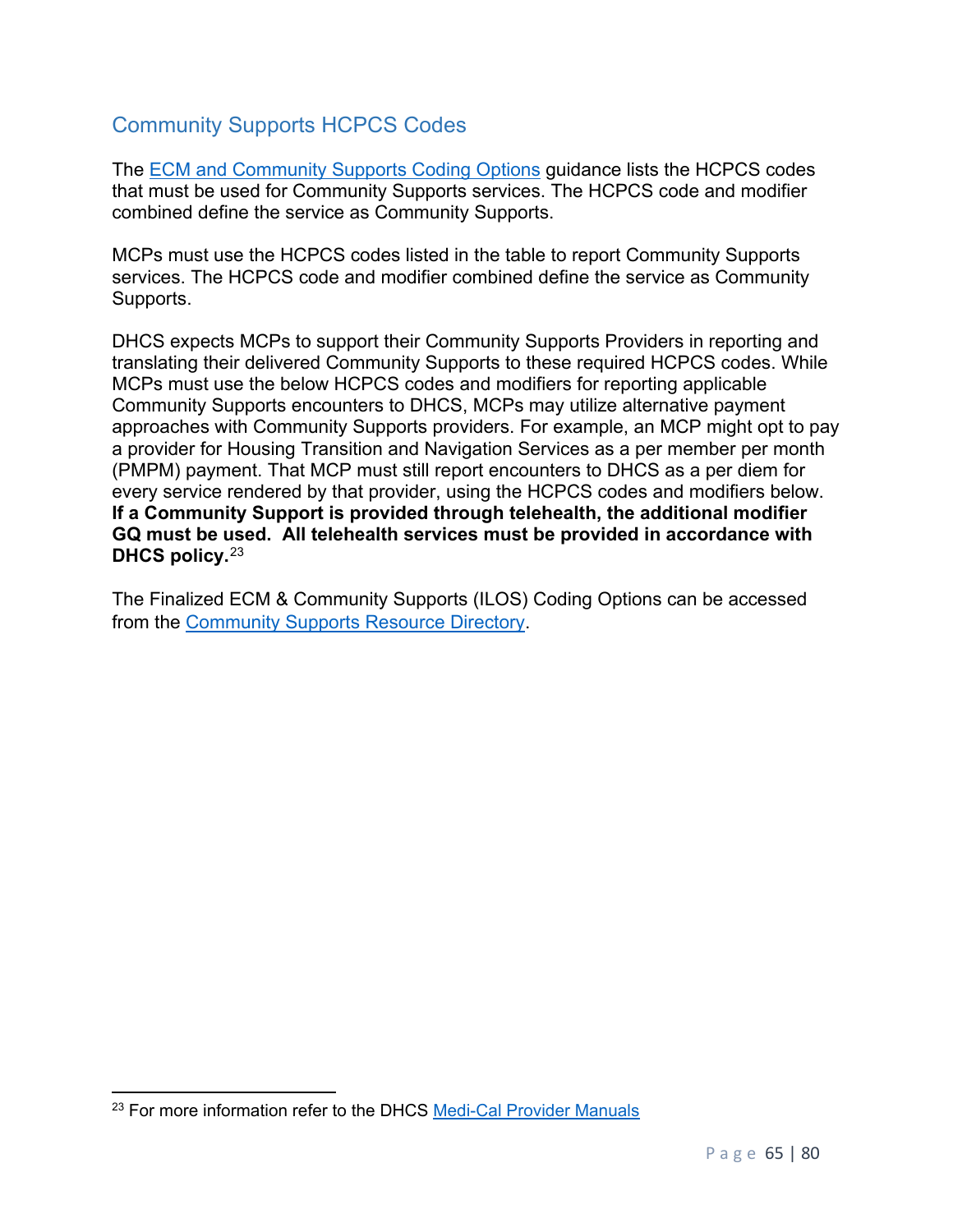# VIII. Consent, Authorization, & Data Sharing

The vision of Community Supports is to embrace and integrate a diversity of Providers in the delivery of whole-person care, and not just traditional health care providers. DHCS acknowledges the tremendous investment required of both MCPs and Provider organizations to realize this from an information technology infrastructure and data sharing perspective. To that end, listed below are high-level data system requirements for MCPs, along with data sharing requirements for MCPs and Community Supports Providers.

# **Data System Requirements**

MCPs are required to have an IT infrastructure and data analytic capabilities to support Community Supports, including the capabilities to:

- Consume and use claims and encounter data, as well as other data types listed in Community Supports Contract Template Section 7: Identifying Members for Community Supports;
- Assign Members to Community Supports Providers;
- Keep records of Members receiving Community Supports and their consent;
- Securely share data with Community Supports Provider:
- Receive, process, and send encounters and invoices from Community Supports Providers to DHCS in accordance with DHCS standards;
- Receive and process supplemental reports from Community Supports Providers;
- Send Community Supports supplemental reports to DHCS; and
- Open, track, and manage referrals to Community Supports Providers.

# **Data Sharing Requirements for MCPs**

To support Community Supports, MCPs shall provide, at a minimum, the following information to all Community Supports Providers:

- Physical, behavioral, administrative, and information indicating Member social determinants of health (SDOH) needs, as specified on previously submitted claims encounters or identified through other data sources (e.g.,  $HMIS)^{24}$  for assigned Members; and
- Reports of performance on quality measures and/or metrics, as requested.

MCPs are required to use defined federal and State standards, specifications, code sets, and terminologies when sharing physical, behavioral, social, and administrative data with Community Supports Providers and with DHCS.

<sup>&</sup>lt;sup>24</sup> As part of the population health management (PHM) initiative of CalAIM, DHCS has issued guidance encouraging MCPs to incorporate the use of DHCS Priority SDOH Codes; please refer to APL 21-009 for more information.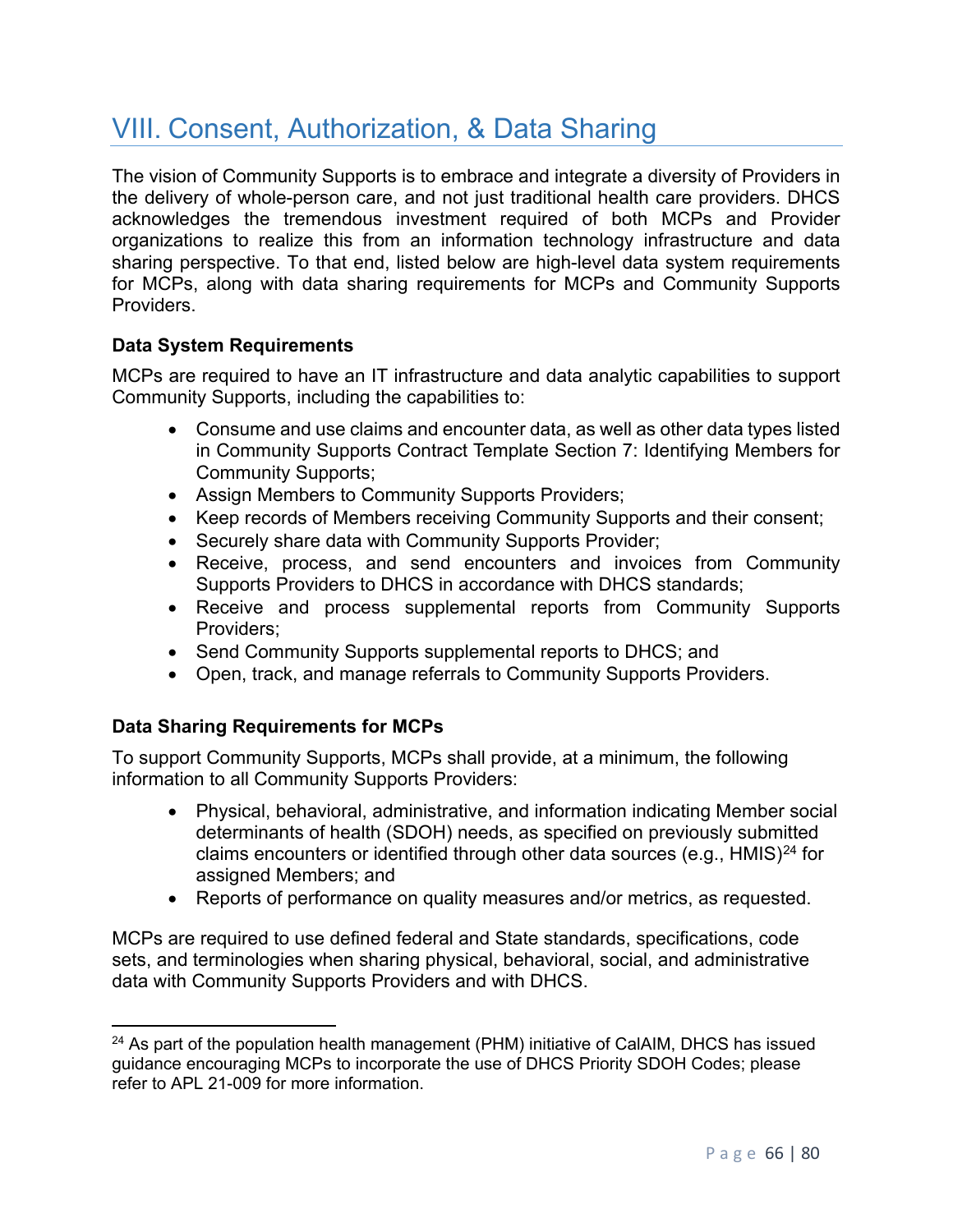## **Data Sharing Requirements for Community Supports Providers**

DHCS' vision is that Community Supports Providers will submit encounters to MCPs for transmission to DHCS. Providers that do not have these capabilities will be allowed to submit invoices to MCPs and MCPs will then convert the invoices to encounters for submission to the DHCS.

DHCS is not specifying the payment model between MCPs and Providers for Community Supports, though DHCS encourages plans and Providers to adopt or progress to value based payment (VBP) models for Community Supports.

If the Community Supports Provider is paid by the MCP on a fee-for-service (FFS) basis, they will be expected to generate a claim and send it to the MCP for payment processing. If the Community Supports Provider is unable to send a compliant 837P claim to the MCP, they will be expected to send an invoice with a minimum set of data elements necessary for the MCP to convert that information into a compliant 837P encounter that they will subsequently submit to DHCS according to current DHCS policy.

If a Community Supports Provider is paid by the MCP on a capitated basis, then the Provider will still be expected to generate and submit a compliant encounter to MCPs. In the event that Community Supports Provider is unable to submit a compliant 837P encounter, they will be expected to send a paid invoice with a minimum set of data elements necessary for the MCP to convert that information into a compliant 837P encounter that the plan will subsequently submit to DHCS according to current DHCS policy.

Community Supports Providers and MCPs may need to re-configure their existing systems to meet these requirements.

### **Authorization Process**

To support Members' access to any offered Community Supports, MCPs must have nondiscriminatory authorization processes in place to determine eligibility for Members for each Community Support, in accordance with the service definitions or other narrower eligibility definitions that have been approved by the Department in advance, in accordance with the MCP's contract with DHCS.

As part of the authorization process, MCPs must document their process for ensuring documentation of appropriate clinical support for the medical appropriateness of the Community Support. This process must detail that provision of the Community Support, recommended by a provider at the plan or network level using their professional judgement, is likely to reduce or prevent the need for acute care or other Medicaid services, including but not limited to inpatient hospitalizations, skilled nursing facility stays, or emergency department visits. Therefore, the Community Support is medically appropriate for that Member.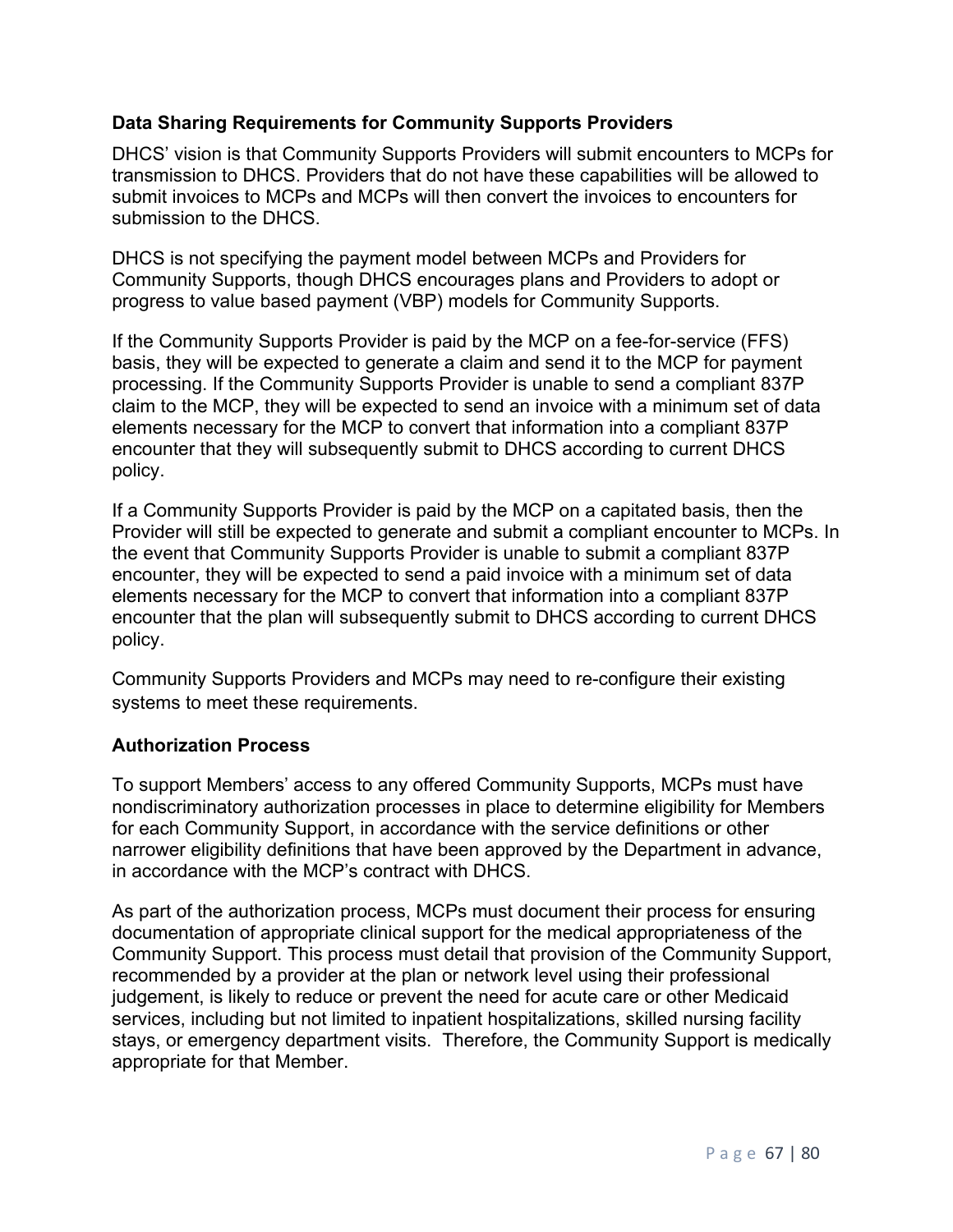This process may be incorporated into the MCP's utilization management process or may include provider-level documentation in an individual's care plan or other record. The service definitions for several Community Supports already require this documentation. For example:

- Recipients of the Housing Transition Navigation Services, Housing Deposits, and Housing Tenancy and Sustaining Services Community Supports are required to have individualized housing support plans. MCPs may use these plans to document the member needs that qualify them for this service and ensure it is a medically appropriate substitute for State Plan services. Per the service definitions, this documentation could include, for example, documented evidence of a serious chronic condition and/or serious mental illness and could include a documented risk of institutionalization or requiring residential services because of a substance use disorder.
- When authorizing Asthma Remediation Services, managed care plans are required to provide a written evaluation specific to the member describing how and why the remediation meets the member's needs. MCPs may use these evaluations to document the member needs that qualify them for this service and ensure it is a medically appropriate substitute for State Plan services. Per the service definition, this documentation could include documentation of poorly controlled asthma and documentation from a licensed health care Provider that the service will likely help avoid asthma-related hospitalizations, emergency department visits, or other high-cost services.

In addition to these specific examples, most individuals who receive Community Supports will also qualify for either enhanced care management (ECM) or Complex Case Management (CCM). In these instances, MCPs may use ECM or CCM care plans to document member needs that qualify them for a Community Support and ensure it is a medically appropriate substitute for a State Plan service. This process may apply to any Community Support provided to a recipient who is also in one of these care/case management programs.

MCPs may review requests or referrals for Community Supports services for costeffectiveness as part of MCPs' utilization management processes during authorization.

### **Graduation/Deauthorization Process**

MCPs must have processes in place for graduating or discontinuing Community Supports for members who no longer qualify for, no longer require, or no longer want to receive Community Supports services. A Notice of Action Letter is required in all situations except for when an eligible member chooses not to participate.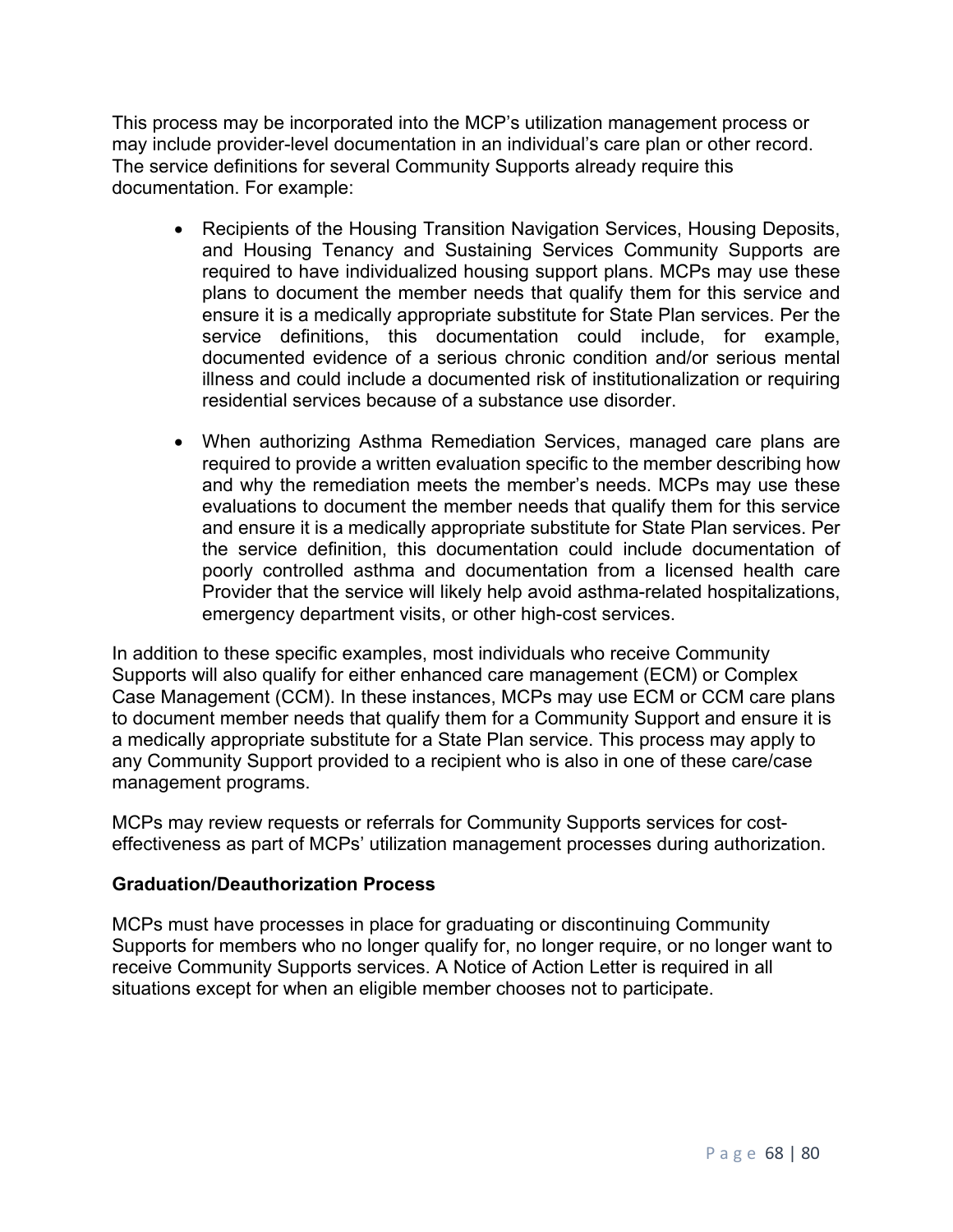# IX. Monitoring, Oversight, and Reporting

## **Oversight of Community Supports Providers**

### **MCP Requirements**

MCPs are required to perform oversight of Community Supports Providers, holding them accountable to all Community Supports requirements contained in the ECM and Community Supports Contract Template, the MCP's MOC, and any associated guidance issued by DHCS. MCPs are expected to use Community Supports Provider Standard Terms and Conditions to develop Community Supports contracts with Community Supports Providers and are expected to incorporate all Community Supports Provider requirements reviewed and approved by DHCS as part of its MOC, including all monitoring and reporting criteria. To streamline the Community Supports implementation:

- MCPs must hold Community Supports Providers responsible for the same reporting requirements as those that the MCP must report to DHCS.
- The MCPs will not impose mandatory reporting requirements that differ from or are additional to those required for encounter and supplemental reporting; and
- MCPs are encouraged to collaborate with other MCPs within the same county on oversight of Community Supports Providers.

#### **Subcontractors**

MCPs may subcontract with other entities to administer Community Supports, provided they adhere to the below requirements:

- MCPs will maintain and be responsible for oversight of compliance with all Contract provisions and Covered Services, regardless of the number of layers of subcontracting;
- MCPs will be responsible for developing and maintaining DHCS approved Policies and Procedures to ensure Subcontractors meet required responsibilities and functions;
- MCPs will be responsible for evaluating the prospective Subcontractor's ability to perform services;
- MCPs will remain responsible for ensuring the Subcontractor's Community Supports Provider capacity is sufficient to serve eligible Members;
- MCPs will report to DHCS the names of all Subcontractors by Subcontractor type and service(s) provided, and identify the county or Counties in which Members are served; and
- MCPs will make all Subcontractor agreements available to DHCS upon request. Such agreements must contain minimum required information specified by DHCS, including method and amount of compensation.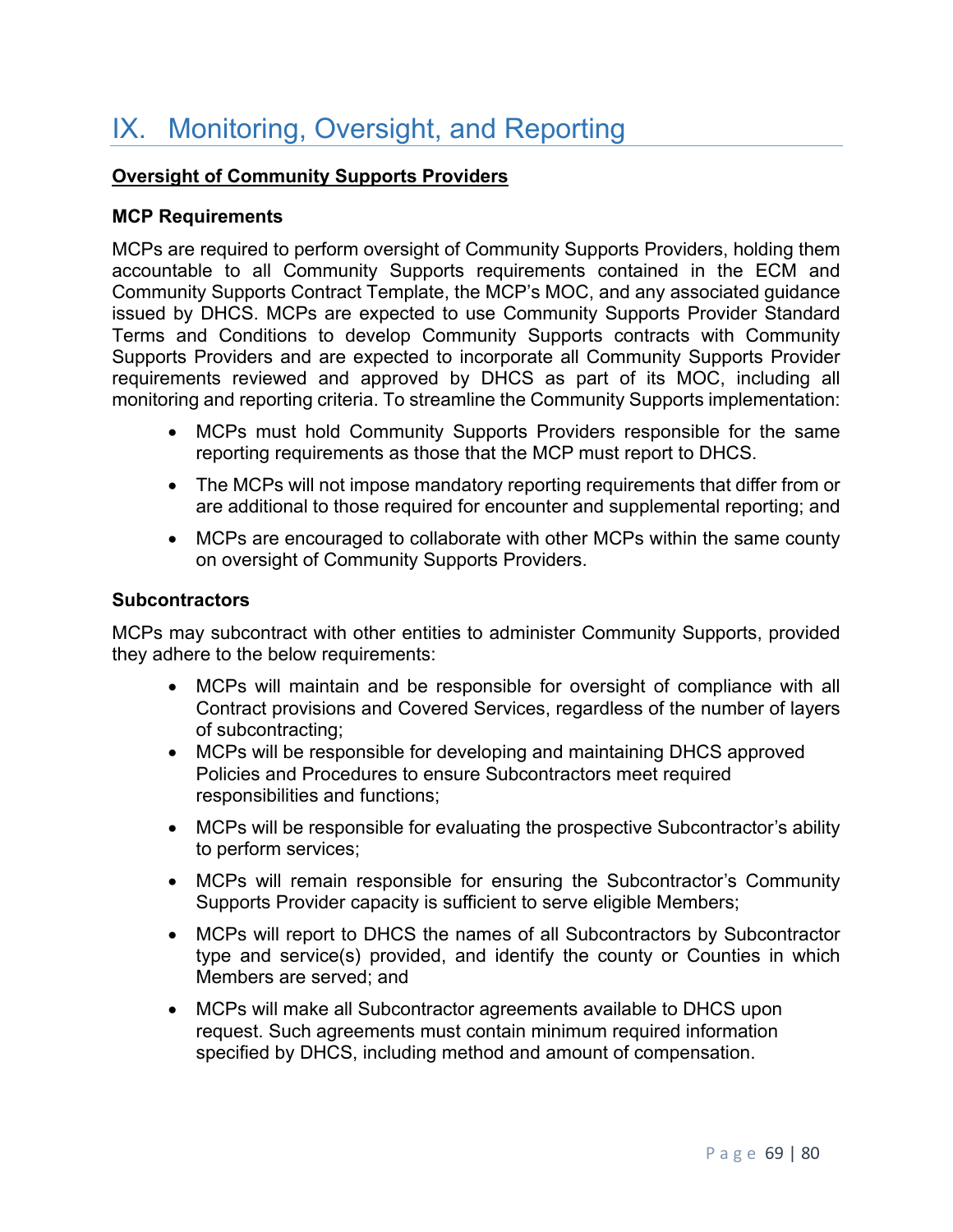MCPs will ensure their agreements with any Subcontractor mirrors the requirements set forth in ECM and Community Supports Contract Template, and the ECM and Community Supports Provider Standard Terms and Conditions, as applicable to Subcontractor. MCPs are encouraged to collaborate with their Subcontractors on the approach to Community Supports to minimize variance in how Community Supports will be implemented and to ensure a streamlined, seamless experience for Community Supports Providers and Members.

# **Model of Care (MOC) and Approval Process**

The ECM and Community Supports MOC is each MCP's framework for providing ECM and Community Supports. Each MCP's MOC will include its overall approach to ECM and Community Supports; its detailed Policies and Procedures regarding ECM and Community Supports Provider (including non-traditional Providers) contracting and oversight; its ECM and Community Supports Provider network capacity; and the contract language that will define key aspects of its arrangements with its ECM and Community Supports Providers. The MOC also includes specific "Transition and Coordination" content for MCPs operating in Whole Person Care (WPC) and/or Health Home Program (HHP) Counties. MCPs in these Counties must describe how they will ensure smooth transitions for their Members from WPC and HHP into ECM and Community Supports.

DHCS will use each MCP's MOC submission to determine its readiness to meet ECM and Community Supports requirements. MCPs must lay out their MOCs using the DHCS-developed standard template (MOC Template) and submit them to DHCS for review and approval prior to initial ECM and Community Supports implementation in 2022. MCPs must make updates to their MOCs to reflect any Community Supports changes.

MCPs should expect review of the MOC to be an iterative process with DHCS during each review period. DHCS may require resubmission of certain questions or additional material to ensure alignment with DHCS requirements.

# **Encounter Data Submission Process**

DHCS requires MCPs to submit encounter data in accordance with requirements in the MCP contract and All Plan Letter 14-019, or any subsequent updates. MCPs are required to submit encounter data for Community Supports through the existing encounter data reporting mechanisms for all covered services for which they have incurred any financial liability, whether directly or through subcontracts or other arrangements, using ASC X12 837 version 5010 x223 Institutional and Professional transactions or NCPDP 2.2 or 4.2 transactions and the new Community Supports coding requirements, to the Post Adjudicated Claims and Encounters System (PACES) beginning on January 1, 2022.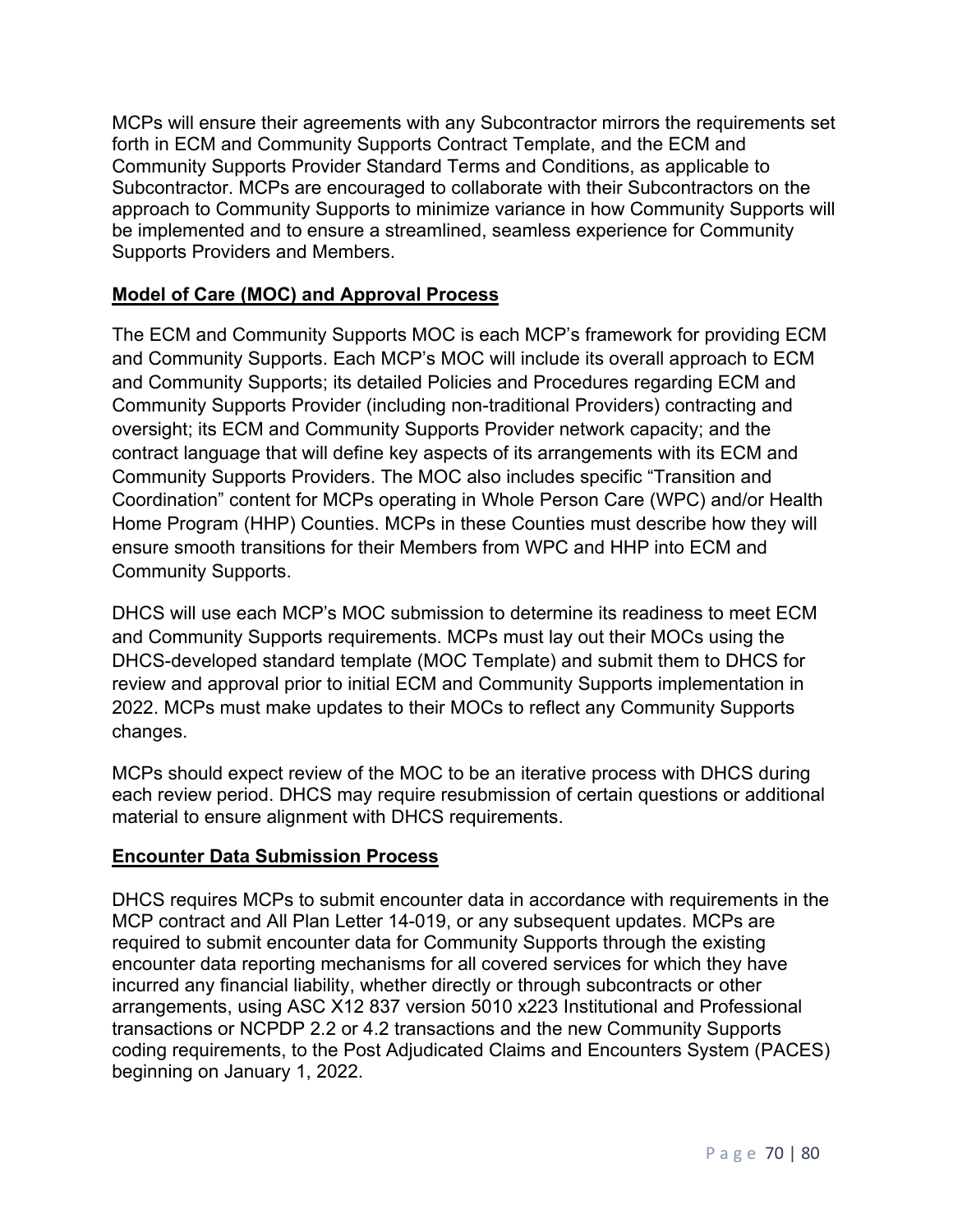# **Scope of Monitoring Activities**

DHCS will monitor MCPs implementation of and compliance with ECM and Community Supports requirements across multiple domains including, Membership, Service Provision, Grievances and Appeals, Provider Capacity, and Quality. DHCS will monitor MCP compliance with ECM and Community Supports using existing monitoring processes as well as through submission of time-limited quarterly Implementation Monitoring Report Templates.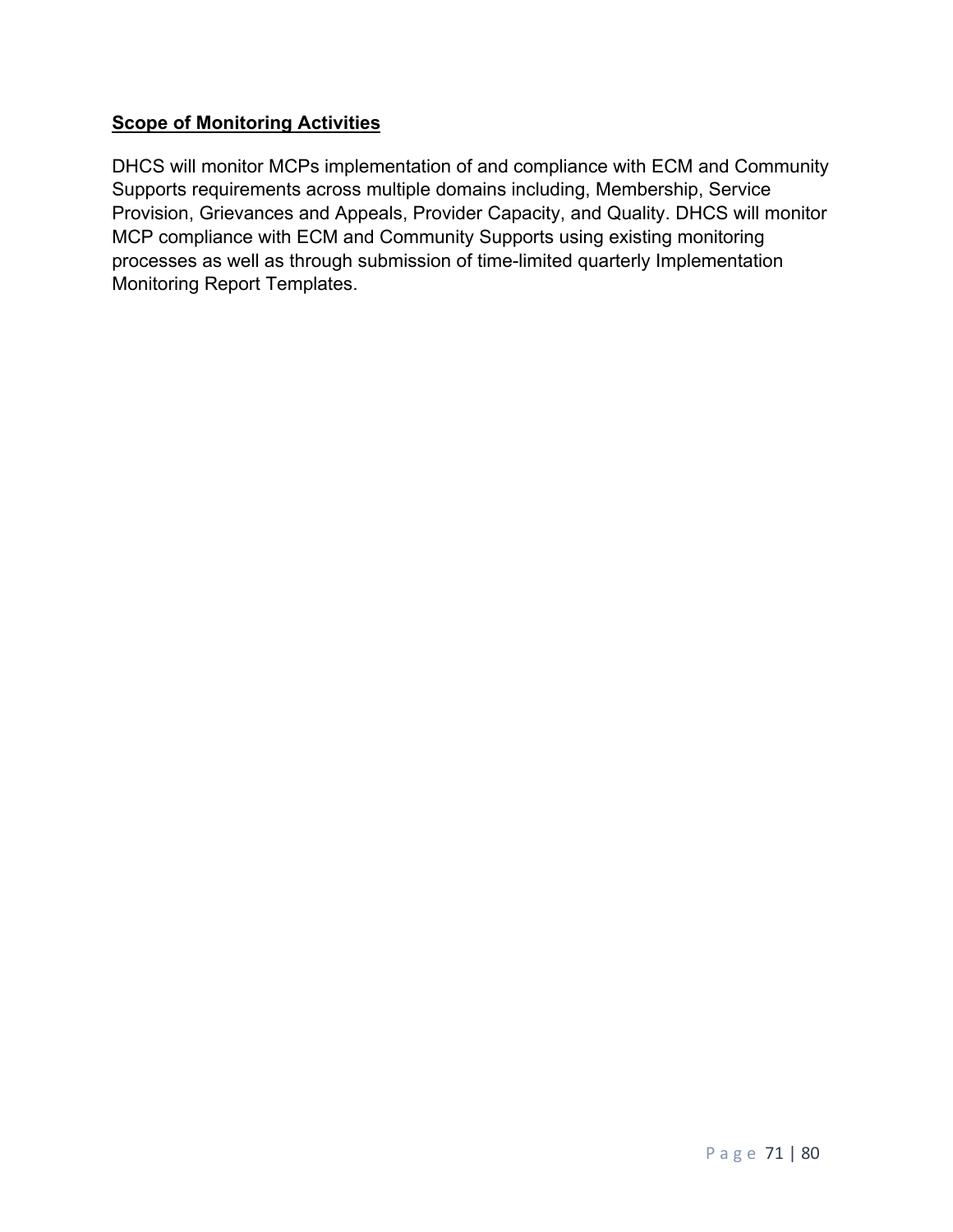# X. Performance Incentive Program

CalAIM's ECM and Community Supports programs will require significant new investments in care management capabilities, Community Supports infrastructure, information technology (IT) and data exchange, and workforce capacity at both the MCP and Provider levels. Incentive payments will be a critical component of CalAIM to promote MCP and Provider participation in, and capacity building for, ECM and Community Supports.

DHCS has designed an incentive payment approach with input from stakeholders with the goal of issuing initial payments to MCPs beginning in January 2022 for the achievement of defined milestones. Infrastructure development, ECM and Community Supports Provider capacity building, and Community Supports take-up are priority areas for Program Year 1 (i.e., Calendar Year 2022). DHCS will incorporate behavioral and physical health integration and health disparities reduction measures within those priority areas. Quality will emerge as a priority area for Program Year 2 (i.e., Calendar Year 2023).

Additional guidance on the Performance Incentive Program, as well more details on available Projects for Assistance in Transition from Homelessness (PATH) Funding, is available on the ECM & Community Supports webpage.

Listed below are the goals and design principles of the program.

# **Performance Incentive Goals:**

- Build appropriate and sustainable ECM and Community Supports capacity
- Drive MCP investment in necessary delivery system infrastructure
- Incentivize MCP take-up of Community Supports
- Bridge current silos across physical and behavioral health delivery
- Reduce health disparities and promote health equity
- Achieve improvements in quality performance

# **Performance Incentive Design Principles:**

- 1. Develop a clear incentive payment allocation methodology where all plans have an opportunity to participate equitably
- 2. Set ambitious, yet achievable measure targets
- 3. Ensure efficient and effective use of all performance incentive dollars
- 4. Drive significant investments in core priority areas up front
- 5. Minimize administrative complexity
- 6. Address variation in existing infrastructure and capacity between Whole Person Care (WPC) / Health Home Program (HHP) Counties and non-WPC/HHP Counties
- 7. Ensure use of incentive dollars does not overlap with other DHCS incentive programs or with services funded through the rates
- 8. Measure and report on the impact of incentive funds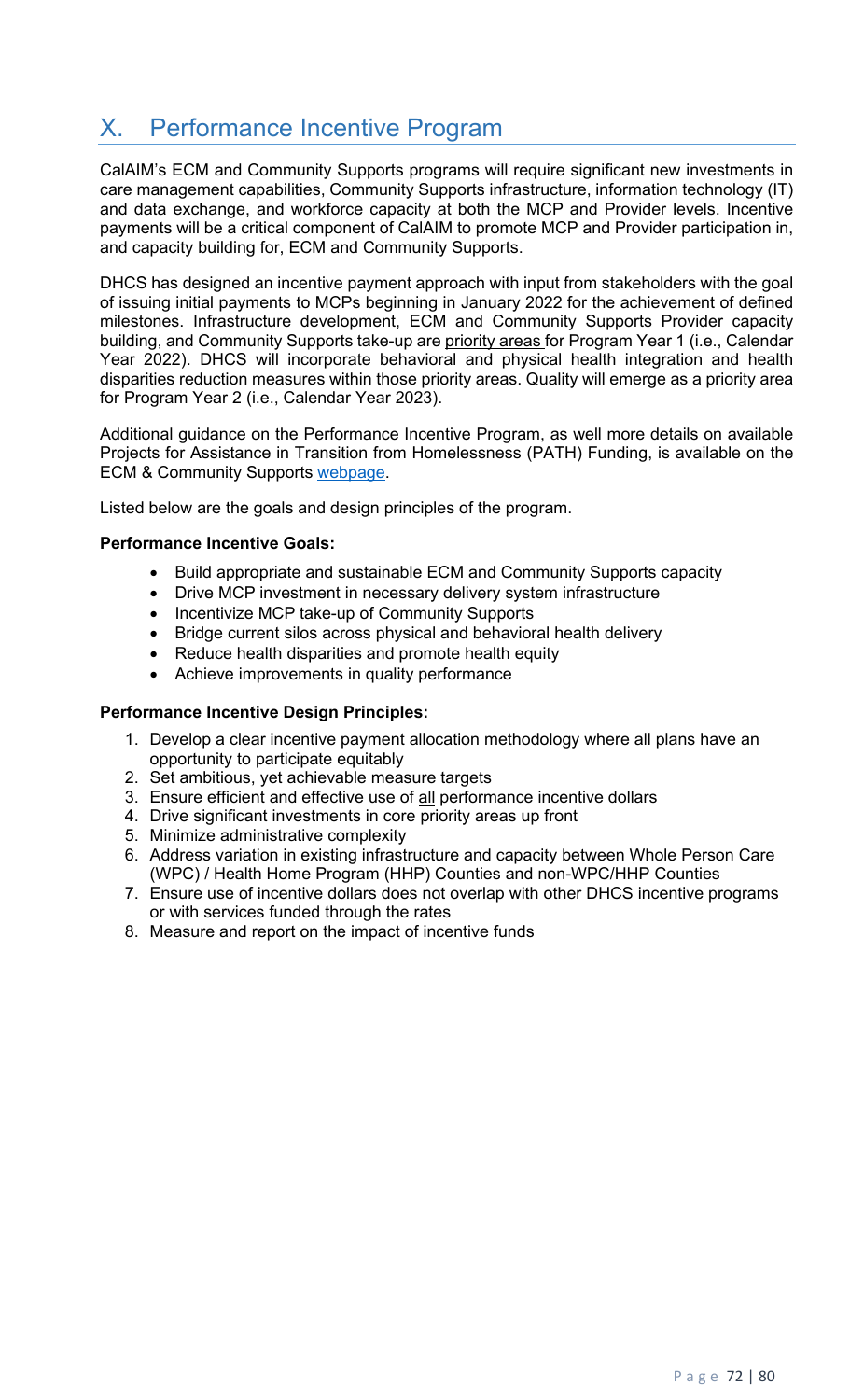



## XI. Community Supports Resource Directory

| <b>Community Supports Resource Directory</b>                                                        |                                                                                                                                                 |
|-----------------------------------------------------------------------------------------------------|-------------------------------------------------------------------------------------------------------------------------------------------------|
| <b>Resource</b>                                                                                     | <b>Description</b>                                                                                                                              |
| <b>ECM and Community Supports (ILOS)</b><br><b>Website</b>                                          | Online repository for ECM & Community<br>Supports (ILOS) program documents and<br>technical assistance. Future guidance will<br>be posted here. |
| <b>Community Supports Fact Sheet</b>                                                                | Overview of Community Supports and<br>DHCS' vision for the Community<br>Supports initiative                                                     |
| <b>Frequently Asked Questions</b><br><b>Document</b>                                                | <b>Answers to key Community Supports</b><br>policy questions. Document will be<br>updated with new questions/answers on<br>an ad hoc basis      |
| <b>ECM &amp; Community Supports Change</b><br><b>Memo</b>                                           | Summary of key policy changes DHCS<br>made to ECM and Community Supports<br>requirements documents based on<br>stakeholder feedback.            |
| <b>DHCS-MCP ECM and Community</b><br><b>Supports (ILOS) Contract Template</b>                       | <b>Community Supports contract</b><br>requirements for MCPs.                                                                                    |
| <b>ECM and Community Supports (ILOS)</b><br><b>Standard Provider Terms and</b><br><b>Conditions</b> | Standardized language that MCPs must<br>include in all contracts with Community<br><b>Supports Providers.</b>                                   |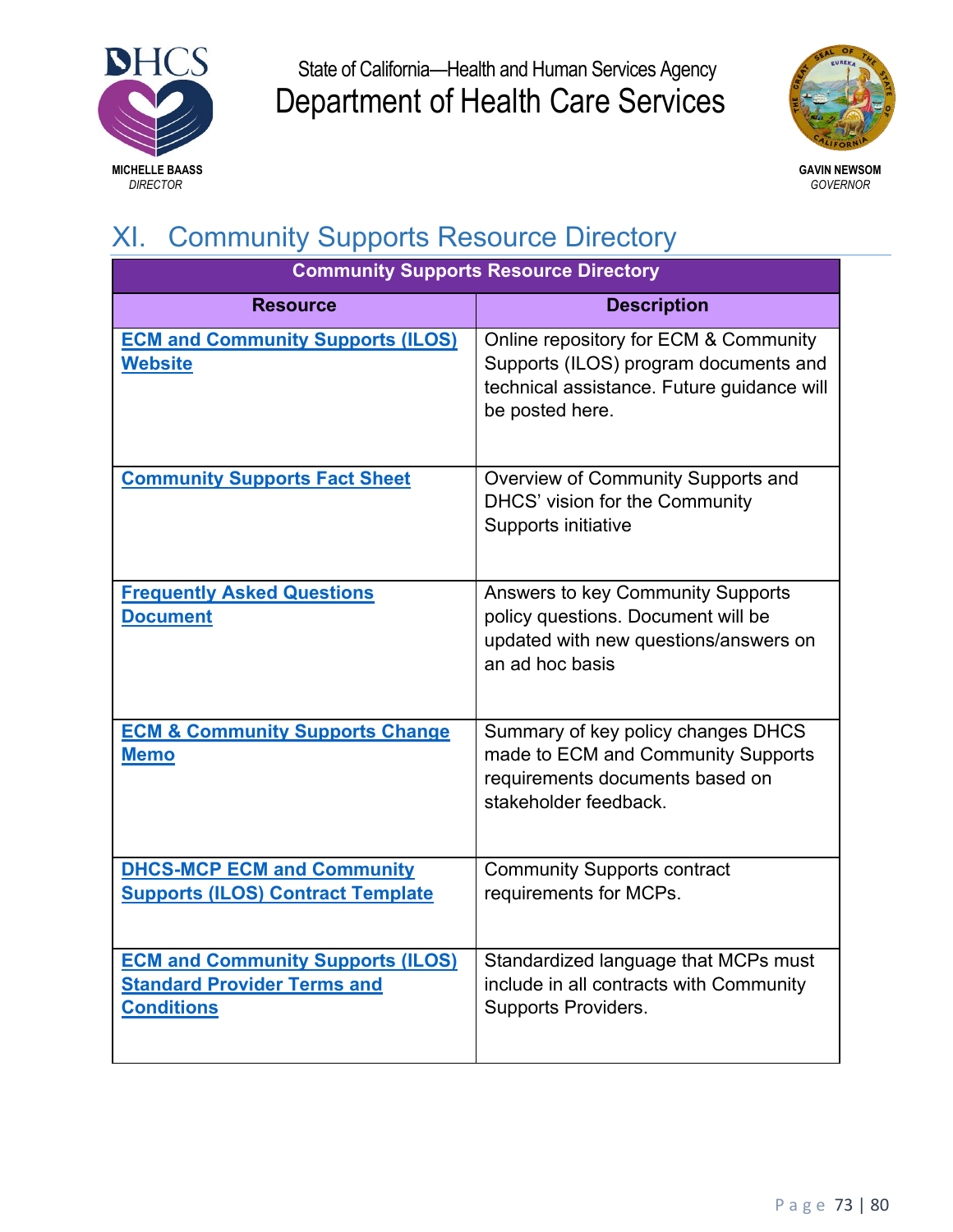



| <b>DIRECTOR</b>                                                                                                                                                                               | GOVERNOR                                                                                                                                                                                                                |
|-----------------------------------------------------------------------------------------------------------------------------------------------------------------------------------------------|-------------------------------------------------------------------------------------------------------------------------------------------------------------------------------------------------------------------------|
| <b>CalAIM ECM and Community Supports</b><br><b>Model of Care Cover Note:</b><br><b>Instructions and Timeline</b><br><b>CalAIM ECM and Community Supports</b><br>(ILOS) Model of Care Template | Template for MCP to outline proposed<br>protocols for implementation and<br>provision of Community Supports. Each<br>MOC must be reviewed and approved by<br><b>DHCS prior to Community Supports</b><br>implementation. |
| <b>ECM and Community Supports (ILOS)</b><br><b>Coding Guidance</b>                                                                                                                            | Guidance on encounter data submissions<br>and a list of HCPCS Level II Codes for<br>Community Supports services delivered.                                                                                              |
| <b>Community Supports (ILOS) Evidence</b><br><b>Library - Executive Summary</b>                                                                                                               | Select highlights and key findings of<br>DHCS' research on the measurable<br>impacts Community Supports may have<br>on health care costs, utilization, and<br>health outcomes                                           |
| <b>Non-Binding Community Supports</b><br><b>Pricing Guidance*</b>                                                                                                                             | Non-Binding guidance on pricing for<br><b>Community Supports services.</b>                                                                                                                                              |
| <b>Community Supports Billing &amp;</b><br><b>Invoicing Guidance*</b>                                                                                                                         | Guidance defining the standard,<br>"minimum necessary" data elements<br><b>MCPs will collect from Community</b><br><b>Supports Providers.</b>                                                                           |
| <b>Community Supports Quarterly</b><br><b>Implementation Reporting Framework*</b>                                                                                                             | Guidance defining DHCS' strategy for<br>monitoring the implementation of<br><b>Community Supports.</b>                                                                                                                  |
| <b>Community Supports Explainer</b>                                                                                                                                                           | Overview of Community Supports for<br>providers or others interested in learning<br>more about these services.                                                                                                          |

\*Check the [ECM and Community Supports \(ILOS\) Website](https://www.dhcs.ca.gov/Pages/ECMandILOS.aspx) for the latest updates and versions of Community Supports documents.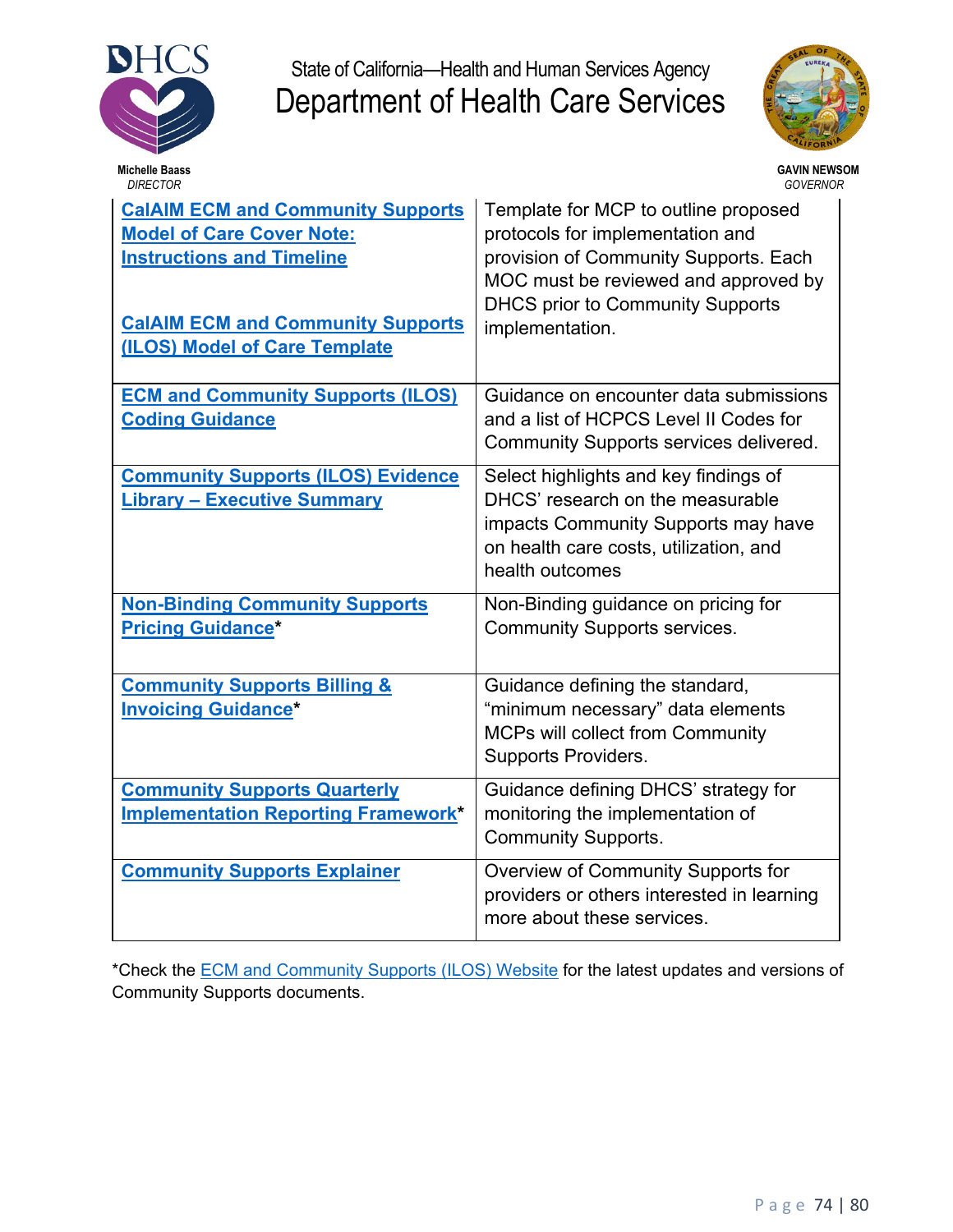



XII. Glossary of Terms

**Medicaid Section 1115 Demonstration Waivers:** Section 1115 wavers permit States to use federal Medicaid funds in ways that are not otherwise allowed under federal rules, as long as the U.S. Secretary of Health and Human Services determines that the initiative isan "experimental, pilot, or demonstration project" that is "likely to assist in promoting the objectives of the program." Section 1115 waivers are generally approved for a five-year period.

**Section 1915(b) "Freedom of Choice" waivers:** States generally use section 1915(b) waivers to require enrollment in managed care delivery systems for certain populations. Many States originally used Section 1115 waiver authority to move enrollees intomanaged care, but the new federal regulations acknowledge that managed care is now the predominant delivery system in Medicaid and CMS has indicated that Section 1115 waivers may not be the most appropriate authority vehicle for managed care.

**Section 1915(c) "Home and Community Based Services" waivers:** States generally use 1915(c) waivers to develop programs that meet the needs of people who prefer to get long-term care services and supports in their home or community, rather than in an institutional setting.

**Behavioral Health:** Mental health and substance use disorder services.

**Behavioral Health Managed Care Plan:** The county prepaid inpatient health plan (PIHP) that would provide specialty mental health services and SUD treatment services under a single contract with DHCS, after full implementation of the behavioral health integration proposal.

**CalAIM: California Advancing and Innovating Medi-Cal:** DHCS' multi-year initiative to implement overarching policy changes across all Medi-Cal delivery systems with the following objectives:

- Identify and manage member risk and need through Whole Person Care Approaches and addressing Social Determinants of Health;
- Move Medi-Cal to a more consistent and seamless system by reducing complexityand increasing flexibility; and
- Improve quality outcomes, reduce health disparities, and drive delivery system transformation and innovation through value-based initiatives, modernization of systems, and payment reform.

**Coordinated Care Initiative (CCI):** CCI was implemented in 2014 in seven California counties with the goal of coordinating the delivery of medical, behavioral, and long-term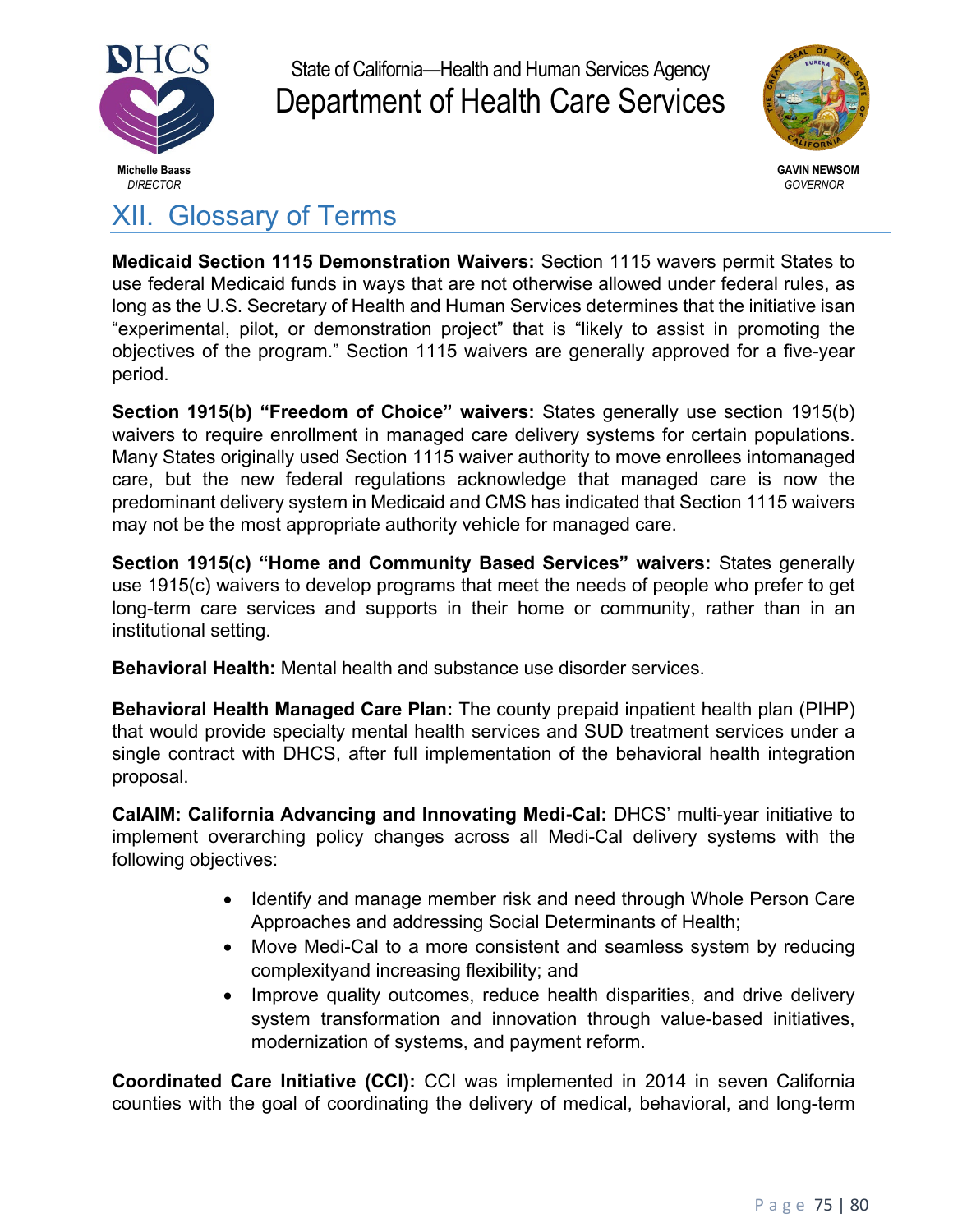



services and supports to Medi-Cal beneficiaries also eligible for Medicare ("dual eligibles"). The CCI is composed of Cal MediConnect and Managed Medi-Cal Long-Term Services and Supports (MLTSS). The Cal MediConnect portion of CCI is currently authorized through December 31, 2022.

**County Inmate Pre-Release Application Process:** A CalAIM proposal that all counties must implement an inmate pre-release Medi-Cal application process to ensure that county inmates/juveniles who are eligible for Medi-Cal and need ongoing physical or behavioral health treatment receive timely access to services upon release from incarceration. The proposed process would require all county jails and juvenile facilities to implement a process for facilitated referral and linkage from county jail releaseto specialty mental health, Drug Medi-Cal, DMC-ODS and Medi-Cal managed care providers, in cases where the inmate was receiving behavioral health services while incarcerated, to allow for continuation of behavioral health treatment in the community.

**County Organized Health System (COHS):** A local agency created by a county board of supervisors to contract with the Medi-Cal program. Nearly all Medi-Cal beneficiaries ina COHS county receive their care from the COHS health plan.

**Cal MediConnect:** A program that coordinates medical, behavioral, and long-termservices and supports (i.e., both Medicare and Medi-Cal benefits) for dual eligibles in seven California CCI counties.

**Community Supports (In lieu of services):** Services offered by a Medi-Cal health plan that are not included in the State Plan, but are medically appropriate, cost-effective substitutes for State Plan services included within the contract. Applicable in lieu of services must be specifically included in a managed care plan's contract. Services are offered at the plan's option and a Member cannot be required to use them.

**Dental Transformation Initiative (DTI):** The DTI is a component of the Medi-Cal 2020 demonstration that aims to increase the use of preventive dental services for children, prevent and treat more early childhood caries, and increase continuity of care for children.

**Designated Public Hospitals:** A California hospital operated by a county, a city and a county, or the University of California.

**Designated State Health Programs:** Designated State Health Programs (DSHPs) are existing State-funded health programs that have not previously qualified for federal funding, including Medicaid. CMS released a State Medicaid Director Letter informing States that they would phase-out federal funding for DSHPs beginning in 2017, meaning that California's DSHPs will not receive federal funding past December 31, 2020, when the Medi-Cal 2020 demonstration expires.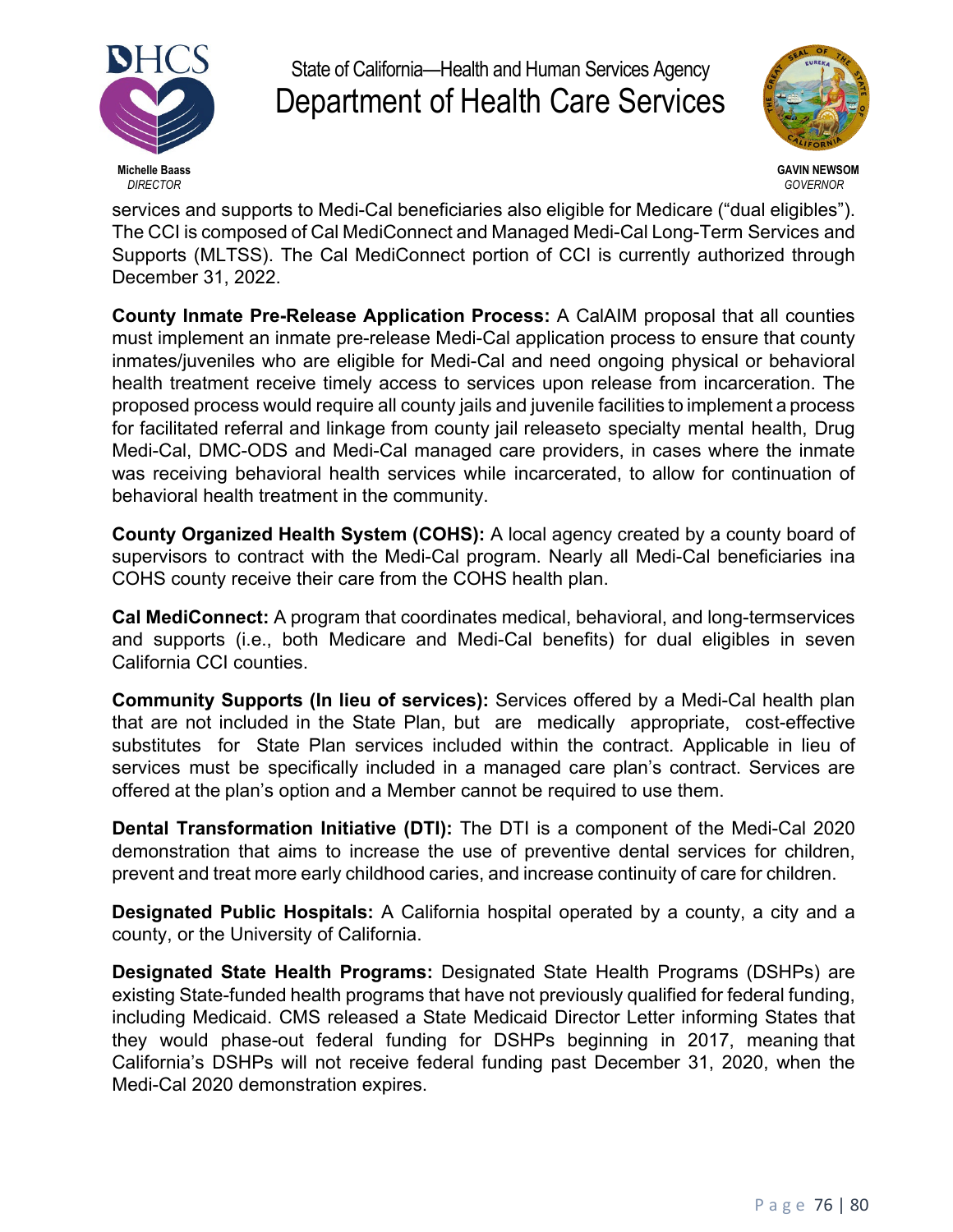



**Drug Medi-Cal:** Drug Medi-Cal pays for the SUD treatment services a Medi-Cal beneficiary receives through a Drug Medi-Cal certified program.

**Drug Medi-Cal Organized Delivery System (DMC-ODS):** DMC-ODS is a continuum of care modeled after the American Society of Addiction Medicine Criteria for substance use disorder treatment services. The program enables more local control and accountability, provides greater administrative oversight, creates utilization controls to improve care and efficient use of resources, implements evidenced based practices in substance abuse treatment, and coordinates with other systems of care. These systems are currently operating in 30 California counties. This program was initially authorized in during the 2010 Bridge to Reform demonstration and was reauthorized in the current Medi-Cal 2020 demonstration.

**Enhanced Care Management:** A collaborative and interdisciplinary benefit to provide intensive and comprehensive ('whole-person') care management services to high-need Medi-Cal beneficiaries.

**Full Integration Plan:** A CalAIM proposal to consolidate multiple Medi-Cal delivery systems (Medi-Cal managed care, mental health managed care, DMC-ODS, and dental) under one contract with DHCS. This proposal would only be implemented in select areas with managed care plans and corresponding counties who have mutually volunteered to participate.

**Global Payment Program (GPP):** Established a statewide pool of funding for the remaining uninsured by combining federal disproportional share hospital and uncompensated care funding, where select Designated Public Hospital systems can achieve their "global budget" by meeting a service threshold that incentivizes movement from high cost, avoidable services to providing higher value, preventive services. GPP is currently set to expire on December 31, 2020, and with approval pending under the Medi-Cal 2020 Demonstration extension to continue for calendar year 2021.

**Health Homes Program:** Enables participating health plans to provide a range of supports to Med-Cal beneficiaries with complex medical needs and chronic conditions. The HHP includes coordination of the full range of physical health, behavioral health, andcommunitybased long-term services and supports.

**Indian Health Care Providers:** Means a health care program operated by the Indian Health Service or by an Indian Tribe, Tribal Organization, or Urban Indian Organization per 42 CFR §438.14(a).

**Institution for Mental Diseases (IMD):** A hospital, nursing facility, or other institution with more than sixteen beds that is primarily engaged in providing diagnosis, treatment, or care to persons with mental diseases (42 U.S.C. §1396d(i)).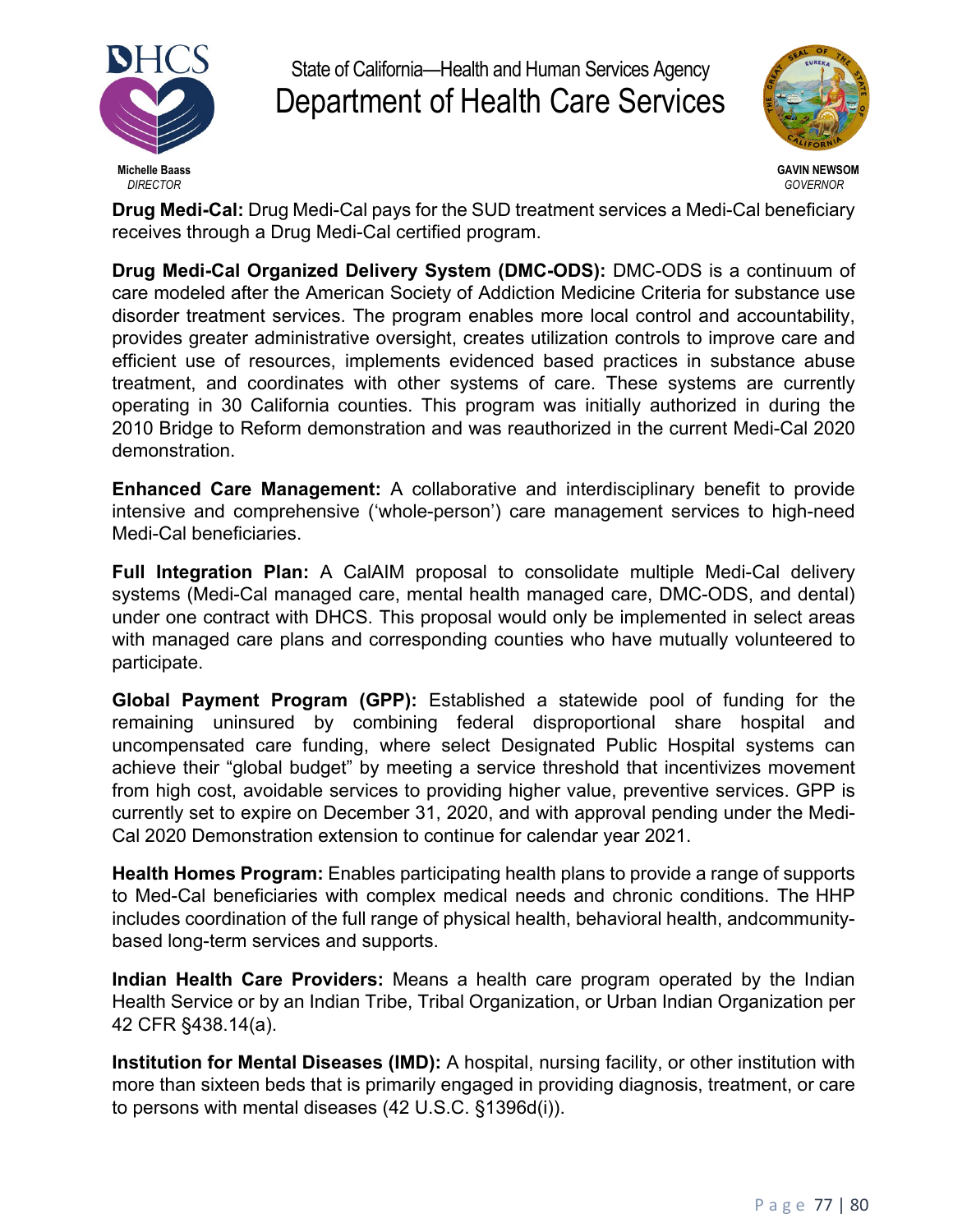



**Long Term Care:** Included skilled nursing facilities, subacute facilities, pediatric subacute facilities, and intermediate care facilities.

**Long Term Service and Supports:** Services that include medical and non-medical carefor people with a chronic illness or disability. Long-term care services are those provided to an individual who requires a level of care equivalent to that received in a nursing facility.Most long-term care services assist people with Activities of Daily Living, such as dressing, bathing, and using the bathroom. Long-term care can be provided at home, in the community, or in a facility.

**Managed Long Term Services and Supports (MLTSS) Program:** The delivery of longterm services and supports through capitated Medi-Cal managed care programs.

**Medi-Cal 2020:** California's current Section 1115 waiver that expires on December 31, 2020. Medi-Cal 2020 authorized the Whole Person Care program, Global Payment Program, the Public Hospital Redesign and Incentives in Medi-Cal (PRIME) Program, Dental Transformation Initiative, and extended several other California waiver programs including the Drug Medi-Cal Organized Delivery System.

**Medi-Cal Managed Care Plan:** A health plan that has a contract with DHCS to deliver most physical health care and mild-to-moderate mental health care services to Medicaid beneficiaries through a network of providers at a capitated rate. Managed care plans emphasize primary and preventive care.

**Mental Health Managed Care Plan:** A health plan that has a contract with DHCS to provide specialty mental health services to Medi-Cal beneficiaries. Mental health managed care plans in California are administered by the counties.

**National Committee for Quality Assurance (NCQA):** A health care accreditation organization with a focus on improving health care quality.

**Population Health Management Program:** A cohesive plan of action for addressing member needs across the continuum of care, based on data-driven risk stratification, predictive analytics, and standardized assessment processes. Each Medi-Cal managed care plan will provide DHCS with a strategy for how it will:

- Keep all members healthy by focusing on preventive and wellness services;
- Identify and assess member risks and needs on an ongoing basis;
- Manage member safety and outcomes during transitions, across delivery systems or settings, through effective care coordination; and
- Identify and mitigate the social determinants of health and reduce health disparities or inequities.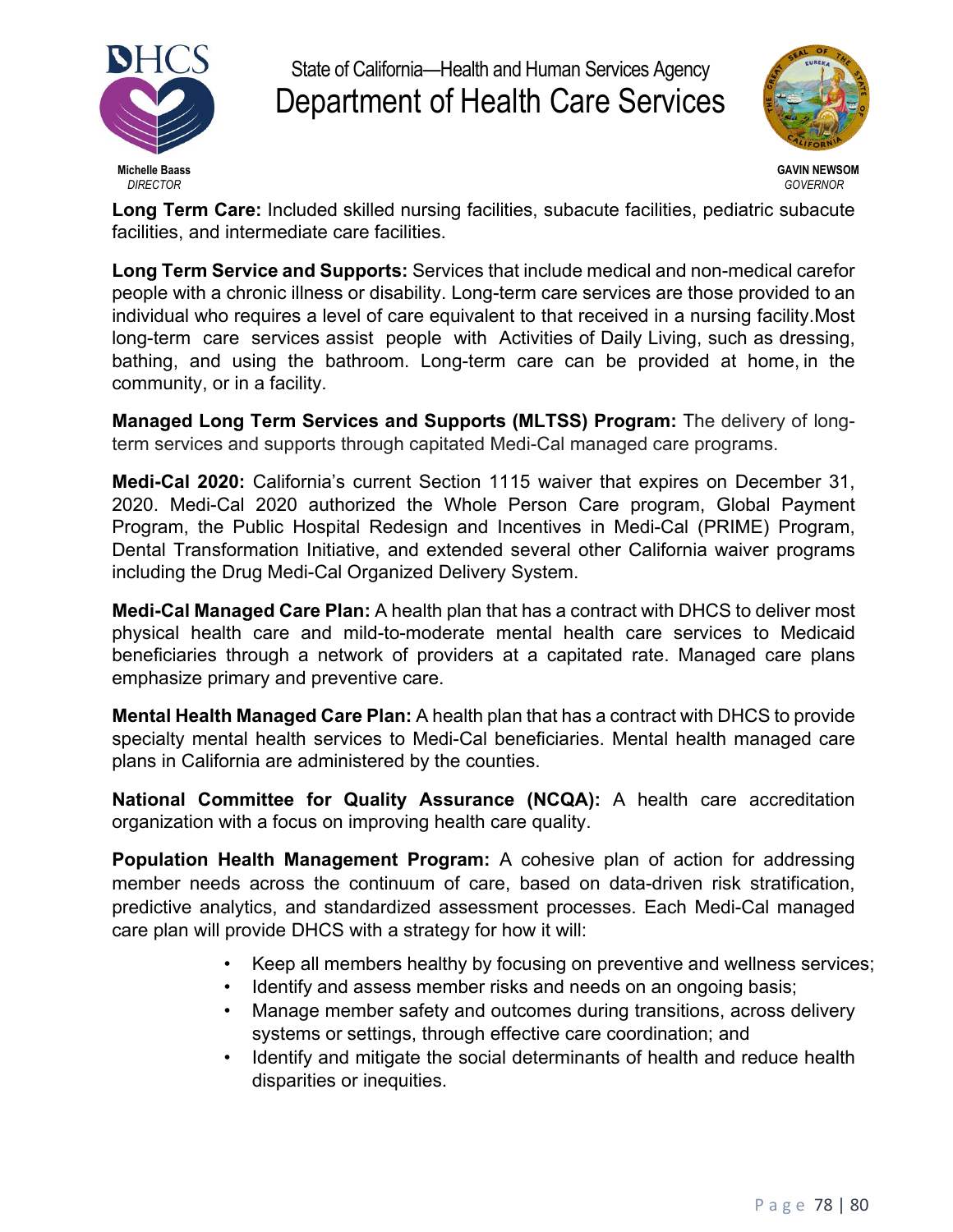



**Public Hospital Redesign and Incentives in Medi-Cal (PRIME):** An incentive programfor Designated Public Hospitals and District and Municipal Public Hospitals designed to improve their delivery systems through a focus on providing high quality, value-based care. PRIME is the successor program to the first-in-the-nation DSRIP (Delivery SystemReform Incentive Payment) program that was authorized in the Bridge to Reform demonstration in 2010. PRIME funding is authorized under the Medi-Cal 2020 demonstration and expired on June 30, 2020.

**Quality Incentive Program (QIP):** The QIP ties Medi-Cal managed care payments to performance on designated performance metrics in four strategic categories: primary care, specialty care, inpatient care, and resource utilization. The payments are linked to delivery of services under Medi-Cal managed care contracts and increase the amount offunding tied to quality outcomes. California's Designated Public Hospitals receive incentive payments based on achievement of specified improvement targets. Under CalAIM, the District and Municipal Public Hospitals started to participate in the QIP oncePRIME expired.

**Regional Rates:** A CalAIM proposal to develop regional managed care capitation rates, rather than plan- and county-based rates, to simplify the rate-setting process forthe Medi-Cal program and allow for more capacity to implement outcomes and value-based payment structures.

**Safety Net Care Pools (SNCPs):** Federal Medicaid funding for safety net providers' uncompensated care costs associated with Medicaid eligible and uninsured individuals. California had SNCPs in the Section 1115 demonstrations that began in 2005 and in 2010. This funding transitioned to be a component of the Global Payment Program in theMedi-Cal 2020 demonstration.

**Serious Mental Illness/Seriously Emotional Disturbance Demonstration Opportunity:** A federal opportunity for States to receive federal Medicaid funding for short-term residential treatment services in settings otherwise subject to the institution for mental disease (IMD) exclusion. (See SMD #18-011)

**Social Determinants of Health:** Conditions in the environments in which people are born, live, learn, work, play, worship, and age that affect a wide range of health,functioning, and quality-of-life outcomes and risks (Healthy People 2020).

**Targeted Case Management:** Targeted Case Management (TCM) is a Medi-Cal program that provides specialized case management services to certain Medi-Cal eligibleindividuals to gain access to needed medical, social, educational, and other services. TheTCM Program is an optional Medi-Cal Program operated with federal and local funds. Eligible populations include:

• Children under age 21;